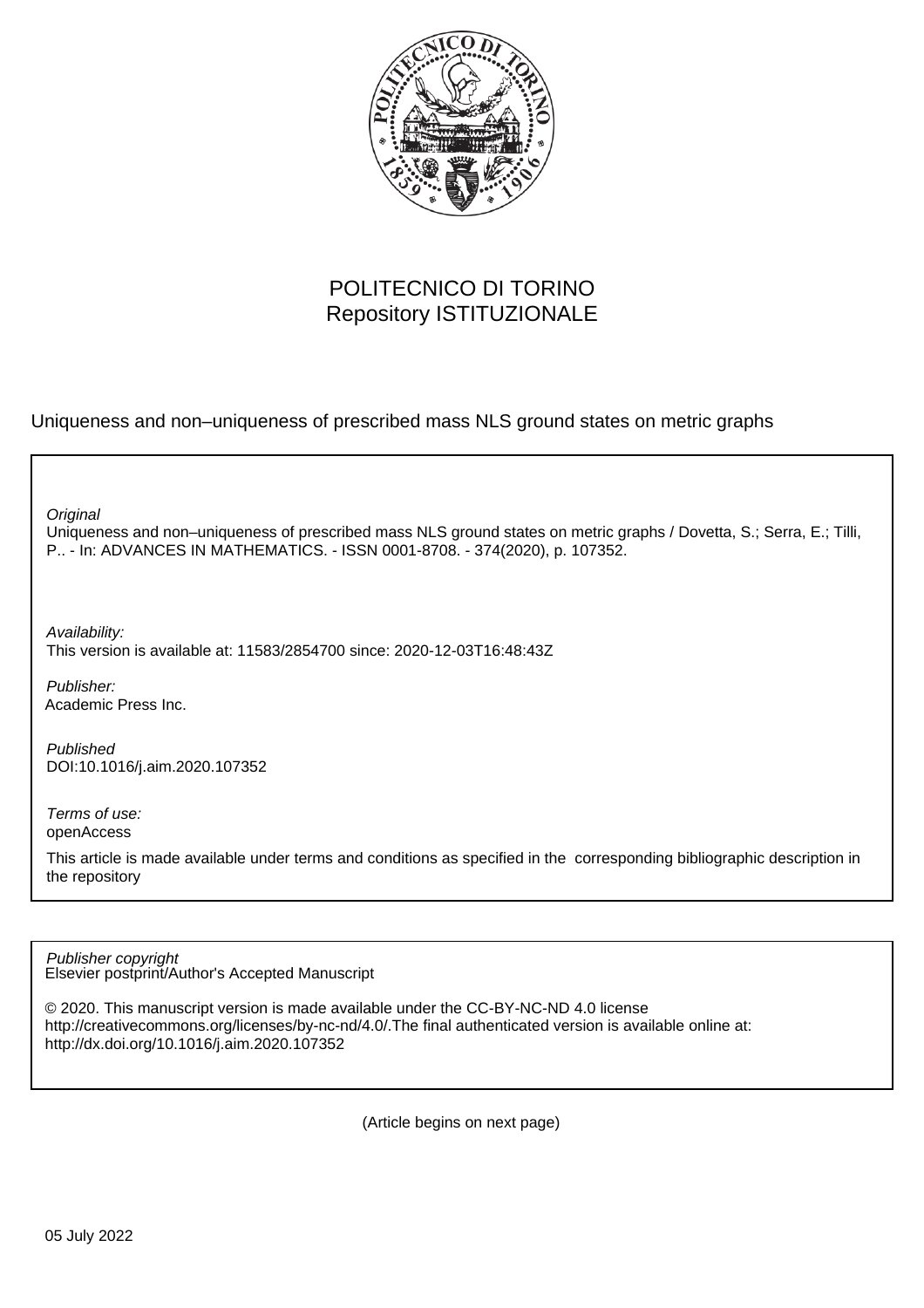# Uniqueness and non–uniqueness of prescribed mass NLS ground states on metric graphs

Simone Dovetta, Enrico Serra, Paolo Tilli

Dipartimento di Scienze Matematiche "G.L. Lagrange", Politecnico di Torino Corso Duca degli Abruzzi, 24, 10129 Torino, Italy

April 10, 2020

#### Abstract

We consider the problem of uniqueness of ground states of prescribed mass for the Nonlinear Schrödinger Energy with power nonlinearity on noncompact metric graphs. We first establish that the Lagrange multiplier appearing in the NLS equation is constant on the set of ground states of mass  $\mu$ , up to an at most countable set of masses. Then we apply this result to obtain uniqueness of ground states on two specific noncompact graphs. Finally we construct a graph that admits at least two ground states with the same mass having different Lagrange multipliers. Our proofs are based on careful variational arguments and rearrangement techniques, and hold both for the subcritical range  $p \in (2, 6)$  and in the critical case  $p=6$ .

AMS Subject Classification: 35R02, 35Q55, 49J40, 58E30.

Keywords: metric graph, NLS energy, ground state, uniqueness, Lagrange multipliers, rearrangement.

## 1 Introduction

This paper is devoted to the study of uniqueness of ground states of prescribed mass for the Nonlinear Schrödinger Equation on noncompact metric graphs.

A metric graph with a finite number of edges is called noncompact if at least one edge is unbounded (i.e. it is a half-line). Given one such graph  $G$  we consider the NLS energy functional

$$
E(u, \mathcal{G}) = \frac{1}{2} \int_{\mathcal{G}} |u'|^2 \, dx - \frac{1}{p} \int_{\mathcal{G}} |u|^p \, dx \tag{1}
$$

together with the mass constraint

$$
||u||_{L^{2}(\mathcal{G})}^{2} = \mu \tag{2}
$$

and we focus on functions that satisfy the constraint  $(2)$  and minimize the energy functional E. Throughout the paper the exponent  $p \in (2, 6]$  is fixed, while the mass  $\mu$  is a parameter of the problem.

In this framework, by a "ground state of mass  $\mu$ " we mean a solution to the minimization problem

$$
\mathcal{E}_{\mathcal{G}}(\mu) := \inf \left\{ E(u, \mathcal{G}) \ : \ u \in H^1(\mathcal{G}), \ \|u\|_{L^2(\mathcal{G})}^2 = \mu \right\}
$$

and we call  $\mathcal{E}_{\mathcal{G}}(\mu)$  the ground state level at mass  $\mu$ . Ground states solve the stationary NLS equation

$$
u'' + |u|^{p-2}u = \lambda u \tag{3}
$$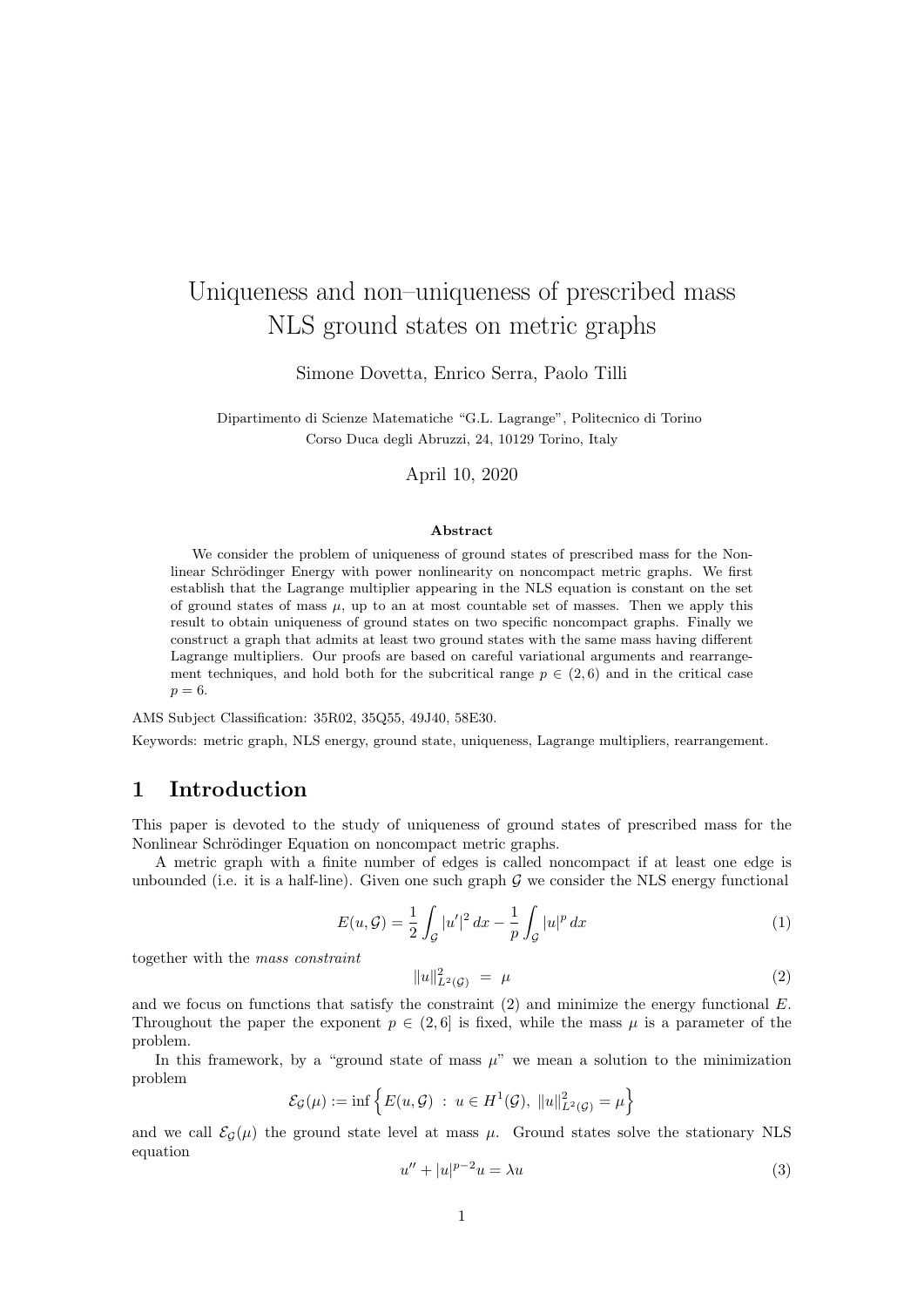on every edge of  $\mathcal{G}$ , and satisfy the Kirchhoff conditions at every vertex (namely, the sum of the outgoing derivatives of u at every vertex is zero). The number  $\lambda = \lambda(u)$  appearing in (3), which will play a very important role in this paper, is interpreted as a Lagrange multiplier, that arises due to the mass constraint (2).

The existence of constrained critical points of (1) on metric graphs is nowadays fairly well understood for a wide class of graphs (see [11, 18, 24, 26] for compact graphs, [1, 2, 6, 7, 8, 15, 25, 28, 29, 32] for noncompact graphs with half–lines, [3, 4, 5, 19, 30, 31] for periodic graphs and [20] for metric trees, as well as [22, 21, 33, 34, 35] for the model involving concentrated nonlinearities). On the contrary, hardly anything is known on the uniqueness of ground states. Up to our knowledge, only few partial results are available in highly specific contexts (see [13, 14, 28, 29]). However, in most cases uniqueness arises as a by–product of some bifurcation analysis, and not as a systematic investigation of the problem.

The lack of uniqueness results is due to a number of reasons. Starting at a general level, it is well known that uniqueness for nonlinear problems is very hard to obtain. First because uniqueness (modulo symmetries) might actually fail for large classes of problems (see for instance [17] and references therein). Secondly, in our opinion, the lack of general techniques and the need to proceed with *ad hoc* arguments depending on the specific equation under consideration pose serious difficulties that can only be overcome by a deep understanding of the problem. Moving from the milestone paper [23], many different techniques have been developed in several contexts. Typical uniqueness arguments may be based on dimensional reduction (for instance by showing that solutions are "one dimensional"), or on perturbative arguments, when a parameter is involved, or on nondegeneracy properties, or on scaling when the domain permits that, or on blow-up techniques and so on. At times, a simple device as that of subtracting equations and operating on the difference of solutions may yield fruitful information leading to uniqueness.

If one is interested in establishing uniqueness for NLS ground states of prescribed mass, as in this paper, then basically none of the preceding arguments works. The domain has in general no symmetries, the problem is not perturbative and scaling is not permitted since it alters the lengths of the edges. A further, and fundamental, difficulty is caused by the presence of the mass constraint, which prohibits many of the manipulations on ground states that one could try. Even worse, two ground states with the same mass may solve *different* equations, since nothing guarantees that two such ground states should share the same Lagrange multiplier.

For these reasons, in general, we do not expect that ground states with fixed mass are unique. The problems outlined above and the topology of a generic graph, which may be extremely complicated, might well lead to the coexistence of ground states with the same mass, as these could be localized on faraway parts of the graph, and minimize the energy, so to speak, by completely different reasons.

In this paper we make a first attempt to bring order in these questions, by addressing a number of problems. We now describe our main results, postponing precise statements and definitions to the next Section.

In our first result we work in an interval J of masses for which existence of ground states is guaranteed. Theorem 2.5 establishes some relations between the set of ground states  $u$  of mass  $\mu$ , called  $M(\mu)$ , the possible values of  $\lambda = \lambda(u)$  on this set and the derivative of the ground state energy level  $\mathcal{E}_G(\mu)$ . More precisely, it turns out that  $\lambda(u)$  is constant on  $M(\mu)$ , except possibly for a countable set  $Z$  of masses; that is to say, ground states with the same mass (outside  $Z$ ) need not be unique, but they all share the same Lagrange multiplier. This allows us to define a function  $\overline{\lambda}: J \setminus Z \to \mathbb{R}$  by setting  $\overline{\lambda}(\mu)$  equal to  $\lambda(u)$ , for any  $u \in M(\mu)$ . We prove, among other things, that  $\overline{\lambda}$  is strictly increasing and that  $\mathcal{E}'_g(\mu) = -\overline{\lambda}(\mu)/2$ . This result serves as the starting point for the rest of the paper. We would like to point out that this first result is "abstract" in nature, since it does not use specifically any property of graphs. For this reason, it can be adapted to other context such as, for example, that of NLS ground states on subsets of  $\mathbb{R}^N$ .

Next we consider two specific examples of graphs (see Figure 1). For each of these we prove,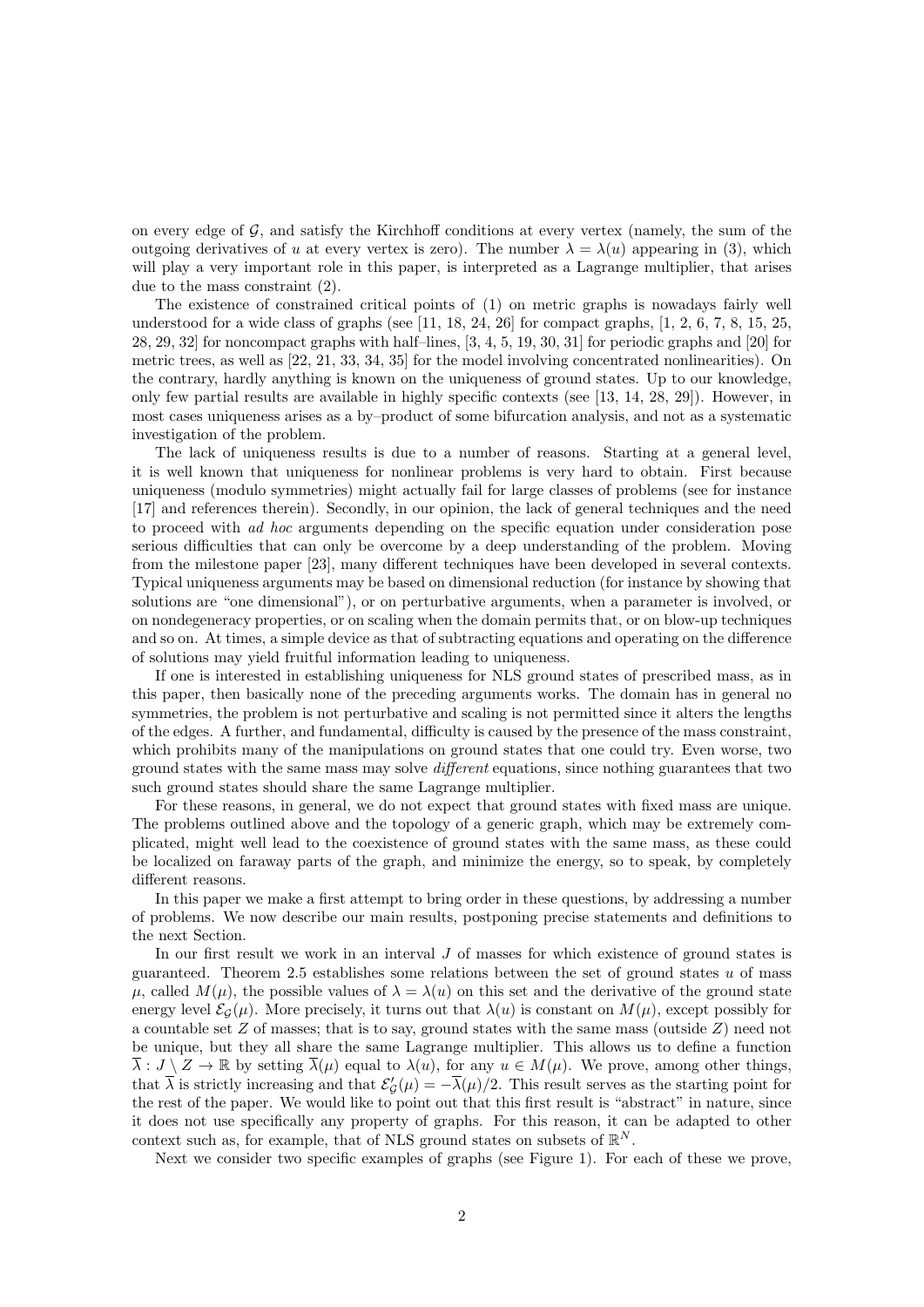in Theorems 2.7 and 2.8, that outside the countable set  $Z$ , ground states of mass  $\mu$  are indeed unique. To our knowledge these are the first general uniqueness results for NLS ground states on graphs. Furthermore, we highlight the fact that Theorem 2.8 establishes uniqueness of ground states of prescribed mass at the  $L^2$ -critical power  $p = 6$  and for a whole interval of masses. This phenomenon appears to be remarkably new and in sharp contrast with the usual features of the critical regime on the real line (see Remark 2.1).

The final result addresses the question of the existence of the set Z, and its proof is the most involved part of the paper. In Theorem 2.10 we construct a graph  $\mathcal G$  (Figure 2), for which the set Z is not empty, thus showing that Theorem 2.5 cannot be substantially improved in general. In particular, we prove that for every  $\mu$  there exist suitable values of the lengths of the edges of  $\mathcal G$ for which two ground states of mass  $\mu$  exist on  $\mathcal G$  and furthermore, these two ground states have different Lagrange multipliers.

The proofs of the main theorems use several results established in preceding papers. Whenever possible we have tried to make the proofs self-consistent. In some other cases we refer the reader to the papers where the needed results were proved.

The structure of the paper is as follows. In Section 2 we introduce notation, the precise setting, the statement of the main results and we review some of the fundamental tools that are used throughout the paper. Section 3 collects the main compactness properties of minimizing sequences that are used in the rest of the paper. Section 4 is devoted to the proof of Theorem 2.5, while Section 5 contains the proofs of the main uniqueness results, Theorems 2.7 and 2.8. The nonuniqueness result, Theorem 2.10, is proved in Section 6. Finally, an Appendix contains some technical results that are needed in the preceding Sections.

## 2 Notation, setting and main results

Throughout this paper, by noncompact metric graph we mean a connected metric graph containing a finite number of edges, at least one of which is unbounded. As is always the case in the literature, bounded edges are identified with intervals of the real line, while unbounded edges are identified with (copies of) the interval  $[0, +\infty)$ .

The function spaces  $L^p(G)$ ,  $H^1(G)$  and so on are defined in the usual way (see e.g. Section 2 of [6] and the monograph [10]). When the underlying graph is clearly understood, we use symbols like  $||u||_p, ||u'||_2, \ldots$  to denote  $||u||_{L^p(G)}, ||u'||_{L^p(G)}, \ldots$ , and likewise for similar expressions involving the dependence on  $G$ . Whenever necessary, the graph is instead written explicitly to avoid ambiguity.

Given a noncompact metric graph G and a number  $p \in (2, 6]$ , we consider the NLS energy functional  $E(\cdot, \mathcal{G}): H^1(\mathcal{G}) \to \mathbb{R}$  defined by

$$
E(u, \mathcal{G}) := \frac{1}{2} ||u'||_2^2 - \frac{1}{p} ||u||_p^p = \frac{1}{2} \int_{\mathcal{G}} |u'|^2 dx - \frac{1}{p} \int_{\mathcal{G}} |u|^p dx.
$$
 (4)

For any  $\mu > 0$  we introduce the set of mass  $\mu$  functions in  $H^1(\mathcal{G})$ , defined by

$$
H^1_{\mu}(\mathcal{G}) := \{ u \in H^1(\mathcal{G}) : ||u||_2^2 = \mu \}
$$

and we set

$$
\mathcal{E}_{\mathcal{G}}(\mu) := \inf_{u \in H^1_{\mu}(\mathcal{G})} E(u, \mathcal{G}).
$$
\n(5)

By "ground state" of mass  $\mu$  we mean any function  $u \in H^1_\mu(\mathcal{G})$  satisfying

$$
E(u, \mathcal{G}) = \mathcal{E}_{\mathcal{G}}(\mu). \tag{6}
$$

In studying the minimization problem (6) it is clearly sufficient to work with nonnegative functions, which we will do throughout the paper, without further explicit reference. In particular, when we talk about *uniqueness* of ground states, we always mean that the *positive* solution to  $(6)$  is unique.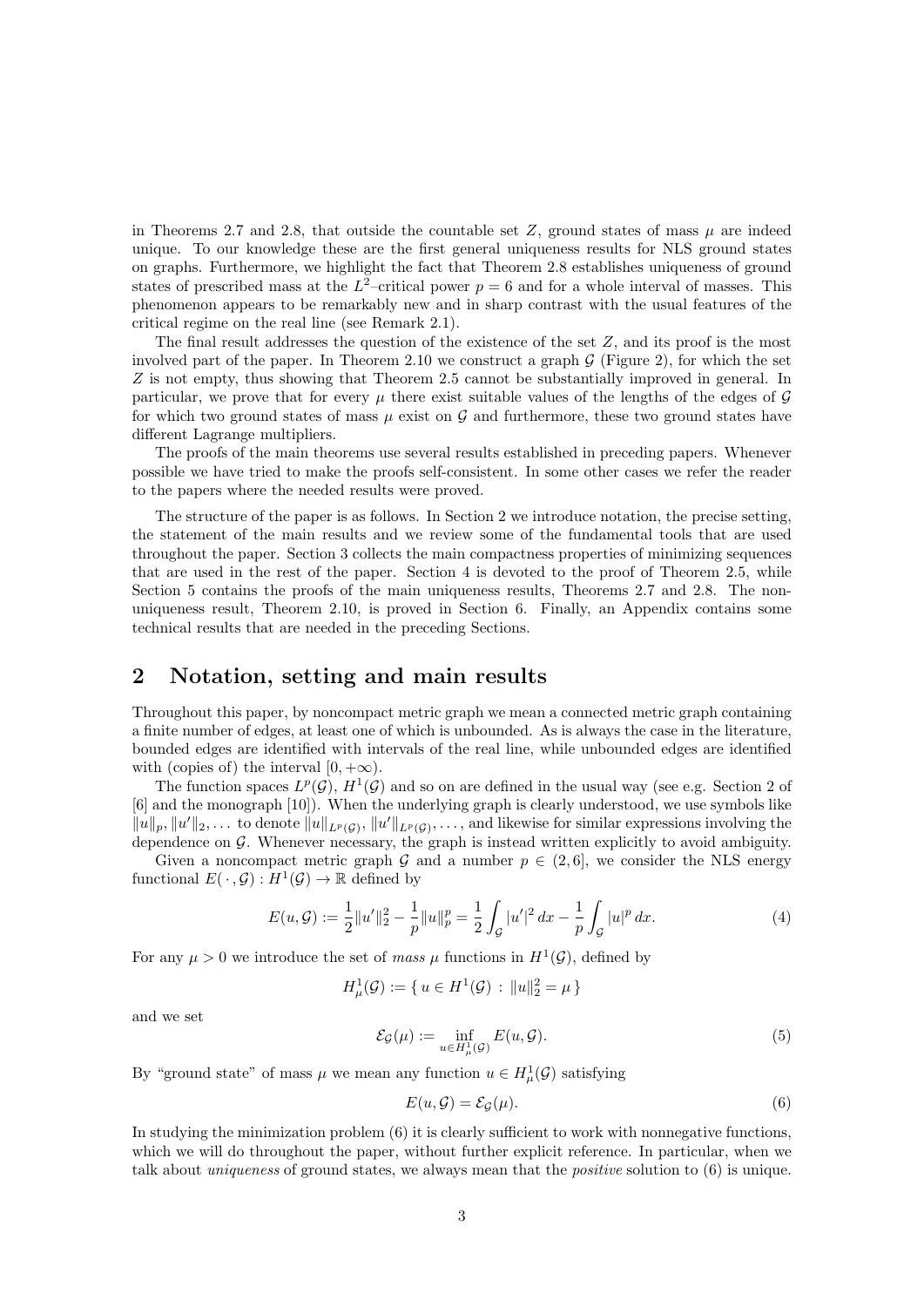Obviously ground states solve, for some Lagrange multiplier  $\lambda \in \mathbb{R}$ , the stationary NLS equation

$$
u'' + |u|^{p-2}u = \lambda u \tag{7}
$$

on each edge of  $G$ , with Kirchhoff boundary conditions at the vertices (see e.g. [6]).

Remark 2.1 (Solitons). When  $\mathcal{G} = \mathbb{R}$  the (positive) solutions to (6) are called *solitons* and, in the L<sup>2</sup>-subcritical regime  $p \in (2,6)$ , they are unique up to translations. We denote by  $\phi_{\mu}$  the soliton of mass  $\mu$  centered at the origin. It obeys the scaling rule

$$
\phi_{\mu}(x) = \mu^{\alpha} \phi_1(\mu^{\beta} x), \quad \alpha = \frac{2}{6-p}, \quad \beta = \frac{p-2}{6-p},
$$

where  $\phi_1(x) = c \operatorname{sech}(Cx)^{\alpha/\beta}$  with  $c, C > 0$  depending only on p (note that  $\alpha, \beta > 0$  when  $p \in (2, 6)$ . Then a direct computation shows that

$$
\mathcal{E}_{\mathbb{R}}(\mu) = E(\phi_{\mu}, \mathbb{R}) = -\theta_p \mu^{2\beta+1}, \quad \theta_p := -E(\phi_1, \mathbb{R}) > 0.
$$

When  $\mathcal{G} = \mathbb{R}^+$ , the unique positive ground state of mass  $\mu$  is the "half soliton", i.e.  $\phi_{2\mu}$  restricted to  $\mathbb{R}^+$ , so that

$$
\mathcal{E}_{\mathbb{R}^+}(\mu) = E(\phi_{2\mu}, \mathbb{R}^+) = \frac{1}{2} E(\phi_{2\mu}, \mathbb{R}) = -2^{2\beta} \theta_p \mu^{2\beta + 1}
$$
\n(8)

with  $\theta_p$  as above. Note that in each case, the ground state level is always negative.

At the  $L^2$ -critical exponent  $p = 6$ , when  $\mathcal{G} = \mathbb{R}$  there exists a critical mass  $\mu_{\mathbb{R}} = \frac{\sqrt{3}\pi}{2}$  such that

$$
\mathcal{E}_{\mathbb{R}}(\mu) = \begin{cases} 0 & \text{if } \mu \le \mu_{\mathbb{R}} \\ -\infty & \text{if } \mu > \mu_{\mathbb{R}} \end{cases}
$$
(9)

and a family of solitons, invariant under mass-preserving dilations, exists if and only if  $\mu = \mu_{\mathbb{R}}$ . When  $G = \mathbb{R}^+$  the behavior is analogous, the threshold value of the mass being  $\mu_{\mathbb{R}^+} = \mu_{\mathbb{R}}/2$ .

The issue of existence of ground states of prescribed mass for noncompact graphs  $\mathcal G$  has been addressed in [6, 7] for  $p \in (2, 6)$  and in [8] for  $p = 6$ . In the former case, it has been shown (Theorem 3.3 in [7]) that the condition

$$
\mathcal{E}_{\mathcal{G}}(\mu) < \mathcal{E}_{\mathbb{R}}(\mu) \tag{10}
$$

is always sufficient for the existence of ground states. This condition is almost necessary, since the weak inequality always holds (Theorem 2.2 in [6]).

When  $p = 6$ , the existence of ground states occurs only for certain classes on graphs that we now recall and for specific values of the mass. We refer to [8] for the terminology appearing in the following definition.

**Definition 2.2.** Let  $\mathcal{G}$  be a noncompact graph. We say that  $\mathcal{G}$  is

- i) of type A, if  $\mathcal G$  has exactly one half-line and no terminal edge;
- ii) of type  $B$ , if  $\mathcal G$  has at least two half-lines, no terminal edge and cannot be covered by cycles.

In [8] it has been proved that for both types of graph there exists a number  $\mu_{\mathcal{G}} \in [\mu_{\mathbb{R}}^+, \mu_{\mathbb{R}}]$ , called the critical mass of the graph, that determines the existence of ground states in the following way.

**Theorem 2.3** ([8]). Let  $p = 6$  and let G be a noncompact graph. Then

i) if G is of type A, then  $\mu_G = \mu_{\mathbb{R}^+}$  and ground states of mass  $\mu$  exist if and only if  $\mu \in (\mu_G, \mu_{\mathbb{R}})$ ;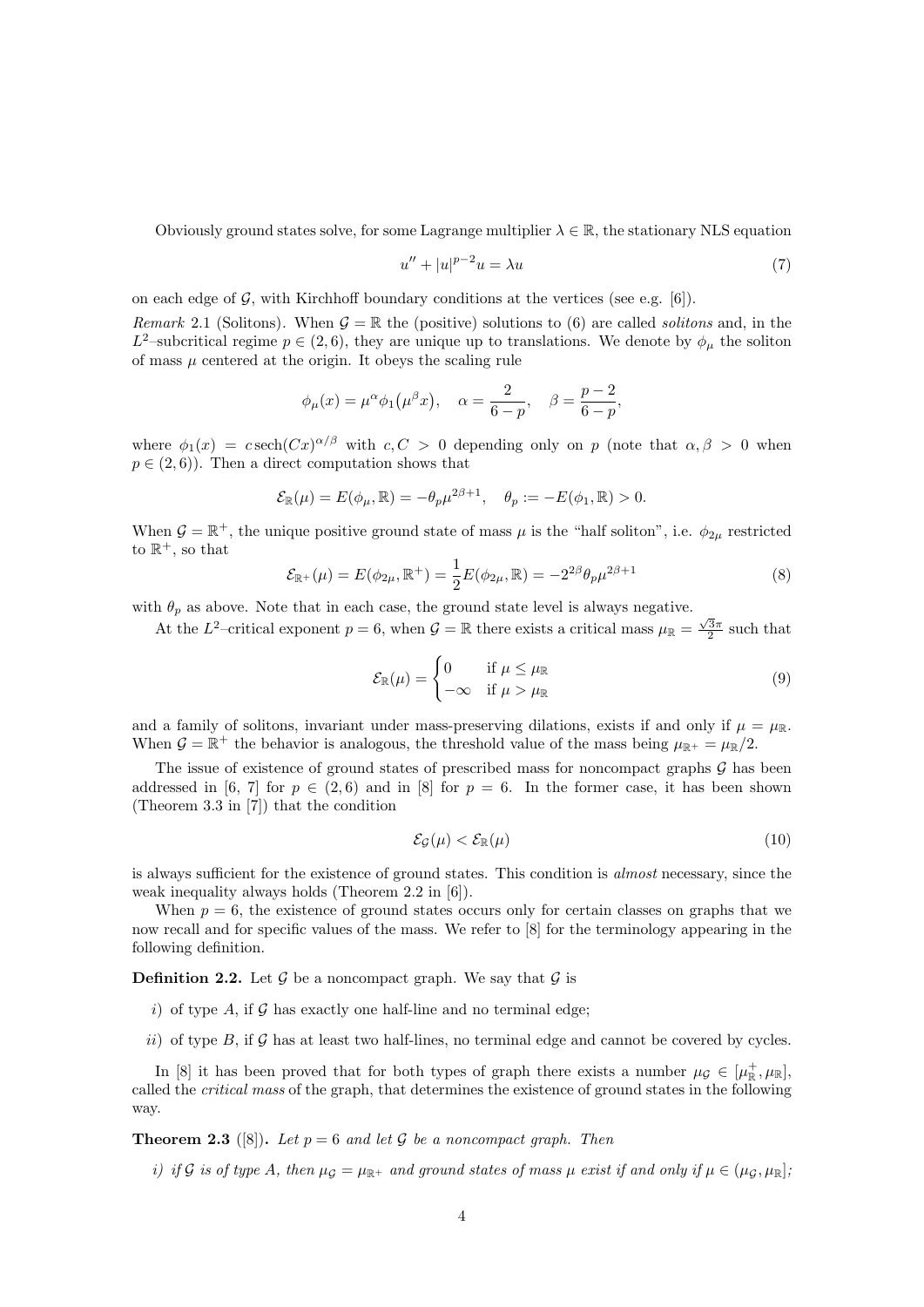ii) if G is of type B and  $\mu_G < \mu_{\mathbb{R}}$ , then ground states of mass  $\mu$  exist if and only if  $\mu \in [\mu_G, \mu_{\mathbb{R}}]$ . Furthermore,

$$
\mathcal{E}_{\mathcal{G}}(\mu) \begin{cases} = 0 & \text{if } \mu \leq \mu_{\mathcal{G}} \\ < 0 & \text{if } \mu \in (\mu_{\mathcal{G}}, \mu_{\mathbb{R}}] \\ = -\infty & \text{if } \mu > \mu_{\mathbb{R}}. \end{cases} \tag{11}
$$

Remark 2.4. i) In the preceding Theorem we see that in the critical case  $p = 6$  one can reverse the point of view and state a sufficient condition for the existence of ground states in terms of the energy instead of the mass. Precisely, as we see from its statement and (9), the condition  $\mathcal{E}_G(\mu) < \mathcal{E}_{\mathbb{R}}(\mu) = 0$  is always sufficient for the existence of ground states. It is however not necessary for graphs of type B and  $\mu = \mu_{\mathcal{G}}$ .

ii) It has been proved in [7] and [8] that  $\mathcal{E}_{\mathcal{G}}$ , as a function of  $\mu$ , is continuous and concave on  $\mathbb{R}^+$  if  $p \in (2, 6)$  and on  $(\mu_{\mathcal{G}}, \mu_{\mathbb{R}}]$  if  $p = 6$ .

Two main tools in the study of (6) are ubiquitous. The first is given by the Gagliardo–Nirenberg inequalities

$$
||u||_p^p \le K||u||_2^{\frac{p}{2}+1}||u'||_2^{\frac{p}{2}-1}, \qquad K = K(\mathcal{G}, p), \tag{12}
$$

that hold for every  $u \in H^1(\mathcal{G})$  and every  $p \geq 2$ , and their  $L^{\infty}$  version

$$
||u||_{\infty}^2 \le K||u||_2||u'||_2,
$$
  $K = K(G).$ 

For a detailed proof of these inequalities, see [7]. When  $p = 6$  these inequalities are no longer sufficient to ensure boundedness of minimizing sequences. Instead, it is convenient to use the following stronger form, proved in Lemma 4.4 in [8]: if  $\mathcal G$  is a noncompact graph with no terminal edge and  $\mu \in (0, \mu_{\mathbb{R}}]$ , then for every  $u \in H^1_\mu(\mathcal{G})$  there exists a number  $\theta = \theta(u) \in [0, \mu]$  such that

$$
||u||_6^6 \le 3\left(\frac{\mu-\theta}{\mu_{\mathbb{R}}}\right)^2 ||u'||_2^2 + C\theta^{1/2}, \qquad C = C(\mathcal{G}).
$$
\n(13)

The other tool is provided by the body of rearrangement techniques on graphs, for which we refer to Section 3 of [6]. Rearrangements of  $H<sup>1</sup>$  functions on graphs are very frequently used in this paper and the reader is expected to be familiar with them. For the reader's convenience, we recall here the definitions of *decreasing* and *symmetric* rearrangement of a function  $u \in H^1(\mathcal{G})$ . Letting for simplicity  $u \geq 0$ ,  $u \neq 0$  on G and introducing the distribution function

$$
\rho(t) := |\{x \in \mathcal{G} : u(x) > t\}|, \quad t \ge 0,
$$

then

(i) the decreasing rearrangement  $u^*: [0, |\mathcal{G}|] \to \mathbb{R}$  is

$$
u^*(x) := \inf\{t \ge 0 \, : \, \rho(t) \le x\} \, ;
$$

(ii) the symmetric rearrangement  $\hat{u}$  :  $[-|\mathcal{G}|/2, |\mathcal{G}|/2]$  is

$$
\widehat{u}(x) := \inf\{t \ge 0 : \rho(t) \le 2|x|\},\,
$$

where  $|\mathcal{G}|$  denotes the total length of  $\mathcal{G}$ . The functions  $u^*$  and  $\hat{u}$  are equimeasurable with u, so that all  $I^q$  norms are prosecured when u is rearranged, and the classical Polya-Szopő inequality that all  $L<sup>q</sup>$  norms are preserved when u is rearranged, and the classical Polya–Szegő inequality  $\|(u^*)'\|_2 \leq \|u'\|_2$  holds. Moreover, if a nonnegative  $u \in H^1_\mu(\mathcal{G})$  has at least 2 preimages for almost every value in  $(0, ||u||_{\infty})$ , i.e. if

$$
\#\{x \in \mathcal{G} \ : \ u(x) = \tau\} \ge 2 \qquad \text{for almost every } \tau \in (0, \|u\|_{\infty}),
$$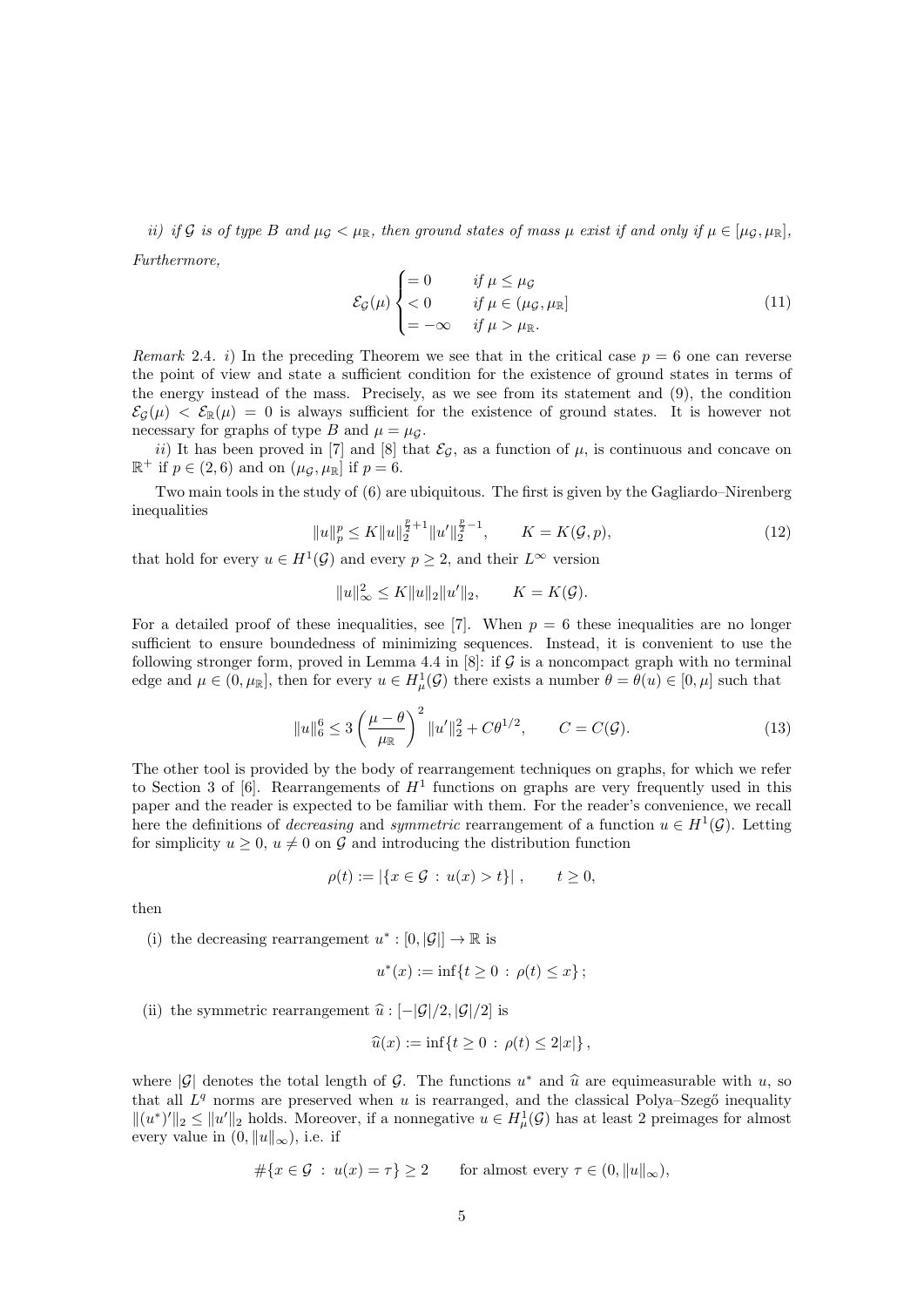then  $\|(\widehat{u})'\|_2 \leq \|u'\|_2$ .<br>We also quote form

We also quote, for further reference, Lemma 2.1 of [9]: if  $p \in (2,6)$  and if a nonnegative  $u \in H^1_\mu(\mathcal{G})$  has at least  $N \geq 2$  preimages for almost every value in  $(0, \|u\|_\infty)$ , then

$$
E(u,\mathcal{G}) \ge -\theta_p \left(\frac{2}{N}\right)^{2\beta} \mu^{2\beta+1} = \left(\frac{2}{N}\right)^{2\beta} \mathcal{E}_{\mathbb{R}}(\mu). \tag{14}
$$

This inequality still holds when  $p = 6$  but for  $\mu \leq \mu_{\mathbb{R}}$  takes the weaker form  $E(u, \mathcal{G}) \geq 0$ , since  $\mathcal{E}_{\mathbb{R}}(\mu) = 0$  in this case.

To state our first result, we introduce the set of ground states with mass  $\mu$ 

$$
M(\mu) = \left\{ u \in H^1_\mu(\mathcal{G}) \; : \; E(u, \mathcal{G}) = \mathcal{E}_{\mathcal{G}}(\mu) \right\} \tag{15}
$$

and we define the functional  $\mathcal{L}: H^1(\mathcal{G}) \setminus \{0\} \to \mathbb{R}$  by

$$
\mathcal{L}(u) = \frac{\|u\|_p^p - \|u'\|_2^2}{\|u\|_2^2}.
$$
\n(16)

Note that  $\mathcal L$  is continuous and that if  $u \in H^1(\mathcal G)$  is a (nonzero) solution of (7) for a certain  $\lambda$ , then  $\mathcal{L}(u) = \lambda$ , as one immediately sees by multiplying (7) by u and integrating over G.

Finally, for every  $\mu$  such that  $M(\mu) \neq \emptyset$  we set

$$
\Lambda^{-}(\mu) = \inf_{u \in M(\mu)} \mathcal{L}(u), \qquad \Lambda^{+}(\mu) = \sup_{u \in M(\mu)} \mathcal{L}(u). \tag{17}
$$

Our first result describes the relationships between the ground state energy function  $\mathcal{E}_G(\mu)$ , the set  $M(\mu)$  and the Lagrange multipliers associated with elements of  $M(\mu)$ .

**Theorem 2.5.** Let G be a noncompact graph and assume that  $J \subset \mathbb{R}^+$  is an interval of masses such that

$$
\mathcal{E}_{\mathcal{G}}(\mu) < \mathcal{E}_{\mathbb{R}}(\mu).
$$

(*J* is allowed to contain  $\mu$ <sup>G</sup> if  $p = 6$  and G is of type B). Then there exists an at most countable set  $Z \subset J$  such that, setting  $I = J \setminus Z$ ,

*i)* for every 
$$
\mu \in I
$$

$$
\Lambda^-(\mu) = \Lambda^+(\mu) \,,
$$

namely  $\mathcal L$  is constant on  $M(\mu)$ ;

- ii) the function  $\overline{\lambda}: I \to \mathbb{R}$  defined by  $\overline{\lambda}(\mu) = \mathcal{L}(u)$ ,  $u \in M(\mu)$ , is strictly increasing;
- iii) for every  $\mu \in J$ ,

$$
(\mathcal{E}_{\mathcal{G}})'_{+}(\mu) = -\frac{1}{2}\Lambda^{+}(\mu), \qquad (\mathcal{E}_{\mathcal{G}})'_{-}(\mu) = -\frac{1}{2}\Lambda^{-}(\mu). \tag{18}
$$

In particular,  $\mathcal{E}_{\mathcal{G}}$  is differentiable at  $\mu$  if and only if  $\mu \in I$ , in which case

$$
\mathcal{E}_{\mathcal{G}}'(\mu) = -\frac{1}{2}\overline{\lambda}(\mu).
$$

Remark 2.6. Concretely, in view of (10) and Theorem 2.3, the interval J of the preceding result may be a) any interval of masses where  $\mathcal{E}_{\mathcal{G}}(\mu) < \mathcal{E}_{\mathbb{R}}(\mu)$ , if  $p \in (2,6)$ ; b) the interval  $(\mu_{\mathcal{G}}, \mu_{\mathbb{R}}]$ , if  $\mathcal{G}$ is of type A; the interval  $[\mu_{\mathcal{G}}, \mu_{\mathbb{R}}]$ , if  $\mathcal G$  is of type B.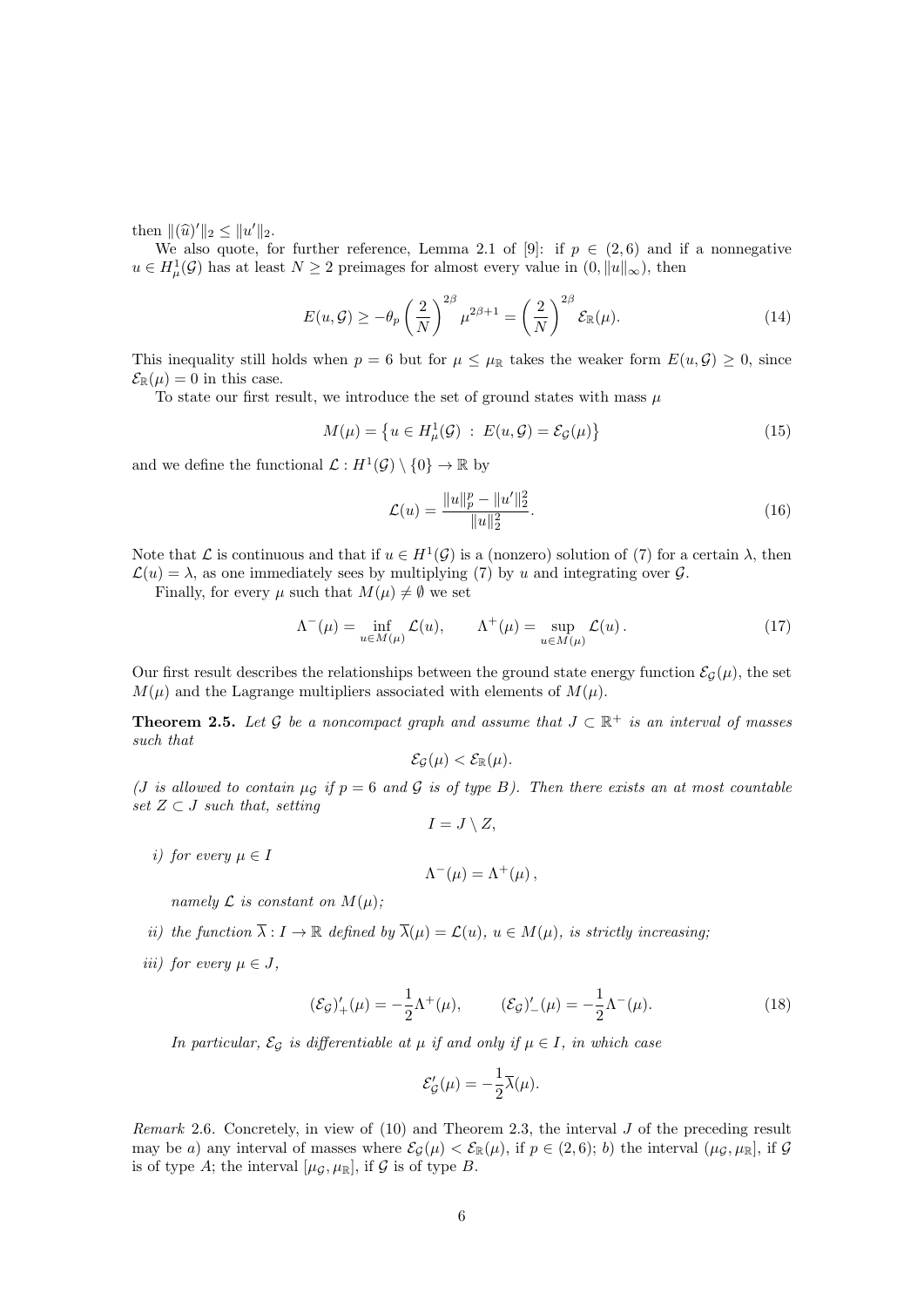

Figure 1: A graph with  $N = 4$  half-lines and a terminal edge t of length t (a); a tadpole graph (b).

Some comments are in order. First, we point out that, as one can see from its proof, the preceding result is in fact quite general. Indeed, even though it is stated in the context of NLS ground states on metric graphs, it could be easily transferred to other settings, such as, for instance, that of NLS ground states on subsets of  $\mathbb{R}^N$ . In that case it could be considered as the starting point towards the study of uniqueness of ground states under a mass constraint, a topic for which general results have not yet been obtained.

Secondly, Theorem 2.5 raises at least two natural questions. To begin with, the issue of uniqueness of ground states when  $\mu \in I$ . In this case, all ground states of mass  $\mu$  have the same energy and the same Lagrange multiplier. This seems to suggest that the ground state is in fact unique but, due to the lack of general techniques, we believe that at this point the study should be carried out on a case by case basis, working each time on a specific graph. Furthermore, we suspect that there could still be "exceptional" situations in which uniqueness might fail. The next two results deal with this problem for two classes of graphs, and answer in the affermative the question of uniqueness for  $\mu \in I$ . A second natural question concerns the set Z. In the second part of the paper (starting in Section 6) we will produce an example of graph for which  $Z$  is not empty, by constructing two ground states having the same mass but different Lagrange multipliers. This shows that, without further assumptions, the result of Theorem 2.5 is somewhat sharp, in the sense that it is impossible in general to rule out the presence of ground states with the same mass and different Lagrange multipliers.

In the next two theorems, the existence results have been reported for the sake of completeness, but they are in fact well known (see [6, 7, 8] and the proofs in Section 5 for more details).

**Theorem 2.7.** Let  $p \in (2, 6)$  and let  $\mathcal{G}_{N,t}$  denote the graph made up of  $N \geq 2$  half-lines and a terminal edge  $t$  of length t, all emanating from the same vertex  $V$  (Figure 1.a). For every fixed  $t > 0$  there exists  $\overline{\mu} = \overline{\mu}(t)$  such that ground states of mass  $\mu$  on  $\mathcal{G}_{N,t}$  exist if and only if  $\mu \geq \overline{\mu}$ . The function  $\mu \mapsto \mathcal{E}_{G_{N,t}}(\mu)$  is strictly decreasing on  $[\overline{\mu}, +\infty)$  and

$$
\mathcal{E}_{G_{N,t}}(\mu) \begin{cases} = \mathcal{E}_{\mathbb{R}}(\mu) & \text{if } \mu \leq \overline{\mu} \\ < \mathcal{E}_{\mathbb{R}}(\mu) & \text{if } \mu > \overline{\mu} \,. \end{cases} \tag{19}
$$

Furthermore,

- (i) if  $N = 2$ , then  $\overline{\mu} = 0$ ;
- (ii) if  $N \geq 3$ , then  $\overline{\mu} > 0$ .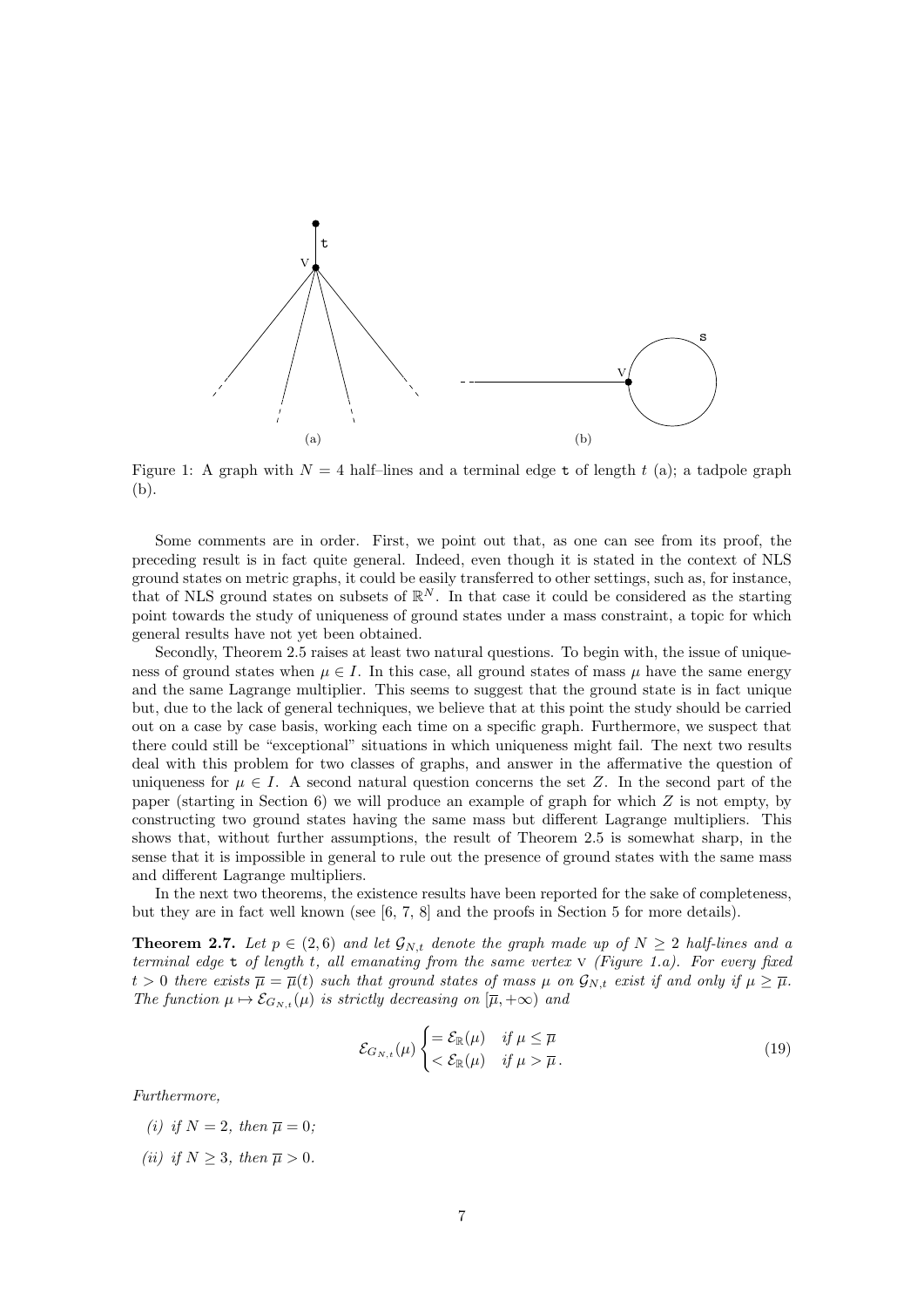

Figure 2: The graph of Theorem 2.10: N half-lines, a terminal edge  $t$ , a bounded edge  $r$  and a self-loop s attached to r.

In both cases, for all but at most countably many values of  $\mu \in [\overline{\mu}, +\infty)$ , the ground state of mass  $\mu$  is unique.

With the notation introduced in Theorem 2.5, this result states that for every fixed  $t > 0$  there results  $J = [\overline{\mu}, +\infty)$  and the ground state of mass  $\mu$  is unique for every  $\mu \in I$ .

**Theorem 2.8.** Let  $p \in (2, 6]$  and let G be a tadpole graph (Figure 1.b). Then ground states of mass  $\mu$  exist for every  $\mu > 0$  if  $p \in (2, 6)$  and for every  $\mu \in (\mu_{\mathbb{R}^+}, \mu_{\mathbb{R}}]$  if  $p = 6$ . For all but at most countably many values of  $\mu$  in these intervals, the ground state of mass  $\mu$  is unique.

In this case, therefore, we have  $J = \mathbb{R}^+$  when  $p \in (2, 6)$ , while  $J = (\mu_{\mathbb{R}^+}, \mu_{\mathbb{R}}]$  when  $p = 6$  and, again, for every  $\mu \in I$ , the ground state of mass  $\mu$  is unique.

Remark 2.9. The recent paper [28] provides numerical simulations (see Figure 1 in that paper) suggesting uniqueness of ground states on the tadpole graph at the critical power  $p = 6$  and in the interval of masses  $(\mu_{\mathbb{R}^+}, \mu_{\mathbb{R}}]$  where existence is granted. Theorem 2.8 above gives a rigorous proof of this uniqueness result.

Our last result complements the two preceding Theorems. We construct a graph for which the set Z is not empty, showing that for some value of  $\mu$  there exist two ground states of mass  $\mu$  having different Lagrange multipliers.

Precisely, we consider the graph G of Figure 2. It is made up of  $N \geq 2$  half-lines, a terminal edge t and a bounded edge r all emanating from a single vertex v. A self-loop s is attached at the tip w of the bounded edge r. We denote by  $r, s, t$  the lengths of the edges r, s, t respectively.

**Theorem 2.10.** Let  $p \in (2, 6)$ . For every  $\mu > 0$  there exist positive numbers r, s, t such that the graph G of Figure 2 with edges  $\mathbf{r}, \mathbf{s}, \mathbf{t}$  of lengths  $r, s, t$  admits two ground states  $u, v \in H^1_\mu(\mathcal{G})$  that solve (7) with different values of  $\lambda$ .

### 3 Compactness properties

The analysis of the compactness properties of minimizing sequences, or of sequences of ground states, plays a central role in many of our results. Many compactness Theorems are available but they are somehow scattered in the literature, and proved under different assumptions. In this Section we synthetise these results, to make the exposition as self-contained as possible. We start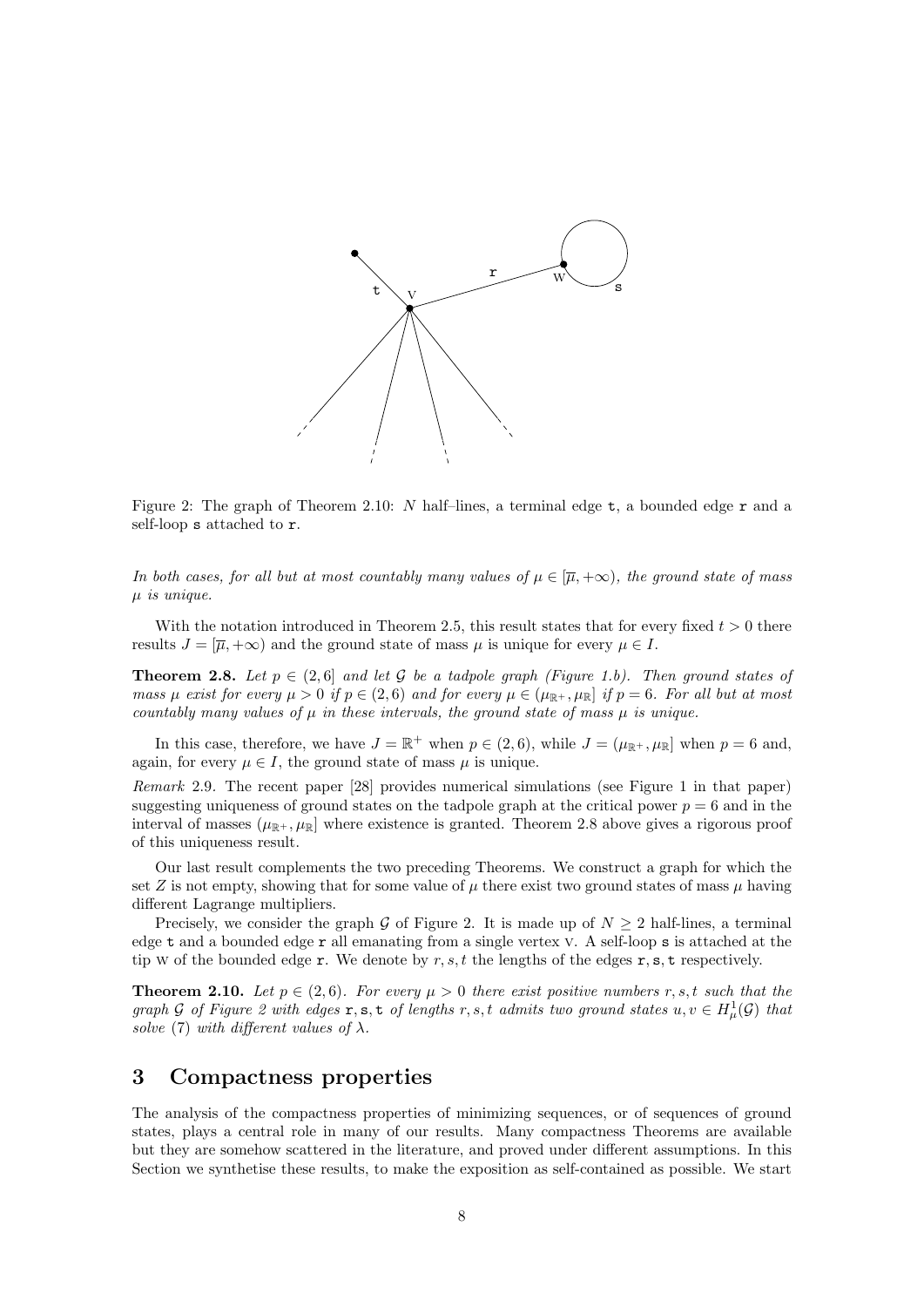by recalling the boundedness properties of sequences  $(u_n) \subset H^1_\mu(\mathcal{G})$  with bounded energy. We report the proof for completeness.

**Lemma 3.1.** Let either  $p \in (2,6)$  and  $\mu > 0$  or  $p = 6$  and  $\mu \in (0,\mu_{\mathbb{R}}]$ . Let  $(u_n) \subset H^1_{\mu}(\mathcal{G})$  be a sequence such that for every n

$$
E(u_n, \mathcal{G}) \le C
$$

and assume further that  $C < 0$  if  $p = 6$  and  $\mu = \mu_{\mathbb{R}}$ . Then  $u_n$  is uniformly bounded in  $H^1(\mathcal{G})$ .

*Proof.* Since  $||u_n||_2^2 = \mu$  for every n, it is sufficient to show the uniform boundedness of  $||u'_n||_2$ . If  $p \in (2, 6)$ , plugging (12) in (4) we obtain, for every n,

$$
C \ge E(u_n, \mathcal{G}) \ge \frac{1}{2} ||u'_n||_2^2 - \frac{K}{p} \mu^{\frac{p+2}{4}} ||u'_n||_2^{\frac{p-2}{2}}.
$$

Since  $(p-2)/2 < 2$ , this shows that  $u'_n$  is uniformly bounded in  $L^2(\mathcal{G})$ .

If  $p = 6$ , using (13) instead of (12), and writing  $\theta_n$  for  $\theta(u_n)$ , there results

$$
C \ge E(u_n, \mathcal{G}) \ge \frac{1}{2} ||u'_n||_2^2 \left( 1 - \left( \frac{\mu - \theta_n}{\mu_{\mathbb{R}}} \right)^2 \right) - \frac{C}{6} \theta_n^{1/2}.
$$

As  $\theta_n \leq \mu$  for all n, we see that if  $\mu < \mu_{\mathbb{R}}$ , the coefficient of  $||u'_n||_2^2$  is bounded away from zero and therefore  $||u'_n||_2$  is uniformly bounded. If  $\mu = \mu_{\mathbb{R}}$  (in which case we assume that  $C < 0$ ), expanding the coefficient of  $||u'_n||_2^2$ , we have

$$
0 > C \ge E(u_n, \mathcal{G}) \ge \frac{1}{2} \frac{\theta_n}{\mu_{\mathbb{R}}} ||u'_n||_2^2 \left(2 - \frac{\theta_n}{\mu_{\mathbb{R}}}\right) - \frac{C}{6} \theta_n^{1/2}
$$

which shows that  $\theta_n$  is bounded away from zero, implying that  $||u'_n||_2$  is again uniformly bounded.

The most general result describing the behavior of bounded sequences in  $H^1_\mu(\mathcal{G})$  is probably Theorem 2.4 in [9]. It is formulated for the subcritical case  $p < 6$ , but it is immediate to realize that it holds also for  $p = 6$ . Since we use it several times in this paper we report it here stated for every  $p \in (2, 6]$ .

**Theorem 3.2** ([7], Theorem 2.4). Let either  $p \in (2,6)$  and  $\mu > 0$  or  $p = 6$  and  $\mu \in (0, \mu_{\mathbb{R}}]$  and let  $(u_n) \subset H^1_\mu(\mathcal{G})$  be a sequence such that  $u_n \rightharpoonup u$  in  $H^1(\mathcal{G})$  and a.e. on  $\mathcal{G}$ . Set

$$
m := \mu - \|u\|_2^2 \in [0, \mu],
$$
  
\n
$$
\mathcal{I} := \liminf_{n} E(u_n, \mathcal{G}).
$$
\n(20)

Then one of the following alternatives occurs, depending on the value of m:

- (i)  $m = 0$ . Then  $u_n \to u$  strongly in  $H^1(\mathcal{G})$  and  $E(u, \mathcal{G}) \leq \mathcal{I}$ .
- (ii)  $0 < m < \mu$ . Then

$$
\mathcal{I} > \min\left\{\frac{\mu}{m}\mathcal{E}_{\mathbb{R}}(m), E\left(\sqrt{\frac{\mu}{\mu - m}}u, \mathcal{G}\right)\right\}.
$$
\n(21)

(iii)  $m = \mu$ . Then  $u \equiv 0$  and  $\mathcal{I} \geq \mathcal{E}_{\mathbb{R}}(\mu)$ .

The next result describes the behavior of sequences of ground states with converging masses. Proposition 3.3. Let either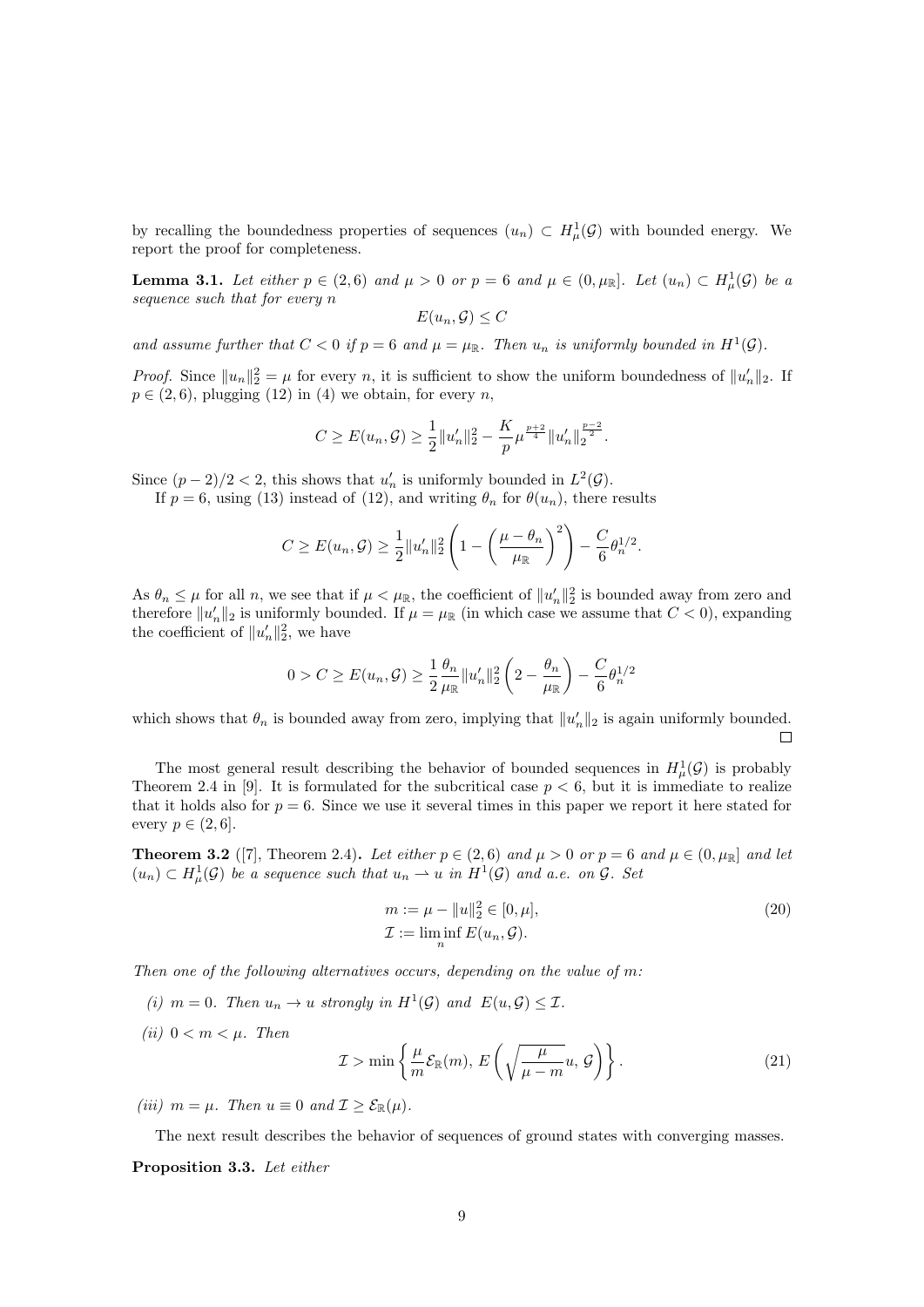- i)  $p \in (2,6], \mu > 0$  and  $\mathcal{E}_{\mathcal{G}}(\mu) < \mathcal{E}_{\mathbb{R}}(\mu)$ , or
- ii)  $p = 6$ , G a graph of type B and  $\mu = \mu_G$ .

For every  $n \in \mathbb{N}$ , let  $u_n \in M(\mu_n)$ , with  $\mu_n \to \mu$  as  $n \to \infty$ . Then, up to subsequences,  $u_n \to u$  in  $H^1(\mathcal{G})$  for some  $u \in M(\mu)$ . In particular,  $M(\mu)$  is compact.

Note that by the discussion following (10) and Theorem 2.3, assumptions i) and ii) cover all the cases in which ground states are known to exist. Particularly, when  $p = 6$ , assumption i) implies  $\mu \in (\mu_G, \mu_{\mathbb{R}}).$ 

*Proof.* We split the proof according to whether i) or ii) holds.

*i*) Define  $v_n \in H^1_\mu(\mathcal{G})$  by

$$
v_n := \sqrt{\frac{\mu}{\mu_n}} \ u_n. \tag{22}
$$

Since the sequence  $(u_n)$  is bounded in  $H^1(\mathcal{G})$  by Lemma 3.1, and since  $\mu_n \to \mu$ , as  $n \to \infty$  we have

$$
E(v_n, \mathcal{G}) = \frac{1}{2} \frac{\mu}{\mu_n} \int_{\mathcal{G}} |u'_n|^2 dx - \frac{1}{p} \left(\frac{\mu}{\mu_n}\right)^{\frac{p}{2}} \int_{\mathcal{G}} |u_n|^p dx = E(u_n, \mathcal{G}) + o(1)
$$
  
=  $\mathcal{E}_{\mathcal{G}}(\mu_n) + o(1) = \mathcal{E}_{\mathcal{G}}(\mu) + o(1),$  (23)

having used the continuity of  $\mathcal{E}_G$  (Remark 2.4). Thus  $(v_n)$  is a bounded minimizing sequence for E in  $H^1_\mu(\mathcal{G})$ . As such, it admits a subsequence (not relabeled) such that  $v_n \rightharpoonup v$ , for some  $v \in H^1(\mathcal{G})$ . In view of Theorem 3.2 we have to exclude that  $m := \mu - ||v||_2^2 \in (0, \mu]$ . In our case,  $\mathcal{I} = \mathcal{E}_{\mathcal{G}}(\mu) < \mathcal{E}_{\mathbb{R}}(\mu)$ , and we immediately see that it cannot be  $m = \mu$ , since then we would have  $\mathcal{I} \geq \mathcal{E}_{\mathbb{R}}(\mu)$ . The case  $m \in (0, \mu)$  is also impossible since both  $\mathcal{I} > \frac{\mu}{m} \mathcal{E}_{\mathbb{R}}(m) > \mathcal{E}_{\mathbb{R}}(\mu)$  and  $\mathcal{I} > E\left(\sqrt{\frac{\mu}{\mu-m}}u, \mathcal{G}\right) \geq \mathcal{E}_{\mathcal{G}}(\mu)$  are false. Thus it must be  $m = 0$ , and then  $v_n \to v$  strongly in  $H^1(\mathcal{G})$  and  $E(v,\mathcal{G}) = \mathcal{E}_{\mathcal{G}}(\mu)$ . By (22), the same happens for  $u_n$ .

ii) We first define  $v_n$  as in (22) so that, by (23) and Lemma 3.1,  $v_n$  is a bounded minimizing sequence for E in  $H^1_{\mu_g}(\mathcal{G})$ . It has been proved in [8] that not all minimizing sequences are precompact: indeed since  $\mathcal{E}_{\mathcal{G}}(\mu_G) = 0$ , every sequence  $(u_n) \in H^1_\mu(\mathcal{G})$  such that  $||u'_n||_2 \to 0$  is a minimizing sequence. Compactness is however recovered in [8] for those minimizing sequences that satisfy

$$
\frac{\|v_n\|_6^6}{\|v_n'\|_2^2} \to 3 \qquad \text{as } n \to +\infty \tag{24}
$$

(these sequences are optimizing sequences for the Gagliardo-Nirenberg inequality (12), see [8]).

We now check that  $(24)$  holds. Once this is proved, the same argument of Theorem 3.4 in [8] shows that, up to subsequences,  $v_n$  converges strongly in  $H^1(\mathcal{G})$  to some  $v \in M(\mu_{\mathcal{G}})$ , and the same happens then for  $u_n$ .

To prove (24), assume that for some  $\delta > 0$  and some subsequence (not relabeled),

$$
\frac{\|v_n\|_6^6}{\|v'_n\|_2^2} \to 3 - 2\delta \quad \text{as } n \to +\infty.
$$

Then by (22), also

$$
\frac{\|u_n\|_6^6}{\|u'_n\|_2^2} = \frac{\mu_n^2}{\mu_G^2} \frac{\|v_n\|_6^6}{\|v'_n\|_2^2} \to 3 - 2\delta,
$$

since  $\mu_n \to \mu_{\mathcal{G}}$ . Thus, for every n sufficiently large,  $||u_n||_6^6 \leq (3 - \delta) ||u'_n||_2^2$ , from which it follows

$$
E(u_n, \mathcal{G}) \ge \frac{1}{2} ||u'_n||_2^2 - \frac{3 - \delta}{6} ||u'_n||_2^2 = \frac{\delta}{6} ||u'_n||_2^2 > 0
$$

which is impossible since, as  $u_n \in M(\mu_n)$ ,  $E(u_n, \mathcal{G}) \leq 0$ . We have thus checked that  $(v_n)$  is an optimizing sequence for inequality (12) and we conclude as described above.  $\Box$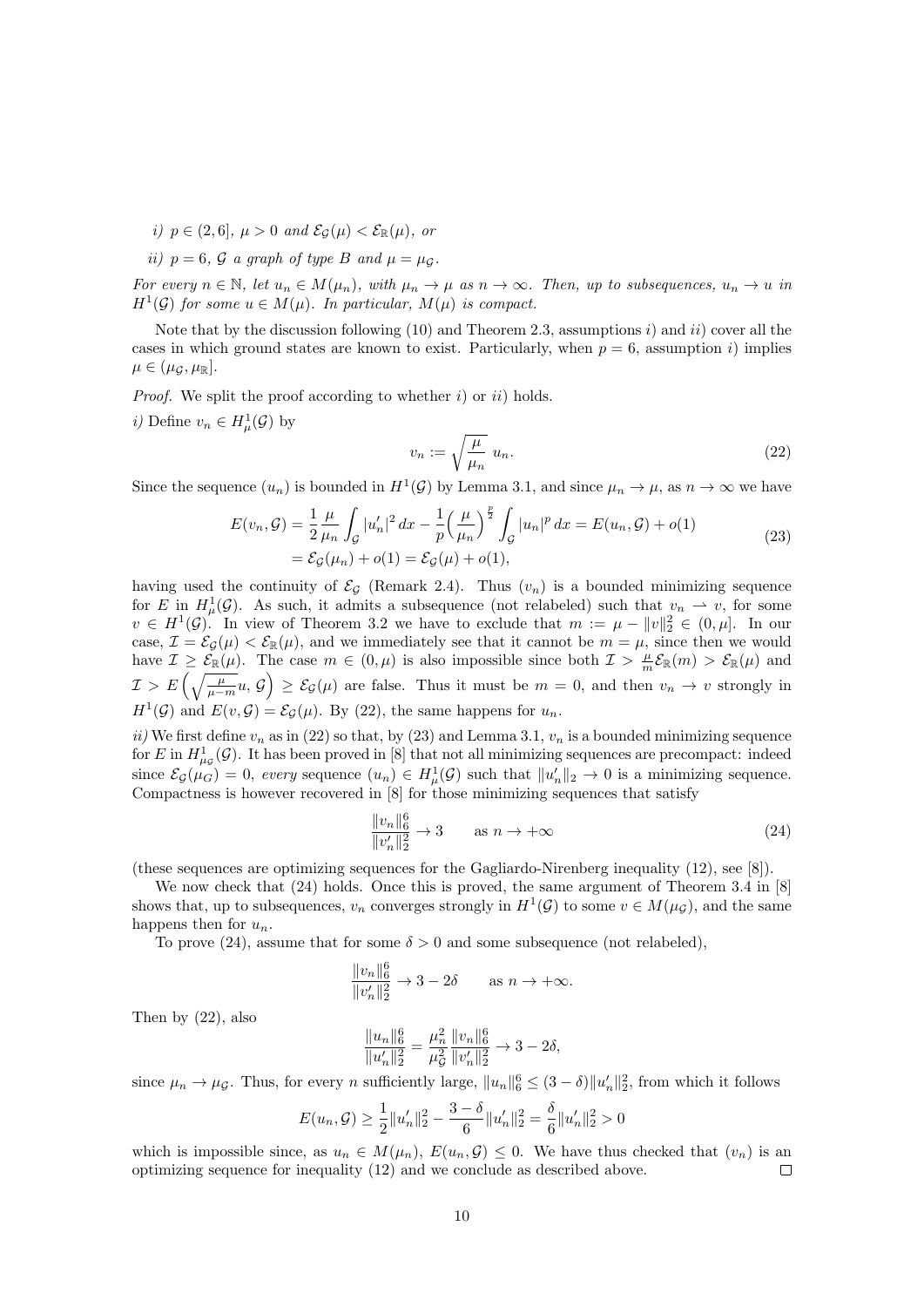Finally we prove a simple sufficient condition for the existence of minimizers of doubly constrained problems that we will use in Section 6.

**Theorem 3.4.** Let  $p \in (2, 6)$ , let G be a noncompact graph and let  $e$  be a fixed bounded edge of G. Set

$$
V = \{ u \in H^1_\mu(\mathcal{G}) \ : \ \|u\|_{L^\infty(\mathcal{G})} = \|u\|_{L^\infty(\mathbf{e})} \}
$$

and

$$
\mathcal{I} = \inf_{u \in V} E(u, \mathcal{G}).
$$

If  $\mathcal{I} \leq \mathcal{E}_{\mathbb{R}}(\mu)$ , then  $\mathcal I$  is achieved.

*Proof.* It is a simple application of Theorem 3.2. Let  $(u_n) \subset V$  be a minimizing sequence for E on V. By Lemma 3.1,  $(u_n)$  is bounded in  $H^1(\mathcal{G})$  and we can assume (passing to a subsequence) that  $u_n$  converges to some u weakly in  $H^1(\mathcal{G})$  and strongly in  $L^{\infty}_{loc}(\mathcal{G})$ . Since V is weakly closed,  $u \in V$ . Let  $m = \mu - ||u||_2^2$ : by Theorem 3.2 we just have to rule out the cases  $m = \mu$  and  $m \in (0, \mu)$ .

If  $m = \mu$ , then  $u_n$  tends to zero in  $L^{\infty}_{loc}(\mathcal{G})$  and, since  $u_n \in V$ , in  $L^{\infty}(\mathcal{G})$ . As the  $L^2$  norm of  $u_n$ is fixed,  $u_n \to 0$  in  $L^p(\mathcal{G})$ , implying  $\mathcal{I} = \lim_n E(u_n, \mathcal{G}) \geq 0$ , a contradiction. If  $m \in (0, \mu)$ ,

$$
\mathcal{I} > \min \left\{ \frac{\mu}{m} \mathcal{E}_{\mathbb{R}}(m), E(w, \mathcal{G}) \right\},\
$$

where  $w \in H^1_\mu(\mathcal{G})$  is the renormalized limit

$$
w(x) = \sqrt{\frac{\mu}{\mu - m}} \ u(x). \tag{25}
$$

But this is impossible, since

$$
\mathcal{I} > \frac{\mu}{m} \mathcal{E}_{\mathbb{R}}(m) > \mathcal{E}_{\mathbb{R}}(\mu)
$$

violates the assumptions and, as  $w \in V$ ,

$$
\mathcal{I} > E(w, \mathcal{G}) \ge \mathcal{I}
$$

is false. Thus  $m = 0$  and  $u_n \to u$  strongly in  $H^1(\mathcal{G})$ , with  $E(u, \mathcal{G}) \leq \mathcal{I}$ .

 $\Box$ 

## 4 Proof of Theorem 2.5

In this Section we prove the first of the main results of the paper, Theorem 2.5. We begin with some preliminary well-known facts and some lemmas that are of interest in their own as they display general features that may be shared by other classes of graphs (see Remark 4.3 at the end of this Section). The first lemma establishes a very useful monotonicity property of the functions  $\Lambda^+$  and  $\Lambda^-$  defined in (17).

**Lemma 4.1.** Let  $\mu_1, \mu_2$  be such that  $\mu_1 < \mu_2$ ,  $M(\mu_1) \neq \emptyset$ ,  $M(\mu_2) \neq \emptyset$  and  $\Lambda^+(\mu_1)$ ,  $\Lambda^-(\mu_2)$  are attained. Then  $\Lambda^+(\mu_1) < \Lambda^-(\mu_2)$ .

*Proof.* Let  $\mu_1, \mu_2$  be as above and  $u_i \in M(\mu_i)$ ,  $i = 1, 2$ , satisfy  $\mathcal{L}(u_1) = \Lambda^+(\mu_1)$ ,  $\mathcal{L}(u_2) = \Lambda^-(\mu_2)$ . Define  $v_1, v_2 \in H_1^1(\mathcal{G})$  by setting  $u_1 = \sqrt{\mu_1}v_1$ ,  $u_2 = \sqrt{\mu_2}v_2$ , respectively. Then, since  $p > 2$  and  $\mu_1 < \mu_2$ ,

$$
\mathcal{L}(u_1) = \mathcal{L}(\sqrt{\mu_1}v_1) = \mu_1^{\frac{p}{2}-1}||v_1||_p^p - ||v_1'||_2^2 < \mu_2^{\frac{p}{2}-1}||v_1||_p^p - ||v_1'||_2^2 = \mathcal{L}(\sqrt{\mu_2}v_1).
$$

Thus, if we manage to prove that  $\mathcal{L}(\sqrt{\mu_2}v_1) \leq \mathcal{L}(\sqrt{\mu_2}v_2) = \mathcal{L}(u_2)$ , we conclude.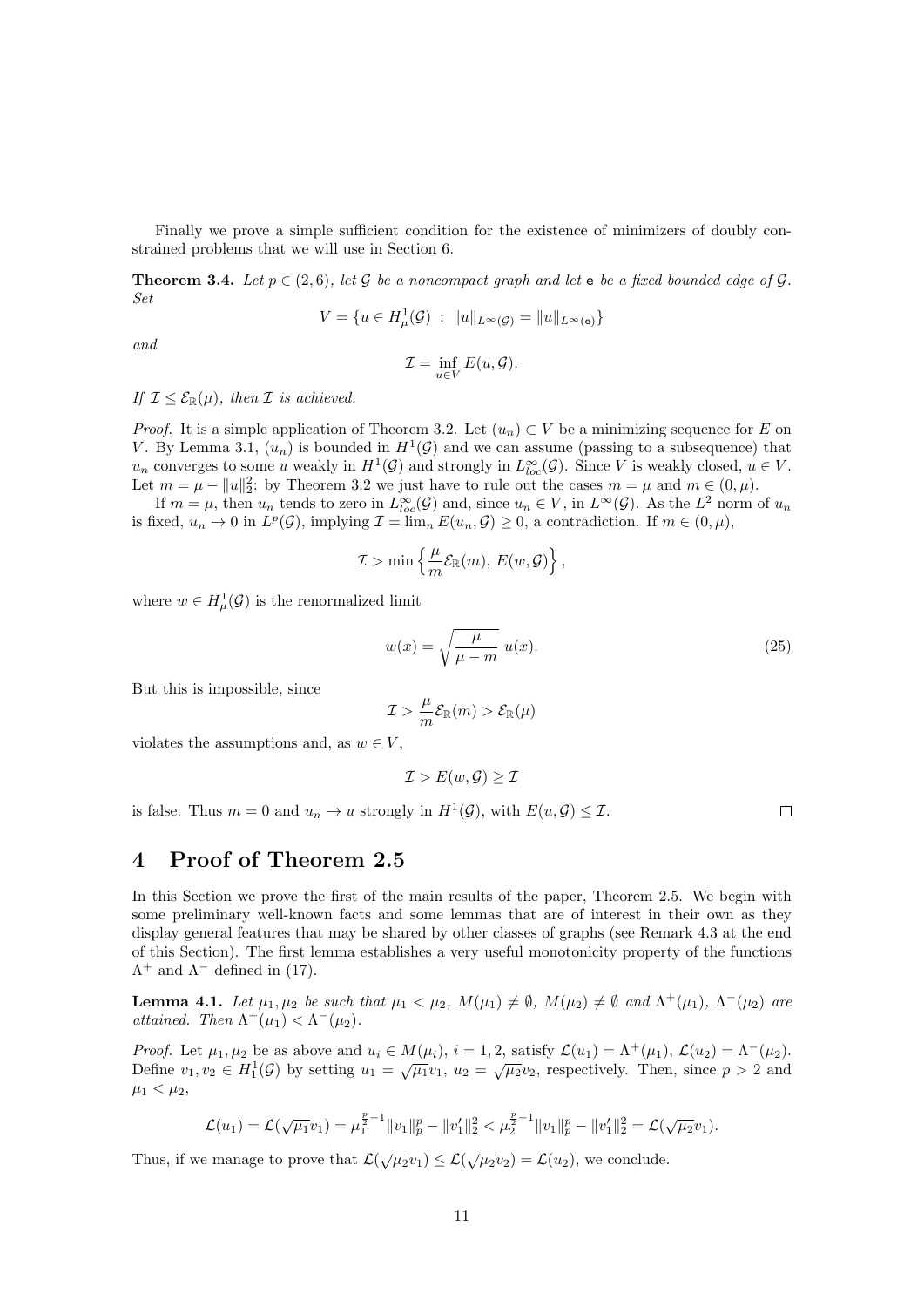To see this we start from the two obvious inequalities

$$
E(\sqrt{\mu_2}v_2, \mathcal{G}) \le E(\sqrt{\mu_2}v_1, \mathcal{G}), \qquad E(\sqrt{\mu_1}v_1, \mathcal{G}) \le E(\sqrt{\mu_1}v_2, \mathcal{G})
$$

that read, after rearranging terms,

$$
||v_2'||_2^2 - ||v_1'||_2^2 \le \frac{2}{p} \mu_2^{\frac{p}{2}-1} (||v_2||_p^p - ||v_1||_p^p)
$$
\n(26)

 $\Box$ 

and

$$
||v_1'||_2^2 - ||v_2'||_2^2 \le \frac{2}{p} \mu_1^{\frac{p}{2}-1} (||v_1||_p^p - ||v_2||_p^p).
$$

Coupling them, we see that

$$
\mu_1^{\frac{p}{2}-1} \left( \|v_2\|_p^p - \|v_1\|_p^p \right) \leq \mu_2^{\frac{p}{2}-1} \left( \|v_2\|_p^p - \|v_1\|_p^p \right),
$$

from which we deduce  $||v_2||_p^p - ||v_1||_p^p \ge 0$ . Finally, by (26),

$$
\mathcal{L}(\sqrt{\mu_2}v_1) - \mathcal{L}(\sqrt{\mu_2}v_2) = \mu_2^{\frac{p}{2}-1} \left( \|v_1\|_p^p - \|v_2\|_p^p \right) - \|v_1'\|_2^2 + \|v_2'\|_2^2
$$
  
\n
$$
\leq \mu_2^{\frac{p}{2}-1} \left( \|v_1\|_p^p - \|v_2\|_p^p \right) + \frac{2}{p} \mu_2^{\frac{p}{2}-1} \left( \|v_2\|_p^p - \|v_1\|_p^p \right)
$$
  
\n
$$
= \mu_2^{\frac{p}{2}-1} \left( 1 - \frac{2}{p} \right) \left( \|v_1\|_p^p - \|v_2\|_p^p \right) \leq 0.
$$

Remark 4.2. Note that, under the assumptions of Theorem 2.5,  $M(\mu) \neq \emptyset$  for every  $\mu \in J$ , so that Lemma 4.1 guarantees that  $\Lambda^-$ ,  $\Lambda^+$  are strictly increasing functions on J.

We are now ready to prove the first of our main results.

*Proof of Theorem 2.5.* For every  $\mu \in J$ , Proposition 3.3 guarantees that  $M(\mu)$  is compact, so that  $\Lambda^-(\mu)$ ,  $\Lambda^+(\mu)$  are attained, and Remark 4.2 shows that they are strictly increasing functions on J. Let  $\overline{\mu}$  be an internal point of J. For every  $\delta > 0$  small we can write, by Lemma 4.1 and the monotonicity of  $\Lambda^-$ ,

$$
\Lambda^+(\overline{\mu}-2\delta) < \Lambda^-(\overline{\mu}-\delta) < \Lambda^-(\overline{\mu}) < \Lambda^-(\overline{\mu}+\delta) \leq \Lambda^+(\overline{\mu}+\delta).
$$

Now if  $\Lambda^+$  is continuous at  $\overline{\mu}$ , letting  $\delta \to 0$  we obtain simultaneously

$$
\lim_{\mu \to \overline{\mu}} \Lambda^{-}(\mu) = \Lambda^{-}(\overline{\mu}) \quad \text{and} \quad \Lambda^{-}(\overline{\mu}) = \Lambda^{+}(\overline{\mu}),
$$

thus proving that also  $\Lambda^-$  is continuous at  $\overline{\mu}$ . A symmetric computation starting with a point where  $\Lambda^-$  is continuous shows that  $\Lambda^-$  is continuous at  $\mu$  if and only if  $\Lambda^+$  is continuous at  $\mu$  and moreover that at every  $\mu$  where these functions are continuous,  $\Lambda^-(\mu) = \Lambda^+(\mu)$ , namely that  $\mathcal L$  is constant on  $M(\mu)$ .

Let  $Z \subset J$  be the set of points where  $\Lambda^+$  (and hence  $\Lambda^-$ ) is not continuous. Since  $\Lambda^+$  is increasing, the set Z is at most countable. Setting  $I = J \setminus (Z \cup \partial J)$ , the preceding argument shows that L is constant on  $M(\mu)$ , for every  $\mu \in I$ . Hence we can define  $\overline{\lambda}: I \to \mathbb{R}$  by

$$
\overline{\lambda}(\mu) = \mathcal{L}(u), \quad u \in M(\mu),
$$

which is strictly increasing by Remark 4.2.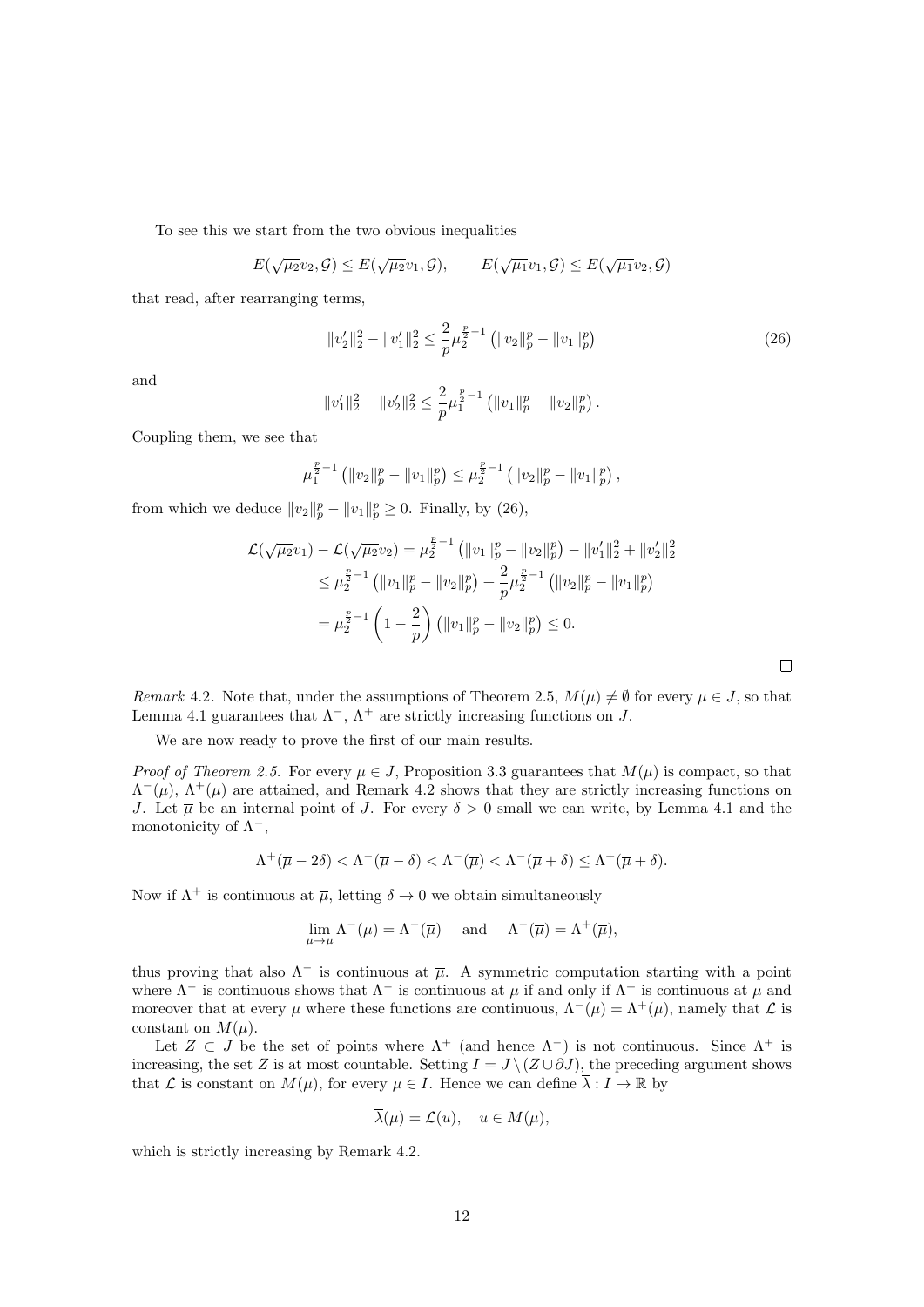To conclude, we only have to prove (18). For  $\mu \in J$ , let  $u \in M(\mu)$  such that  $\mathcal{L}(u) = \Lambda^+(u)$ . Let  $\varepsilon > 0$  and note that

$$
E\left(\sqrt{\frac{\mu+\varepsilon}{\mu}}u,\mathcal{G}\right) = \frac{1}{2}\left(1+\frac{\varepsilon}{\mu}\right)\int_{\mathcal{G}}|u'|^2\,dx - \frac{1}{p}\left(1+\frac{\varepsilon}{\mu}\right)^{p/2}\int_{\mathcal{G}}|u|^p\,dx
$$

$$
= E(u,\mathcal{G}) + \frac{\varepsilon}{2\mu}\left(\int_{\mathcal{G}}|u'|^2\,dx - \int_{\mathcal{G}}|u|^p\,dx\right) + o(\varepsilon)
$$

$$
= E(u,\mathcal{G}) - \frac{\varepsilon}{2}\mathcal{L}(u) + o(\varepsilon) = E(u,\mathcal{G}) - \frac{\varepsilon}{2}\Lambda^+(\mu) + o(\varepsilon) \tag{27}
$$

as  $\varepsilon \to 0$ . Therefore,

$$
\mathcal{E}_{\mathcal{G}}(\mu+\varepsilon)-\mathcal{E}_{\mathcal{G}}(\mu)\leq E\left(\sqrt{\frac{\mu+\varepsilon}{\mu}}u,\mathcal{G}\right)-E(u,\mathcal{G})=-\frac{\varepsilon}{2}\Lambda^{+}(\mu)+o(\varepsilon).
$$

Since  $\mathcal{E}_{\mathcal{G}}$  is concave (Remark 2.4), it has left and right derivatives  $(\mathcal{E}_{\mathcal{G}})'_{-}$  and  $(\mathcal{E}_{\mathcal{G}})'_{+}$  everywhere. Dividing by  $\varepsilon$  and letting it tend to zero, we obtain

$$
(\mathcal{E}_{\mathcal{G}})'_{+}(\mu) \le -\frac{1}{2}\Lambda^{+}(\mu). \tag{28}
$$

Next, for every  $\varepsilon > 0$ , take  $u_{\varepsilon} \in M(\mu + \varepsilon)$ . Similarly to (27),

$$
E\left(\sqrt{\frac{\mu}{\mu+\varepsilon}}u_{\varepsilon},\mathcal{G}\right)=E(u_{\varepsilon},\mathcal{G})+\frac{\varepsilon}{2}\mathcal{L}(u_{\varepsilon})+o(\varepsilon)
$$

and therefore

$$
\mathcal{E}_{\mathcal{G}}(\mu+\varepsilon)-\mathcal{E}_{\mathcal{G}}(\mu)\geq E(u_{\varepsilon},\mathcal{G})-E\left(\sqrt{\frac{\mu+\varepsilon}{\mu}}u_{\varepsilon},\mathcal{G}\right)=-\frac{\varepsilon}{2}\mathcal{L}(u_{\varepsilon})+o(\varepsilon).
$$
 (29)

as  $\varepsilon \to 0$ . Let  $(u_n)$  be a subsequence of  $(u_\varepsilon)$  with  $\mu_n := ||u_n||_2^2 \to \mu$  as  $n \to \infty$ . By Proposition 3.3,  $(u_n)$  has a subsequence (not relabeled) such that  $u_n$  converges strongly in  $H^1(\mathcal{G})$  to some  $u \in M(u)$ . By the continuity of  $\mathcal L$  and Lemma 4.1,

$$
\Lambda^+(\mu) < \Lambda^-(\mu_n) \leq \mathcal{L}(u_n) = \mathcal{L}(u) + o(1) \leq \Lambda^+(\mu) + o(1),
$$

namely  $\mathcal{L}(u_n) \to \Lambda^+(\mu)$  as  $n \to \infty$ . Since this happens for every subsequence of  $(u_\varepsilon)$ , we deduce that  $\mathcal{L}(u_{\varepsilon}) \to \Lambda^+(\mu)$  as  $\varepsilon \to 0$  and hence, dividing (29) by  $\varepsilon$  and letting it tend to 0, we obtain

$$
(\mathcal{E}_{\mathcal{G}})'_{+}(\mu) \geq -\frac{1}{2}\Lambda^{+}(\mu),
$$

which coupled with (28), establishes the first part of (18). For the second part one simply starts with  $u \in M(\mu)$  such that  $\mathcal{L}(u) = \Lambda^-(\mu)$  and then works with  $\varepsilon < 0$ , repeating the same arguments.  $\Box$ 

Remark 4.3. The whole discussion of this Section is rather general, and it can be adapted to apply to other families of graphs (e.g. without half-lines). Specifically, the presence of half–lines affects the previous arguments only through the assumption  $\mathcal{E}_{\mathcal{G}}(\mu) < \mathcal{E}_{\mathbb{R}}(\mu)$ , which is used to rule out sequences of ground states vanishing weakly in  $H^1(\mathcal{G})$ . Therefore, aiming at a generalization of our results to other classes of graphs, this condition should be replaced by requiring that  $\mathcal{E}_G(\mu)$  be smaller than the infimum of the energies attained by sequences converging weakly to 0 in  $H^1_\mu(\mathcal{G})$ . To give concrete examples, in the case of periodic graphs without half-lines, this infimum energy is 0 (see e.g. [5], [19]), whereas in the case of binary metric trees it is  $\frac{1}{2}\lambda_1\mu$ , where  $\lambda_1$  is the bottom of the spectrum of the Laplacian on the graph (see [20]).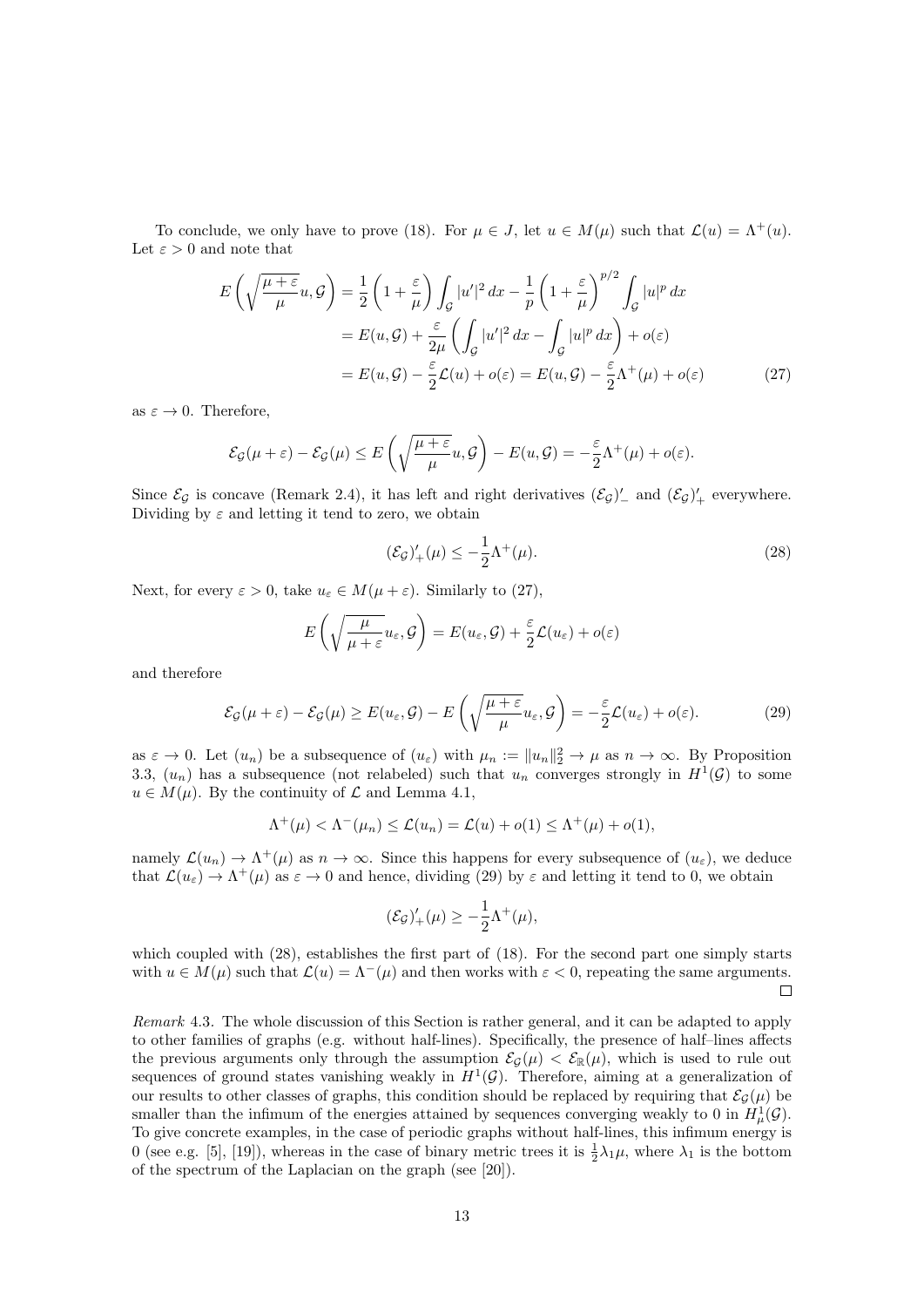## 5 Uniqueness: proof of Theorems 2.7 and 2.8

In this Section we establish uniqueness of ground states of given mass on two specific classes of graphs, taking advantage of the characterization of Lagrange multipliers given in Theorem 2.5. We first discuss the case of graphs with one terminal edge and  $N$  half-lines all emanating from the same vertex, proving the results reported in Theorem 2.7. Next we consider the tadpole graph and we provide the proof of Theorem 2.8.

We start with the following simple but general result, that we will use also in the next Section.

**Lemma 5.1.** Let G be any metric graph and let  $u, v \in H^1(\mathcal{G})$  be solutions of (7) having the same mass  $\mu$ , the same energy level and the same Lagrange multiplier  $\lambda$ . Then

$$
\int_{\mathcal{G}} |u'|^2 \, dx = \int_{\mathcal{G}} |v'|^2 \, dx \qquad \text{and} \qquad \int_{\mathcal{G}} |u|^p \, dx = \int_{\mathcal{G}} |v|^p \, dx \, . \tag{30}
$$

Proof. Since the energy level is the same,

$$
\frac{1}{2} \int_{\mathcal{G}} |u'|^2 \, dx - \frac{1}{2} \int_{\mathcal{G}} |v'|^2 \, dx = \frac{1}{p} \int_{\mathcal{G}} |u|^p \, dx - \frac{1}{p} \int_{\mathcal{G}} |v|^p \, dx
$$

while, from  $\mu \mathcal{L}(u) = \lambda = \mu \mathcal{L}(v)$ ,

$$
\int_{\mathcal{G}} |u'|^2 \, dx - \int_{\mathcal{G}} |v'|^2 \, dx = \int_{\mathcal{G}} |u|^p \, dx - \int_{\mathcal{G}} |v|^p \, dx.
$$

These two equalities immediately imply (30).

#### 5.1 Graphs with  $N$  half-lines and a terminal edge

For every  $N \geq 2$  and  $t > 0$ , let  $\mathcal{G}_{N,t}$  be the graph of Theorem 2.7 (Figure 1.a). We identify the terminal edge t of length t with the interval  $[0, t]$  so that  $x = 0$  corresponds to the vertex v and  $x = t$  to the tip of the edge. Every half-line is as usual identified with (a copy of) the interval  $[0, +\infty).$ 

We begin by recalling the shape of ground states on  $\mathcal{G}_{N,t}$ , and in particular their monotonicity and symmetry properties.

**Lemma 5.2.** Let  $u \in H^1_\mu(\mathcal{G}_{N,t})$  be a ground state of mass  $\mu$  on  $\mathcal{G}_{N,t}$ . Then u is strictly increasing on the terminal edge while on each half-line it is a copy of the same, strictly decreasing, function. In particular, u attains its maximum on the tip of the terminal edge.

Proof. The proof follows working as in the proof of Theorem 2.7 in [6]. See also Theorem 2.9 in [7].  $\Box$ 

*Proof of Theorem 2.7.* Let  $t > 0$  be fixed. The existence statements and the proof of (19) are exactly the content of Theorem 2.6 in [6] (case  $N = 2$ ) and Theorem 4.4 in [7] (case  $N \ge 3$ ).

Let us thus turn to the uniqueness properties. Let  $\mu > \overline{\mu}$  be such that all ground states with mass  $\mu$  have the same Lagrange multiplier  $\lambda$ . By Theorem 2.5, this is true for all but at most countably many  $\mu$ . Assume that u and v are ground states of mass  $\mu$ . Since u solves (7), the mechanical energy is a conserved quantity on each edge and, in particular,

$$
\frac{1}{2}|u'(x)|^2 + \frac{1}{p}|u(x)|^p - \frac{\lambda}{2}|u(x)|^2 = \begin{cases} 0 & \text{on each halfline} \\ C_u & \text{on the terminal edge} \end{cases}
$$
(31)

 $\Box$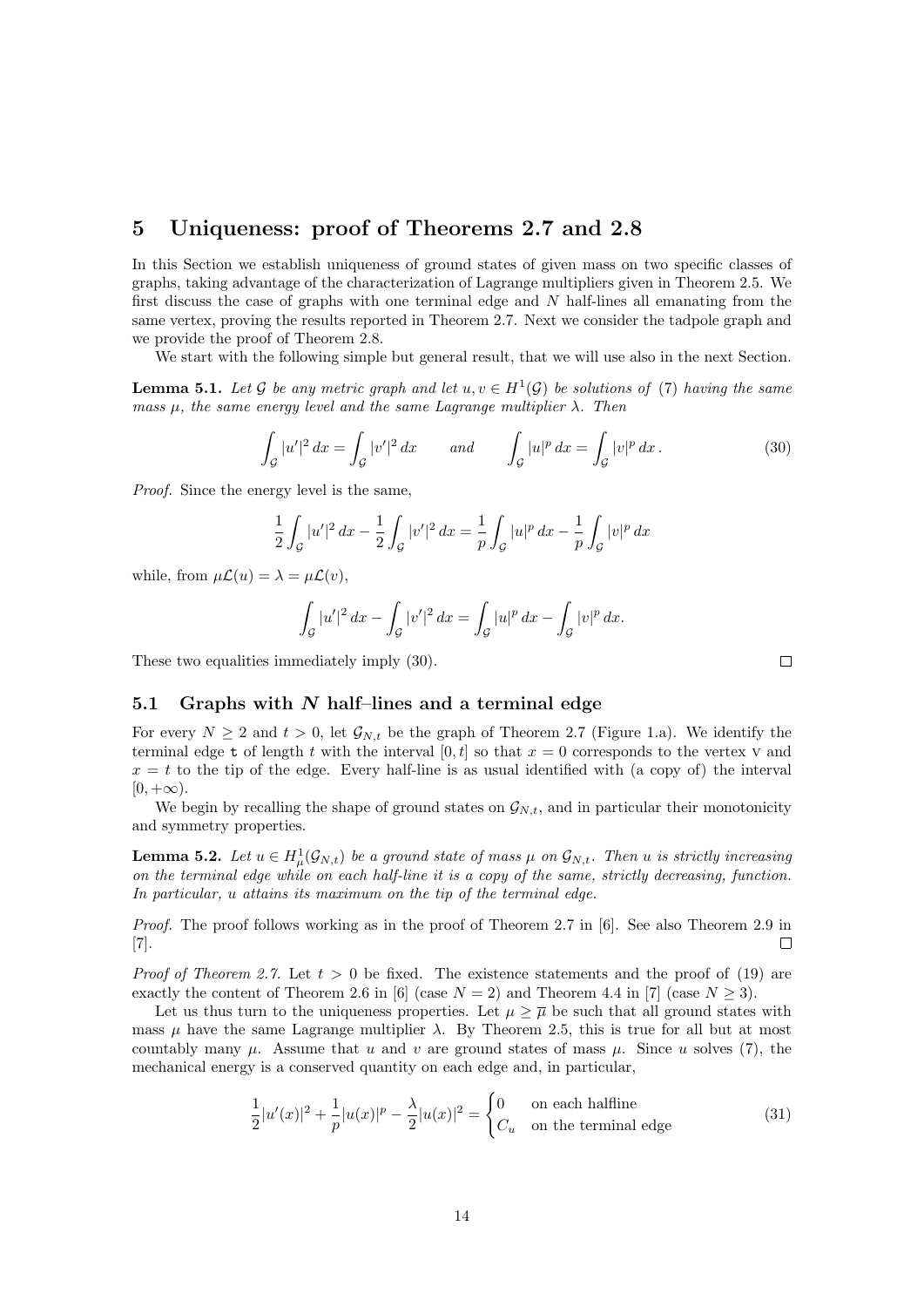for some  $C_u \in \mathbb{R}$  and all  $x \in \mathcal{G}_{N,t}$ . The same holds for v, with a possibly different constant  $C_v$ . However, integrating (31) and using (30),

$$
tC_u = \frac{1}{2} \int_{\mathcal{G}_{N,t}} |u'|^2 dx + \frac{1}{p} \int_{\mathcal{G}_{N,t}} |u|^p dx - \frac{\lambda}{2} \mu
$$
  
= 
$$
\frac{1}{2} \int_{\mathcal{G}_{N,t}} |v'|^2 dx + \frac{1}{p} \int_{\mathcal{G}_{N,t}} |v|^p dx - \frac{\lambda}{2} \mu = tC_v,
$$

showing that  $C_u = C_v$ .

By the Kirchhoff condition, u' and v' vanish at the tip  $x = t$  of the terminal edge, and by Lemma 5.2, they have there a (positive) maximum point. Thus, from (7),

$$
u(t)^{p-1} - \lambda u(t) \ge u''(t) + u(t)^{p-1} - \lambda u(t) = 0,
$$
\n(32)

i.e.,  $u(t) \geq \lambda^{\frac{1}{p-2}}$ , and the same for v. Since the function  $f(s) = \frac{1}{p} s^p - \frac{\lambda}{2} s^2$  is injective for  $s \geq \lambda^{\frac{1}{p-2}}$ , from

$$
f(u(t)) = C_u = C_v = f(v(t)),
$$
\n(33)

we deduce that  $u(t) = v(t)$ . Since the derivatives of u and v at t are both zero, we see that  $u \equiv v$ on the terminal edge. But then also  $u(0) = v(0) =: a$  and  $u'(0) = v'(0) =: b$ . Therefore on each halfline  $u$  and  $v$  (that solve the same differential equation) start with the same value  $a$  and the same derivative  $-b/N$ , showing that they coincide on the whole of G.  $\Box$ 

### 5.2 The tadpole graph

We now consider the tadpole graph  $\mathcal T$  in Figure 1.b. We denote by h the half-line, by s the self-loop of  $\mathcal T$  and by 2s := |s| its length. We identify s with the interval  $[-s, s]$  so that  $x = -s$ and  $x = s$  correspond to the unique vertex v of  $\mathcal{T}$ , and h, as usual, with  $[0, +\infty)$ .

The following lemma provides a description of ground states with respect to the structure of the graph.

**Lemma 5.3.** Let  $u \in H^1_\mu(\mathcal{T})$  be a ground state of mass  $\mu$  on  $\mathcal{T}$ . Then u is strictly decreasing on h, and u is symmetric with respect to the point  $x = 0$  on s and strictly decreasing on [0, s]. In particular, u attains its maximum on  $s$ , at  $x = 0$ .

*Proof.* Let  $u \in H^1_\mu(\mathcal{T})$  be a ground state of mass  $\mu$ . Since u solves (7), the set  $\{x \in \mathcal{T} : u(x) = \sigma\}$ has measure zero for every  $\sigma > 0$ . It is then easy to see that there exists  $\tau > 0$  such that  $A_{\tau} := \{x \in \mathcal{T} : u(x) > \tau\}$  has measure  $2s = |\mathbf{s}|$ . Clearly  $u(A_{\tau})$  is connected and contains  $||u||_{\infty}$ . Now it is readily seen that almost every value in  $u(A<sub>\tau</sub>)$  is attained at least twice in  $A<sub>\tau</sub>$ . Indeed this is immediate for almost all the values attained in  $A<sub>\tau</sub> \cap s$ . On the other hand, if there exists some value  $\sigma \in u(A_\tau)$  attained only in h, then  $\max_{x \in h} u(x) \geq \sigma > \max_{x \in s} u(x)$  and, in particular,  $\sigma > u(V)$ . Since on h it holds  $u(0) = u(V)$  and  $u(x) \to 0$  as  $x \to +\infty$ , it follows that every value between  $\max_{x \in \mathbf{s}} u(x)$  and  $\max_{x \in \mathbf{h}} u(x)$  is attained at least twice in h. Thus

$$
#\{x \in A_{\tau} : u(x) = \sigma\} \ge 2 \quad \text{for almost every } \sigma \ge \tau. \tag{34}
$$

On the other hand, trivially,

$$
\#\{x \in \mathcal{T} \setminus A_{\tau} : u(x) = \sigma\} \ge 1 \quad \text{for almost every } \sigma \in (0, \tau). \tag{35}
$$

Denote by v the restriction of u to  $A_{\tau}$  and by w its restriction to  $\mathcal{G} \setminus A_{\tau}$ . Let  $\hat{v} : [-s, s] \to \mathbb{R}$  be the symmetric rearrangement of v (see [6]). Since  $\hat{v}$  satisfies  $\hat{v}(-s) = \hat{v}(s)$ , it can be seen as an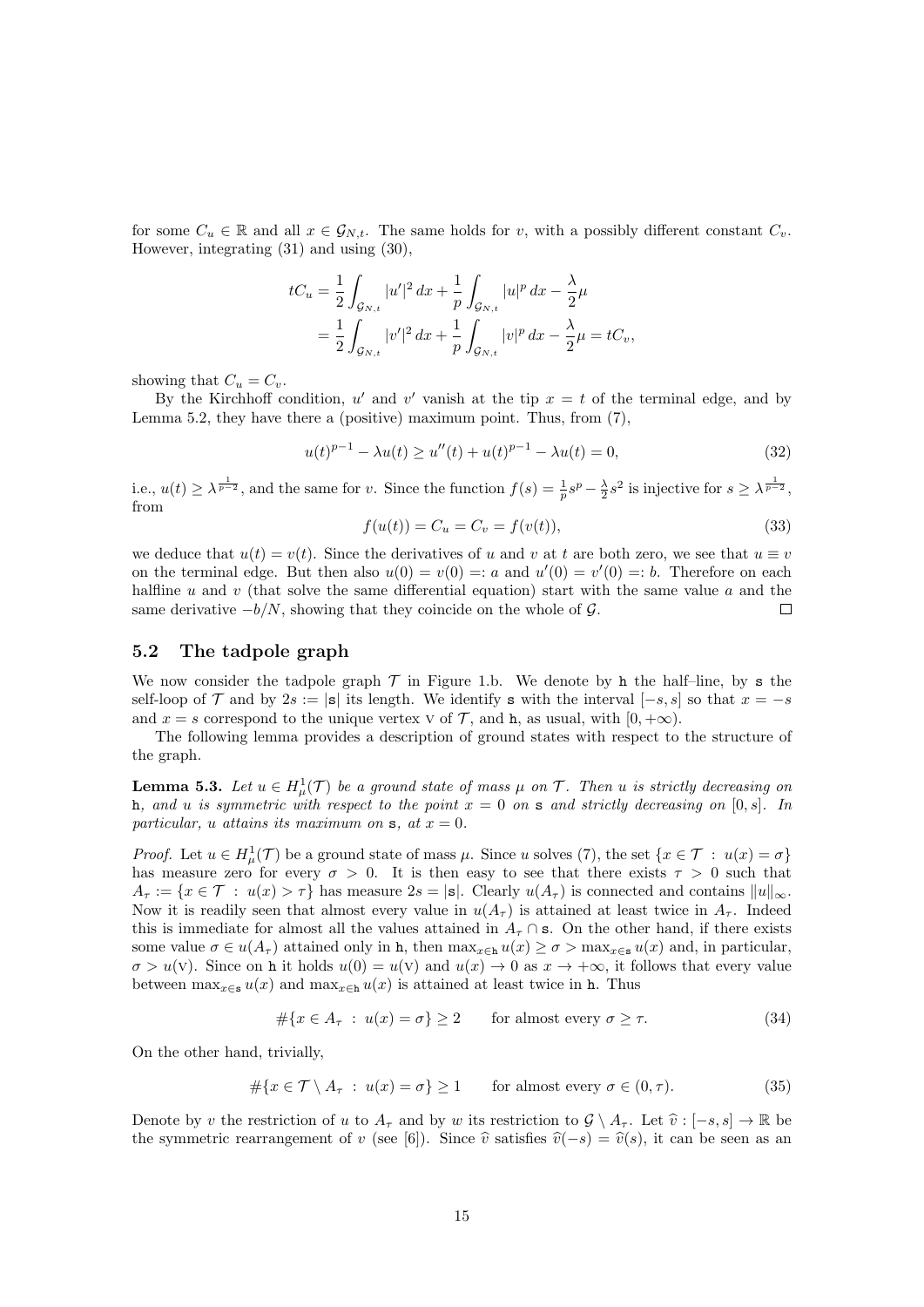element of  $H^1(\mathbf{s})$ . Finally, let  $w^*: [0, +\infty) \to \mathbb{R}$  be the decreasing rearrangement of w. Plainly,  $w^*$  is an element of  $H^1(\mathbf{h})$ . Defining  $\varphi: \mathcal{T} \to \mathbb{R}$  by

$$
\varphi(x) = \begin{cases} \widehat{v}(x) & \text{if } x \in \mathbf{s} \\ w^*(x) & \text{if } x \in \mathbf{h}, \end{cases}
$$

we see that  $\varphi \in H^1_\mu(\mathcal{T})$ , as  $\widehat{v}(v) = w^*(v) = \tau$ , and

$$
E(\varphi, \mathcal{T}) = E(\widehat{v}, \mathbf{s}) + E(w^*, \mathbf{h}) \le E(v, A_{\tau}) + E(w, \mathcal{T} \setminus A_{\tau}) = E(u, \mathcal{T}). \tag{36}
$$

We claim that (34) and (35) are in fact equalities for almost every  $\sigma$ . Indeed, if either of the two holds with the strict inequality on a set of positive measure, then by standard properties of rearrangements (see [6, Proposition 3.1]) we obtain the strict inequality in (36), contradicting the minimality of  $u$ .

Now suppose that  $|A_{\tau} \cap \mathbf{h}| =: \delta > 0$ ; in this case,  $|A_{\tau} \cap \mathbf{s}| = 2s - \delta$ , and  $|\mathbf{s} \setminus A_{\tau}| = \delta$ . Since

$$
\#\{x \in \mathbf{s} \setminus A_{\tau} : u(x) = \sigma\} \ge 2 \quad \text{for almost every } \sigma \in (\min_{\mathbf{s}} u, \tau)
$$
 (37)

 $\Box$ 

and  $\mathbf{s} \setminus A_{\tau} \subset \mathcal{T} \setminus A_{\tau}$ , this violates the fact already proved that (35) is an equality. Therefore  $|A_{\tau} \cap \mathbf{h}| = 0$ , namely  $\mathcal{T} \setminus A_t = \mathbf{h}$ . Since (35) is an equality, this shows that u is strictly decreasing on s.

The symmetry properties of u on  $\mathcal T$  follow easily by standard phase plane analysis.

*Proof of Theorem 2.8.* The existence statements are proved in Section 3 in [7] ( $p \in (2,6)$ ) and in Theorem 3.3 in [8] (p=6). The rest of the proof is very similar to the one of Theorem 2.7. Let  $\mu > 0$ be such that all ground states with mass  $\mu$  have the same Lagrange multiplier  $\lambda$ . By Theorem 2.5, this is true for all but at most countably many  $\mu$ . Assume that u and v are ground states of mass  $\mu$ .

Using Lemma 5.1, we can prove that the energy constants  $C_u$  and  $C_v$  on s coincide. Since  $x = 0$  is a maximum point for u and v on s, we deduce as in (32) and (33) that  $u(0) = v(0)$ . Since  $u'(0) = v'(0)$ , we see that  $u \equiv v$  on s and, in particular,  $u(s) = v(s) =: a$  and  $u'(s) = v'(s) =: b < 0$ . Then u and v start on the halfline with the same value u and, by symmetry of u and v about V and the Kirchhoff condition, with the same derivative  $2b$ , showing that u and v coincide on all of  $\mathcal{T}.$  $\Box$ 

## 6 Non–uniqueness: proof of Theorem 2.10

This Section is devoted to the proof of the non-uniqueness result. The proof is rather long and requires several intermediate steps, some of which are general in nature and do not use the specific form of the graph  $G$  mentioned in Theorem 2.10.

From now on, let  $p \in (2, 6)$  and  $\mu > 0$  be fixed. We begin by proving some preliminary lemmas. The problem they address can be described in the following way: we consider a graph  $\mathcal{G}_\ell$  containing an edge  $\mathsf{e}_\ell$  of variable length  $\ell$  and we set

$$
V_{\ell} = \{ u \in H^1_{\mu}(\mathcal{G}_{\ell}) \ : \ \|u\|_{L^{\infty}(\mathcal{G}_{\ell})} = \|u\|_{L^{\infty}(\mathbf{e}_{\ell})}\}, \qquad \mathcal{E}_{\ell}(\mu) = \inf_{u \in V_{\ell}} E(u, \mathcal{G}_{\ell}).
$$

We are interested in the behavior of  $\mathcal{E}_{\ell}(\mu)$  as  $\ell \to 0$ , or  $\ell \to \infty$  when  $\mathbf{e}_{\ell}$  is either a terminal edge or a self-loop. The study of these doubly constrained problems is central in the proof of Theorem 2.10.

Let us start with the discussion of the regime  $\ell \to \infty$ .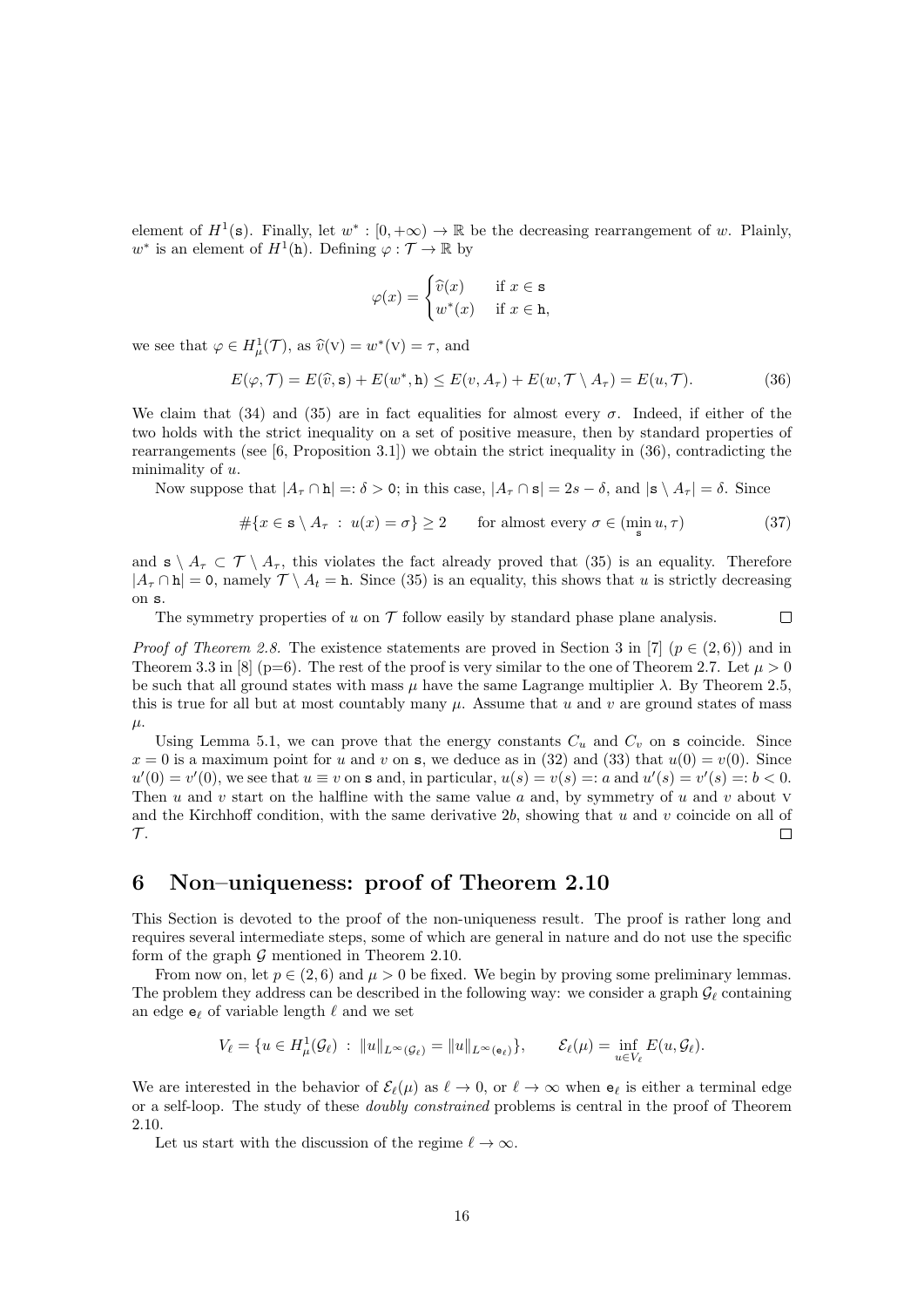**Lemma 6.1.** Let  $\mathcal{G}_{\ell}$  be a graph containing a bounded edge  $\mathbf{e}_{\ell}$  of (variable) length  $\ell$ . There results

$$
\limsup_{\ell \to \infty} \mathcal{E}_{\ell}(\mu) \le \begin{cases} \mathcal{E}_{\mathbb{R}^+}(\mu) & \text{if } \mathbf{e}_{\ell} \text{ is a terminal edge} \\ \mathcal{E}_{\mathbb{R}}(\mu) & \text{otherwise.} \end{cases}
$$
\n(38)

The limit holds uniformly with respect to the lengths of the other edges of  $\mathcal{G}_{\ell}$ .

Proof. It is essentially Lemma 3.2 in [9]. We give a short proof for completeness. Assume first that  $e_\ell$  is a terminal edge of  $\mathcal{G}_\ell$ . Let  $\phi$  be the half soliton of mass  $\mu$  on  $\mathbb{R}^+$  (Remark 2.1). For every  $\varepsilon > 0$ , by standard density arguments, there exists  $\phi_{\varepsilon} \in H^1_{\mu}(\mathbb{R}^+)$  with *compact support*, such that

$$
E(\phi_{\varepsilon}, \mathbb{R}^+) \le (1 - \varepsilon) E(\phi, \mathbb{R}^+) = (1 - \varepsilon) \mathcal{E}_{\mathbb{R}^+}(\mu).
$$

Now, for every  $\ell$  large enough, the length of the support of  $\phi_{\varepsilon}$  becomes smaller than  $\ell$ : thus we can fit  $\phi_{\varepsilon}$  on  $e_{\ell}$  so that its maximum is attained at the tip of  $e_{\ell}$ . Setting  $\phi_{\varepsilon}$  equal to zero on  $\mathcal{G}_{\ell} \setminus e_{\ell}$ , we may regard  $\phi_{\varepsilon}$  as a function in  $V_{\ell}$ . Therefore

$$
\mathcal{E}_{\ell}(\mu) \leq E(\phi_{\varepsilon}, \mathcal{G}_{\ell}) = E(\phi_{\varepsilon}, \mathbb{R}^+) \leq (1 - \varepsilon) \mathcal{E}_{\mathbb{R}^+}(\mu),
$$

which proves, via the arbitrariness of  $\varepsilon$  and  $\ell$ , that  $\limsup_{\ell\to\infty} \mathcal{E}_{\ell}(\mu) \leq \mathcal{E}_{\mathbb{R}^+}(\ell)$ .

If  $e_\ell$  is not a terminal edge, we repeat the preceding discussion starting this time from the soliton of mass  $\mu$  centered at zero. The same construction as above allows one to construct a function  $\phi_{\varepsilon} \in V_{\ell}$  such that  $E(\phi_{\varepsilon}, \mathcal{G}_{\ell}) \leq (1 - \varepsilon)\mathcal{E}_{\mathbb{R}}(\mu)$  for every  $\ell$  large, from which the required inequality follows.

The uniformity of the limit is obvious, since the construction used in the proof does not depend on the lengths of the other edges of  $\mathcal{G}_{\ell}$ .  $\Box$ 

Remark 6.2. If  $\mathcal{G}_{\ell}$  contains at least one half-line, it is well known (see e.g. Theorem 2.2. in [6]) that  $\mathcal{E}_{\mathcal{G}_{\ell}}(\mu) \geq \mathcal{E}_{\mathbb{R}^+}(\mu)$ . Therefore in this case the first inequality in (38) becomes

$$
\lim_{\ell\to\infty}\mathcal{E}_\ell(\mu)=\mathcal{E}_{\mathbb{R}^+}(\mu).
$$

Next we establish an estimate from below when  $e_\ell$  is a self-loop.

**Lemma 6.3.** Let  $\mathcal{G}_{\ell}$  be a noncompact graph containing a self-loop  $e_{\ell}$  of (variable) length  $\ell$ . There results

$$
\liminf_{\ell\to\infty}\mathcal{E}_{\ell}(\mu)\geq \mathcal{E}_{\mathbb{R}}(\mu).
$$

The limit holds uniformly with respect to the lengths of the other edges of  $\mathcal{G}_{\ell}$ .

*Proof.* For every  $u \in V_{\ell}$ , let  $\delta_{\ell} = \delta_{\ell}(u) = \min_{\mathbf{e}_{\ell}} u$ . Since

$$
\mu \ge \int_{\mathbf{e}_{\ell}} |u|^2 \, dx \ge \ell \delta_{\ell}^2,
$$

we see that  $\delta_\ell \to 0$  as  $\ell \to \infty$ . Let  $p = p_\ell \in \mathbf{e}_\ell$  be a point where  $u(p) = \delta_\ell$  and let  $\mathcal{G}'_\ell$  be the graph obtained from  $G$  with the addition of an extra terminal edge  $e$  of length 1 with one endpoint attached to  $\mathcal{G}_{\ell}$  at p. On  $\mathcal{G}'_{\ell}$  define a function v by

$$
v(x) = \begin{cases} u(x) & \text{if } x \in \mathcal{G}_{\ell} \\ \delta_{\ell}(1-x) & \text{if } x \in \mathbf{e} \sim [0,1]. \end{cases}
$$

Clearly  $\nu_{\ell} := ||v||_{L^2(\mathcal{G}_{\ell}')} = \mu + O(\delta_{\ell}^2)$  as  $\ell \to \infty$  and, likewise,

$$
E(v, \mathcal{G}'_{\ell}) = E(u, \mathcal{G}_{\ell}) + O(\delta_{\ell}^{2}).
$$
\n(39)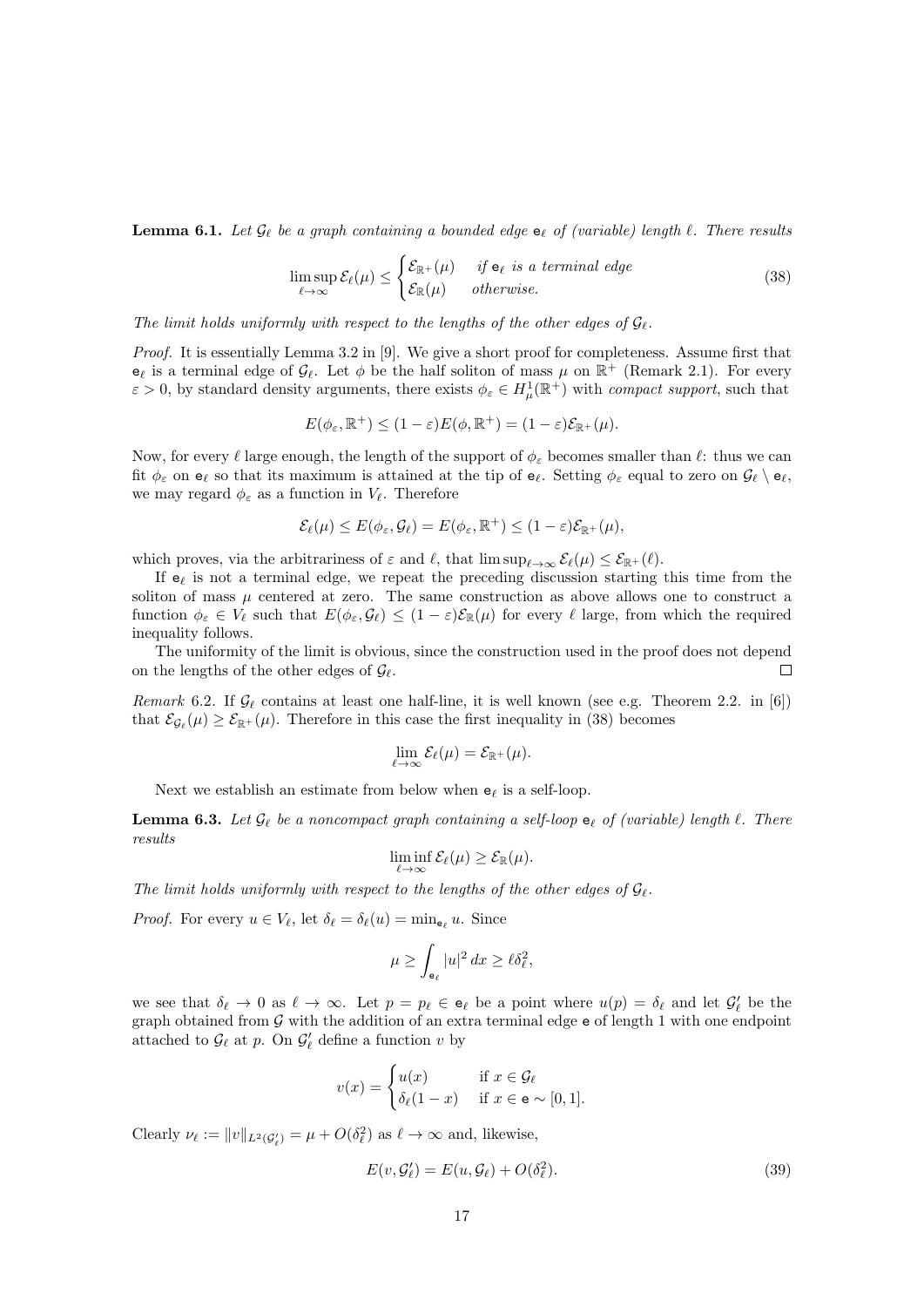Now

$$
\#\{x \in \mathcal{G}_{\ell} \ : \ u(x) = t\} \ge 2 \quad \text{for every } t \in (\delta_{\ell}, \|u\|_{\infty}),
$$

since  $e_\ell$  is a self-loop on which u attains its maximum while, obviously,

$$
\#\{x \in \mathcal{G}_\ell \ : \ u(x) = t\} \ge 1 \quad \text{for every } t \in (0, \delta_\ell).
$$

The function v however takes every value  $t \in [0, \delta_{\ell})$  also on the extra edge e, so that

$$
\#\{x \in \mathcal{G}'_{\ell} \ : \ v(x) = t\} \ge 2 \quad \text{for almost every } t \in (0, \|v\|_{\infty}).
$$

By (14),

$$
E(v, \mathcal{G}'_{\ell}) \geq \mathcal{E}_{\mathbb{R}}(\nu_{\ell}) = \mathcal{E}_{\mathbb{R}}(\mu) + O(\delta_{\ell}^2).
$$

and, in view of (39),

$$
E(u, \mathcal{G}_{\ell}) = E(v, \mathcal{G}'_{\ell}) + O(\delta_{\ell}^2) \geq \mathcal{E}_{\mathbb{R}}(\mu) + O(\delta_{\ell}^2).
$$

Letting  $\ell \to \infty$ , we conclude. Note that the argument does not depend on the lengths of the other edges, so that the limit is uniform.  $\Box$ 

To proceed with the limits as  $\ell \to 0$  we need the following estimate. We recall from [7] that the compact core of a noncompact graph  $\mathcal G$  is the graph obtained from  $\mathcal G$  by removing every half-line.

**Lemma 6.4.** Let G be a graph made up of a compact core K of length L and  $N \ge 1$  half-lines. For every  $\mu > 0$ , there exists  $\delta = \delta(L, N, \mu) > 0$  such that if

$$
V = \{ u \in H^1_\mu(\mathcal{G}) \; : \; \|u\|_{L^\infty(\mathcal{G})} = \|u\|_{L^\infty(\mathcal{K})} \},
$$

then

$$
\inf_{u \in V} E(u, \mathcal{G}) \leq -\delta.
$$

*Proof.* Let  $\phi_m$  be a half soliton of mass m, and recall from Remark 2.1 that max  $\phi_m = \phi_m(0)$  $cm^{\alpha}$ , with  $\alpha = 2/(6 - p)$  and c depending only on p. Let

$$
v(x) = \begin{cases} \phi_m(x) & \text{on each half-line of } \mathcal{G} \\ cm^{\alpha} & \text{on } \mathcal{K}. \end{cases}
$$

Clearly  $v \in V$ . Imposing that the mass of v is  $\mu$  amounts to

$$
c^2 m^{2\alpha} L + Nm = \mu,\tag{40}
$$

while the energy of  $v$  (by  $(8)$ ) is

$$
E(v, \mathcal{G}) = -\frac{1}{p}c^p m^{\alpha p} L - N \theta_p 2^{2\beta} m^{2\beta + 1} \leq -N \theta_p 2^{2\beta} m^{2\beta + 1}.
$$

Now from (40), since  $m \leq \mu$ ,

$$
\mu = c^2 m^{2\alpha} L + Nm \le c^2 \mu^{2\alpha - 1} mL + Nm,
$$

namely

$$
m\geq \frac{\mu}{c^2\mu^{2\alpha-1}L+N}.
$$

Inserting this in the estimate for  $E$  yields

$$
\inf_{u \in V} E(u, \mathcal{G}) \le E(v, \mathcal{G}) \le -N \theta_p 2^{2\beta} \frac{\mu^{2\beta+1}}{(c^2 \mu^{2\alpha-1} L + N)^{2\beta+1}} =: -\delta,
$$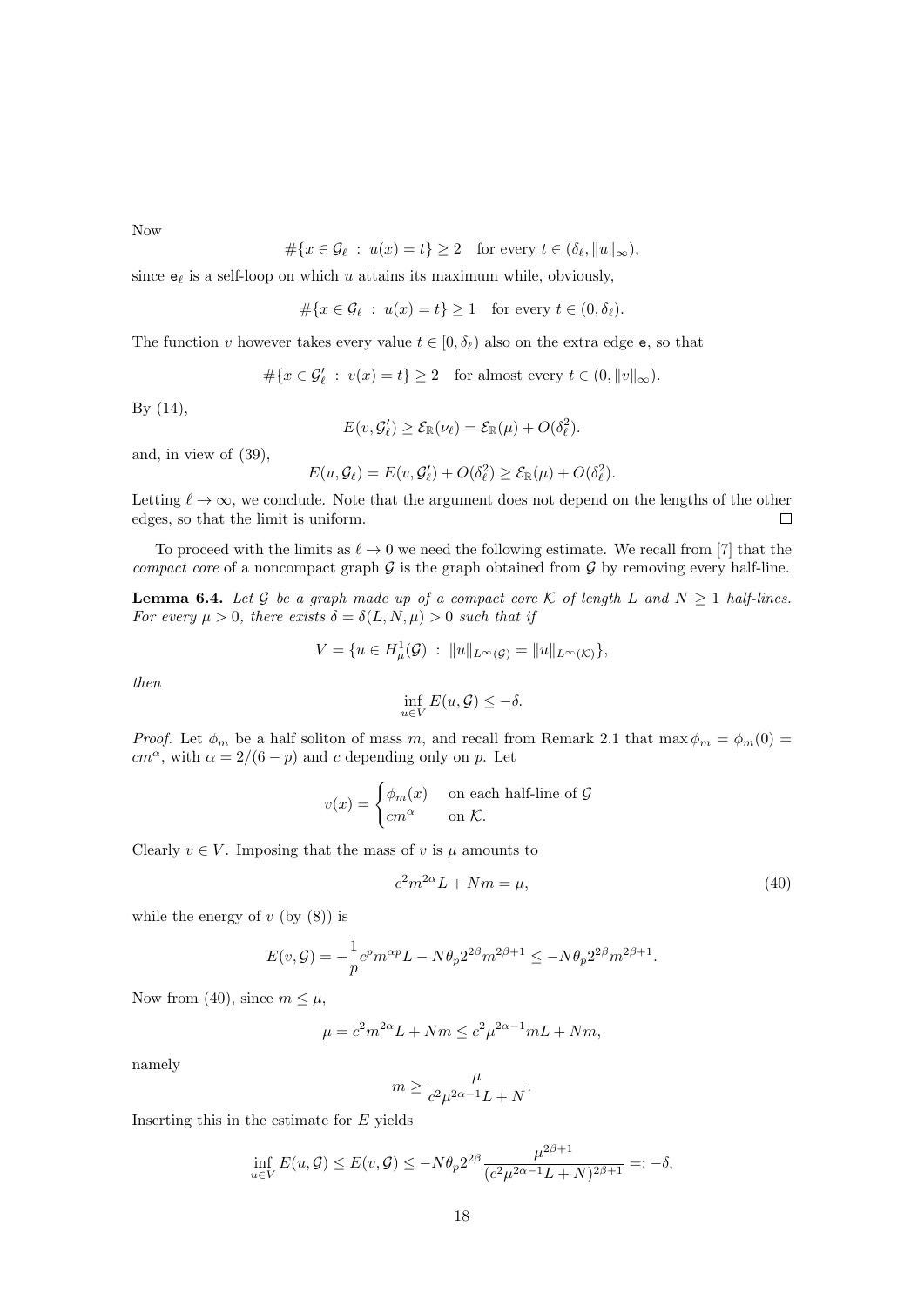and the claim is proved. Note also that the estimate is sharp if  $L = 0$ , namely if the graph consists of N half-lines emanating from a single vertex, for in this case the estimate reduces to

$$
\inf_{u \in V} E(u, \mathcal{G}) \le -\theta_p \left(\frac{2}{N}\right)^{2\beta} \mu^{2\beta+1},
$$

which cannot be improved, due to (14).

**Lemma 6.5.** Let  $\mathcal{G}_{\ell}$  be a graph containing either a terminal edge or a self-loop  $e_{\ell}$  of (variable) length  $\ell$  attached at some fixed vertex  $\nabla$  and let

$$
V_0 = \{ u \in H^1_\mu(\mathcal{G}_0) \; : \; \|u\|_{L^\infty(\mathcal{G}_0)} = u(\mathbf{V}) \}, \qquad \mathcal{E}_0(\mu) = \inf_{u \in V_0} E(u, \mathcal{G}_0).
$$

There results

$$
\lim_{\ell \to 0} \mathcal{E}_{\ell}(\mu) = \mathcal{E}_0(\mu). \tag{41}
$$

 $\Box$ 

The limit holds uniformly with respect to the lengths of the other edges of  $\mathcal{G}_{\ell}$ .

*Proof.* We identify the edge  $e_\ell$  with the interval  $[0, \ell]$  in such a way that v corresponds to  $x = 0$ when  $e_\ell$  is a terminal edge, and to  $x = 0$  and  $x = \ell$  when  $e_\ell$  is a self-loop.

Exercise is a terminal edge, and to  $x = 0$  and  $x = \ell$  when  $\mathbf{e}_{\ell}$  is a self-loop.<br>For every  $\ell > 0$ , let  $u_{\ell} \in V_{\ell}$  satisfy  $E(u_{\ell}, \mathcal{G}_{\ell}) \leq \mathcal{E}_{\ell}(\mu) + \sqrt{\ell}$ . By Lemma 3.1 and the uniform boundedness of  $\mathcal{E}_{\ell}(\mu)$  as  $\ell \to 0$ , we can assume that  $||u_{\ell}||_{H^1(\mathcal{G}_{\ell})}$  is uniformly bounded with respect to  $\ell$ . Since  $||u_{\ell}||_{\infty}$  is attained on  $e_{\ell}$ ,

$$
||u_{\ell}||_{\infty} \leq u_{\ell}(0) + C\sqrt{\ell} = u_{\ell}(v) + C\sqrt{\ell},
$$

for some  $C > 0$  independent of  $\ell$ . Then, by Lemma 6.4,

$$
-\delta + \sqrt{\ell} \ge \mathcal{E}_{\ell}(\mu) + \sqrt{\ell} \ge E(u_{\ell}, \mathcal{G}_{\ell}) \ge -\frac{1}{p} \int_{\mathcal{G}_{\ell}} |u_{\ell}|^p dx
$$
  

$$
\ge -\frac{1}{p} ||u_{\ell}||_{\infty}^{p-2} \mu \ge -\frac{1}{p} \left( u_{\ell}(\mathbf{v}) + C\sqrt{\ell} \right)^{p-2} \mu
$$

from which we see that  $\liminf_{\ell \to 0} u_{\ell}(v) > 0$ .

Let  $A_{\ell} = \{x \in \mathcal{G}_0 : u_{\ell}(x) \geq u_{\ell}(v)\}.$  Since

$$
\mu \ge \int_{A_{\ell}} |u_{\ell}|^2 dx \ge |u_{\ell}(v)|^2 |A_{\ell}|
$$

and  $u_{\ell}(v)$  is bounded away from 0, we deduce that  $|A_{\ell}| \leq C$  for every  $\ell$ , for some C independent of  $\ell$ .

Notice that as  $\ell \to 0$ , by the uniform boundedness of  $u_{\ell}$ ,

$$
\int_{\mathbf{e}_{\ell}} |u_{\ell}|^{q} dx \leq \ell \|u_{\ell}\|_{\infty}^{q} = o(1)
$$
\n(42)

and

$$
\leq \int_{A_{\ell}} |u_{\ell}|^{q} - |u_{\ell}(v)|^{q} dx \leq \left( \left( u_{\ell}(v) + C\sqrt{\ell} \right)^{q} - u_{\ell}(v)^{q} \right) |A_{\ell}| = o(1) \tag{43}
$$

for every  $q \geq 1$ .

Now define a function  $v_\ell : \mathcal{G}_0 \to \mathbb{R}$  as

 $\theta$ 

$$
v_{\ell}(x) = \min\{u_{\ell}(x), u_{\ell}(v)\} = \begin{cases} u_{\ell}(v) & \text{if } x \in A_{\ell} \\ u_{\ell}(x) & \text{if } x \in \mathcal{G}_0 \setminus A_{\ell} \end{cases}
$$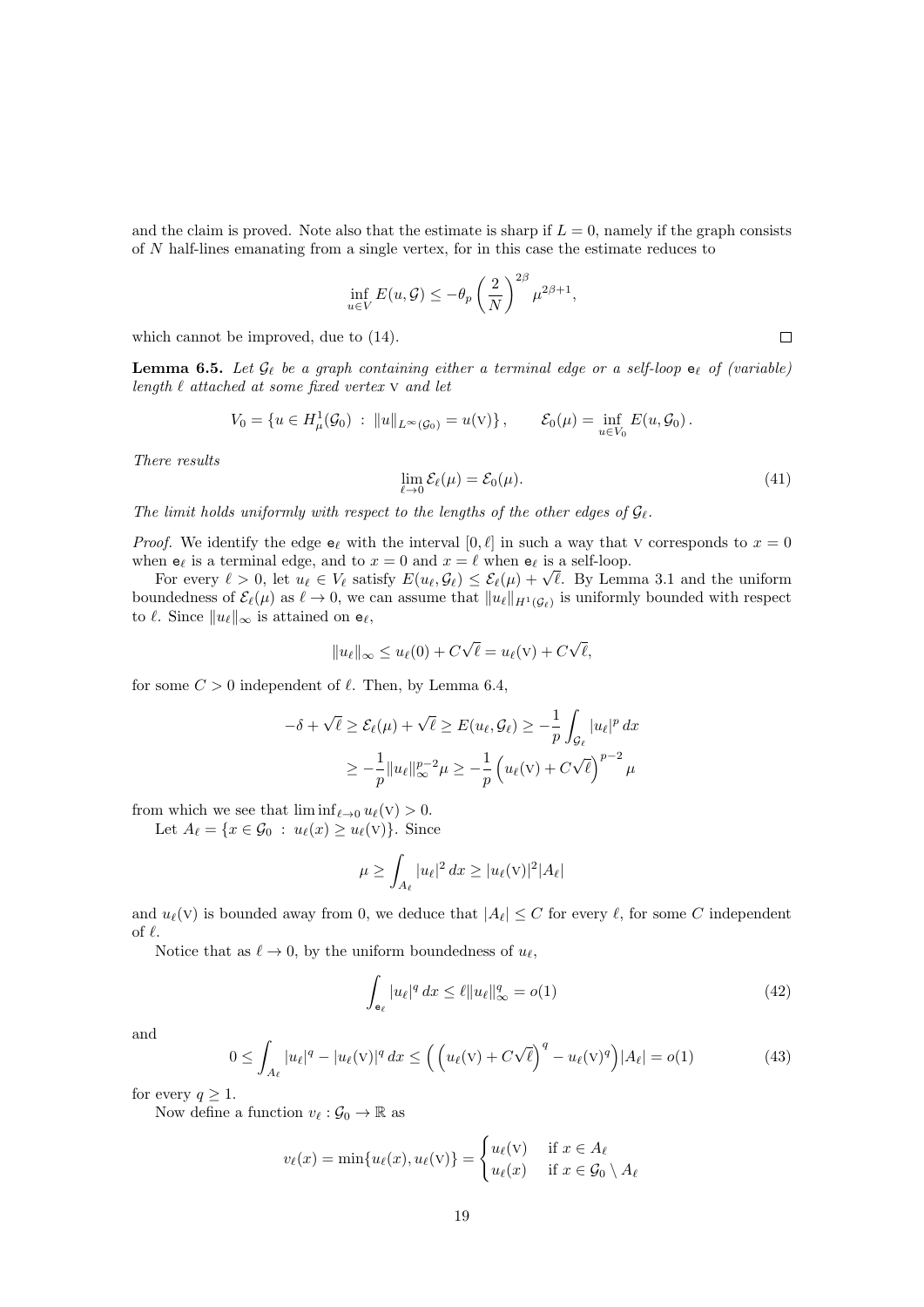Clearly,  $v_\ell \in V_0$  and

$$
\int_{\mathcal{G}_0} |v'_{\ell}|^2 dx \le \int_{\mathcal{G}_{\ell}} |u'_{\ell}|^2 dx.
$$

Furthermore, since as  $\ell \to 0$ 

$$
\int_{\mathcal{G}_0} |v_{\ell}|^q dx = \int_{\mathcal{G}_0 \setminus A_{\ell}} |v_{\ell}|^q dx + \int_{A_{\ell}} |v_{\ell}|^q dx
$$
  
\n
$$
= \int_{\mathcal{G}_0 \setminus A_{\ell}} |u_{\ell}|^q dx + \int_{A_{\ell}} |u_{\ell}|^q dx + \int_{A_{\ell}} |v_{\ell}|^q dx - \int_{A_{\ell}} |u_{\ell}|^q dx
$$
  
\n
$$
= \int_{\mathcal{G}_{\ell}} |u_{\ell}|^q dx - \int_{e_{\ell}} |u_{\ell}|^q dx + \int_{A_{\ell}} |u_{\ell}(v)|^q dx - \int_{A_{\ell}} |u_{\ell}|^q dx
$$
  
\n
$$
= \int_{\mathcal{G}_{\ell}} |u_{\ell}|^q dx + o(1)
$$

for every  $q \ge 1$  by (42) and (43), we see that

$$
\int_{\mathcal{G}_0} |v_\ell|^2 \, dx = \int_{\mathcal{G}_\ell} |u_\ell|^2 \, dx + o(1) = \mu + o(1)
$$

and

$$
\int_{\mathcal{G}_0} |v_\ell|^p \, dx = \int_{\mathcal{G}_\ell} |u_\ell|^p \, dx + o(1).
$$

Therefore, by our choice of  $u_{\ell}$ ,

$$
\mathcal{E}_{\ell}(\mu)+\sqrt{\ell}\geq E(u_{\ell},\mathcal{G}_{\ell})\geq E(v_{\ell},\mathcal{G}_0)+o(1)\geq \mathcal{E}_0(\mu+o(1))+o(1)=\mathcal{E}_0(\mu)+o(1),
$$

showing that

$$
\liminf_{\ell \to 0} \mathcal{E}_{\ell}(\mu) \ge \mathcal{E}_0(\mu). \tag{44}
$$

On the other hand, given any  $\varepsilon > 0$  and  $u \in V_0$  such that  $E(u, \mathcal{G}_0) \leq \mathcal{E}_0(\mu) + \varepsilon$ , we can extend u to a function  $u_\ell$  on  $\mathcal{G}_\ell$  by setting  $u_\ell(x) = u_\ell(0) = u(v)$  on  $\mathbf{e}_\ell$ . Now  $u_\ell \in V_\ell$  and  $||u_\ell||_2^2 = ||u||_2^2 + o(1) =$  $\mu + o(1)$  as  $\ell \to 0$ , so that

$$
\mathcal{E}_{\ell}(\mu) + o(1) = \mathcal{E}_{\ell}(\mu + o(1)) \le E(u_{\ell}, \mathcal{G}_{\ell}) \le E(u, \mathcal{G}_{0}) \le \mathcal{E}_{0}(\mu) + \varepsilon,
$$

whence

$$
\limsup_{\ell\to 0} \mathcal{E}_{\ell}(\mu) \leq \mathcal{E}_{0}(\mu).
$$

This, together with (44), proves (41).

We now turn our attention to the graph of Figure 2. It is made up of  $N \geq 2$  half-lines, a terminal edge t and a bounded edge r all emanating from a single vertex v. A self-loop s is attached at the tip W of the bounded edge r. We denote by r, s, t the lengths of the edges r, s, t respectively. The graph itself will be denoted by G for generic values of r, s, t, and by  $\mathcal{G}(r, s, t)$  if some specific values of the lengths play a role.

Next we define

$$
V_{\mathbf{t}} = \{ u \in H^1_{\mu}(\mathcal{G}) \ : \ \|u\|_{L^{\infty}(\mathcal{G})} = \|u\|_{L^{\infty}(\mathbf{t})} \}
$$

and

$$
V_{s} = \{ u \in H^{1}_{\mu}(\mathcal{G}) \ : \ \|u\|_{L^{\infty}(\mathcal{G})} = \|u\|_{L^{\infty}(s)} \}
$$

and we consider the infimum of the energies on  $V_t$  and  $V_s$  as functions of the lengths r, s, t. Precisely, we define  $\mathcal{F}_{\mathbf{t}}, \mathcal{F}_{\mathbf{s}} : (0, +\infty)^3 \to \mathbb{R}$  as

$$
\mathcal{F}_{\mathsf{t}}(r,s,t) = \inf_{u \in V_{\mathsf{t}}} E(u,\mathcal{G}), \qquad \mathcal{F}_{\mathsf{s}}(r,s,t) = \inf_{u \in V_{\mathsf{s}}} E(u,\mathcal{G}),
$$

 $\Box$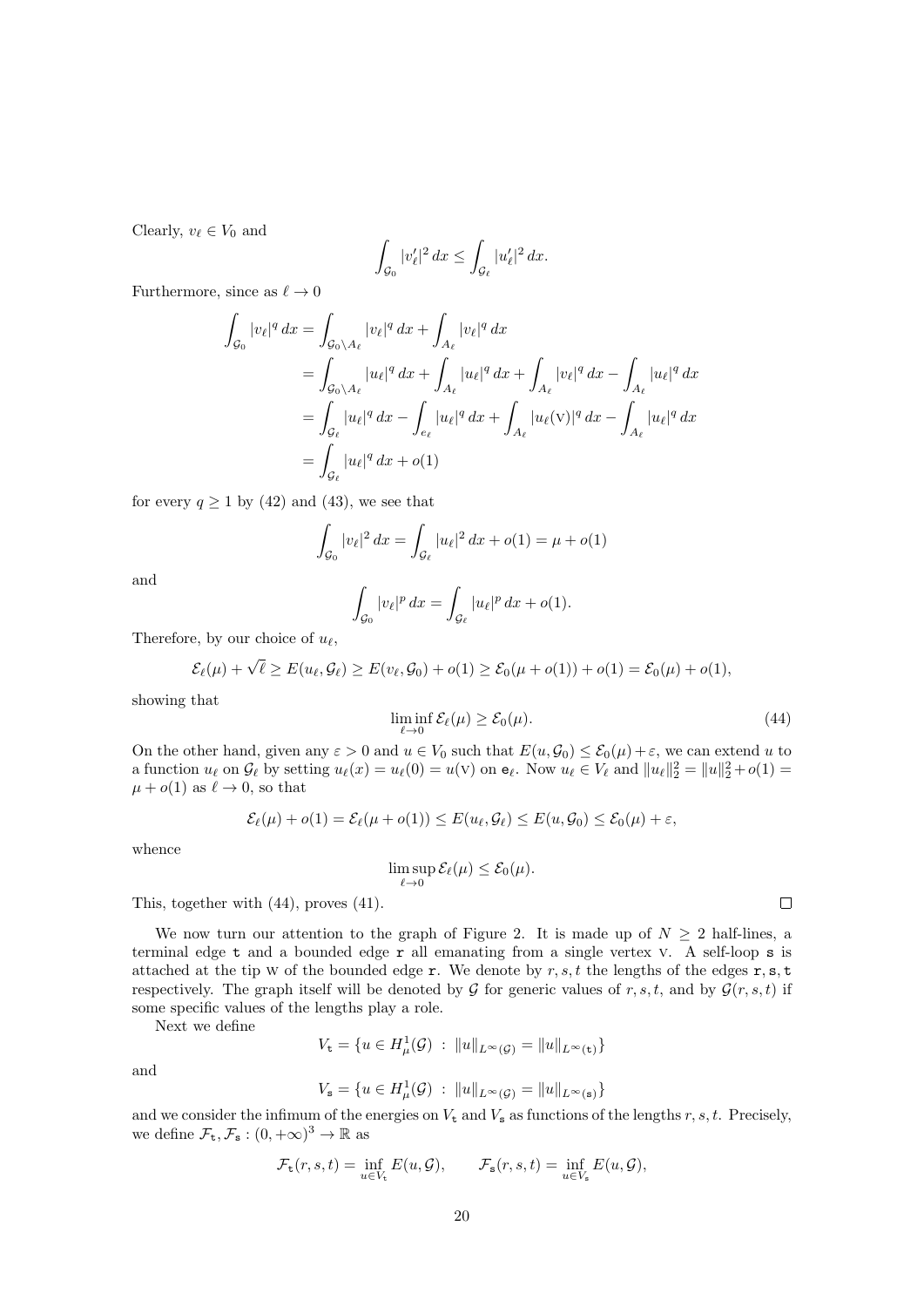that are easily shown to be continuous.

We begin by observing that if  $\mathcal{G}_0 = \mathcal{G}(r, s, 0)$  and

$$
V_0 = \{ u \in H^1_\mu(\mathcal{G}_0) \; : \; \|u\|_{L^\infty(\mathcal{G}_0)} = u(\mathbf{V}) \},
$$

then every  $v \in V_0$  satisfies

$$
\#\{x \in \mathcal{G}_0 : v(x) = \tau\} \ge N \quad \text{for almost every } \tau \in (0, \|v\|_{\infty}).
$$

Thus, by  $(14)$ ,

$$
\inf_{v \in V_0} E(v, \mathcal{G}_0) \ge \left(\frac{2}{N}\right)^{2\beta} \mathcal{E}_{\mathbb{R}}(\mu)
$$

and the conclusion of Lemma 6.5 reads

$$
\lim_{t \to 0} \mathcal{F}_{\mathbf{t}}(r, s, t) \ge \left(\frac{2}{N}\right)^{2\beta} \mathcal{E}_{\mathbb{R}}(\mu). \tag{45}
$$

Similarly, if this time  $\mathcal{G}_0 = \mathcal{G}(r, 0, t)$  and

$$
W_0 = \{ u \in H^1_\mu(\mathcal{G}_0) : ||u||_{L^\infty(\mathcal{G}_0)} = u(\mathbf{W}) \},
$$

then by Lemma 6.5,

$$
\lim_{s \to 0} \mathcal{F}_s(r, s, t) = \inf_{u \in W_0} E(u, \mathcal{G}_0).
$$
\n(46)

The next lemma is crucial for the proof of Theorem 2.10.

**Lemma 6.6.** For every r large enough and every  $\varepsilon > 0$  small enough, there exist  $\overline{s} = \overline{s}(r, \varepsilon)$  and  $\bar{t} = \bar{t}(r, \varepsilon)$  such that

$$
\mathcal{F}_{\mathsf{t}}(r,\overline{s},\overline{t})=\mathcal{F}_{\mathsf{s}}(r,\overline{s},\overline{t})=\mathcal{E}_{\mathbb{R}}(\mu)-\varepsilon.
$$

*Proof.* Let  $2\varepsilon_0 = \mathcal{E}_{\mathbb{R}}(\mu) - \mathcal{E}_{\mathbb{R}^+}(\mu)$  and let  $r_0$  be so large that

$$
\inf_{u \in W_0} E(u, \mathcal{G}_0) \le \mathcal{E}_{\mathbb{R}^+}(\mu) + \varepsilon_0.
$$
\n(47)

The choice of  $r_0$  is possible since, as in Lemma 6.1, when  $r \to \infty$  the above infimum tends to  $\mathcal{E}_{\mathbb{R}^+}(\mu)$ . Fix  $r \ge r_0$  and  $\varepsilon \in (0, \varepsilon_0)$ . By (45),

$$
\lim_{t \to 0} \mathcal{F}_{\mathbf{t}}(r, s, t) \ge \left(\frac{2}{N}\right)^{2\beta} \mathcal{E}_{\mathbb{R}}(\mu) > \mathcal{E}_{\mathbb{R}}(\mu) - \varepsilon,
$$
\n(48)

while by Lemma 6.1 and Remark 6.2,

$$
\lim_{t \to \infty} \mathcal{F}_{\mathbf{t}}(r, s, t) = \mathcal{E}_{\mathbb{R}^+}(\mu) < \mathcal{E}_{\mathbb{R}}(\mu) - \varepsilon. \tag{49}
$$

Similarly, by our choice of  $r_0$ , (46) and (47) show that

$$
\lim_{s \to 0} \mathcal{F}_{s}(r, s, t) \le \mathcal{E}_{\mathbb{R}^+}(\mu) + \varepsilon_0 < \mathcal{E}_{\mathbb{R}}(\mu) - \varepsilon,\tag{50}
$$

while by Lemma 6.3,

$$
\liminf_{s \to \infty} \mathcal{F}_s(r, s, t) \ge \mathcal{E}_{\mathbb{R}}(\mu). \tag{51}
$$

Now for every fixed  $r \in (r_0, +\infty)$  and  $\varepsilon \in (0, \varepsilon_0)$ , define  $F : (0, +\infty)^2 \to \mathbb{R}^2$  by

$$
F(s,t)=(F_1(s,t),F_2(s,t))=(\mathcal{F}_{\mathbf{t}}(r,s,t)-\mathcal{E}_{\mathbb{R}}(\mu)+\varepsilon,\mathcal{F}_{\mathbf{s}}(r,s,t)-\mathcal{E}_{\mathbb{R}}(\mu)+\varepsilon).
$$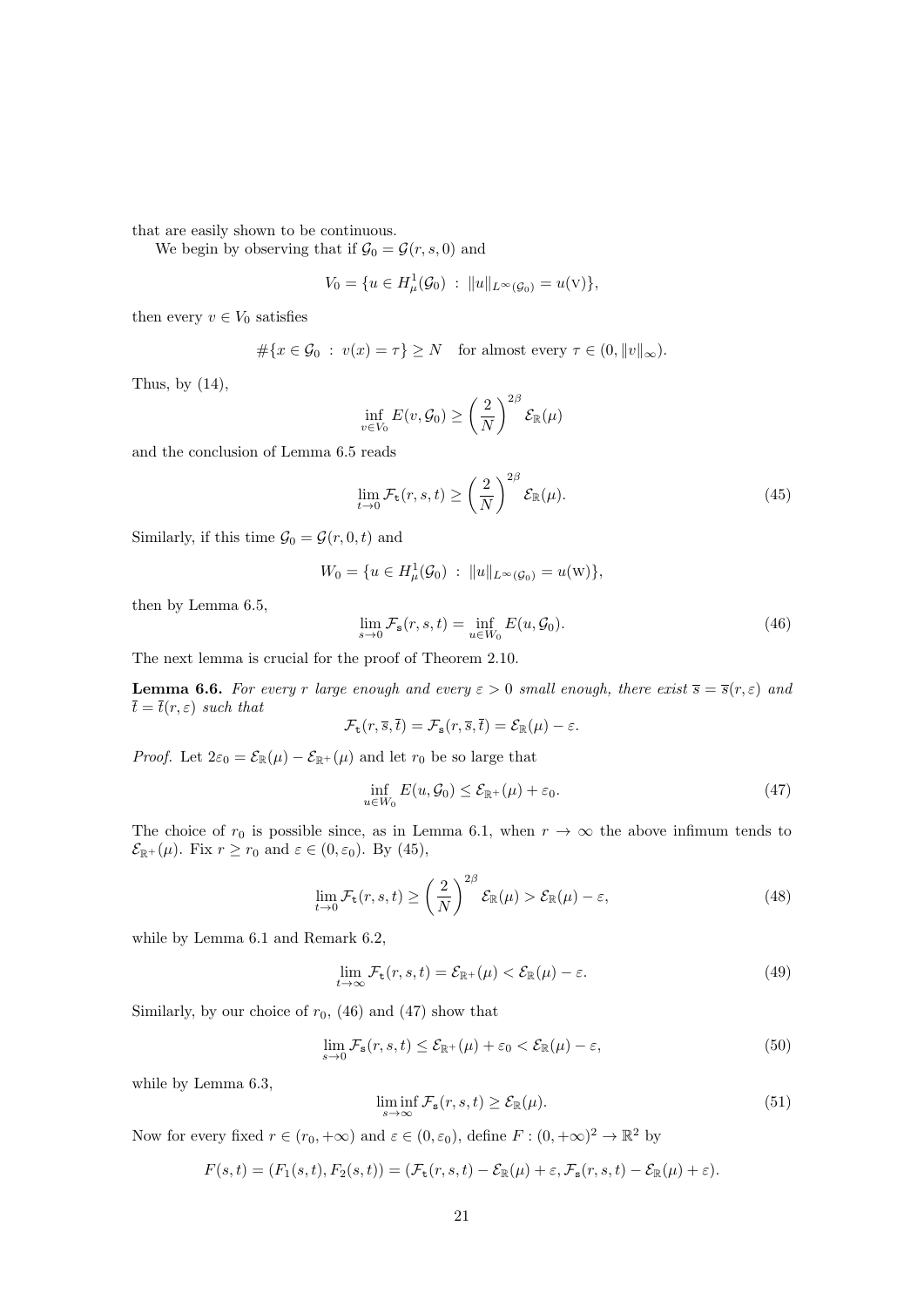The limit relations (48)–(51) show that for every  $r > r_0$  and every  $\varepsilon < \varepsilon_0$ , there exist  $s_1, s_2$  and  $t_1, t_2$  such that on  $[s_1, s_2] \times [t_1, t_2]$  the map F satisfies

$$
F_1 > 0
$$
 on  $[s_1, s_2] \times \{t_1\}$ ,  $F_1 < 0$  on  $[s_1, s_2] \times \{t_2\}$ ,

while

$$
F_2 < 0
$$
 on  $\{s_1\} \times [t_1, t_2]$ ,  $F_2 > 0$  on  $\{s_2\} \times [t_1, t_2]$ .

Hence, by the Brouwer–Miranda Theorem ([27]), there exist  $(\overline{s},\overline{t}) \in [s_1,s_2] \times [t_1,t_2]$  (of course depending on r and  $\varepsilon$ ) such that

$$
F(\overline{s}, \overline{t}) = (0, 0).
$$

Explicitly, this means that

$$
\mathcal{F}_{\mathsf{t}}(r,\overline{s},\overline{t})=\mathcal{F}_{\mathsf{s}}(r,\overline{s},\overline{t})=\mathcal{E}_{\mathbb{R}}(\mu)-\varepsilon,
$$

as we wanted to prove.

The next result shows that the values  $\mathcal{F}_t(r, \overline{s}, \overline{t})$  and  $\mathcal{F}_s(r, \overline{s}, \overline{t})$  are achieved by functions that are in fact ground states of E on  $\mathcal{G}(r,\overline{s},\overline{t})$ . To simplify notation we write  $\mathcal{G}, V_t, \mathcal{F}_t$  for  $\mathcal{G}(r,\overline{s},\overline{t}), V_{\rm t}(r,\overline{s},\overline{t}), \mathcal{F}_{\rm t}(r,\overline{s},\overline{t})$  and so on.

**Theorem 6.7.** For every r large enough and every  $\varepsilon > 0$  small enough, let  $\overline{s}$  and  $\overline{t}$  be the lengths provided by the preceding lemma. Then the values  $\mathcal{F}_{t}$  and  $\mathcal{F}_{s}$  are achieved. The functions u and v (depending on r and  $\varepsilon$ ) that achieve  $\mathcal{F}_{t}$  and  $\mathcal{F}_{s}$  are ground states of  $E(\cdot, \mathcal{G})$  over  $H_{\mu}^{1}(\mathcal{G})$ .

*Proof.* The first part follows immediately from Theorem 3.4 since  $\mathcal{F}_t = \mathcal{F}_s \leq \mathcal{E}_{\mathbb{R}}(\mu)$ . We now prove the second part, namely that u and v are ground states on  $H^1_\mu(\mathcal{G})$ . First note that since  $E(u, \mathcal{G}) = \mathcal{F}_t = \mathcal{E}_{\mathbb{R}}(\mu) - \varepsilon$ , then  $\mathcal{E}_{\mathcal{G}}(\mu) < \mathcal{E}_{\mathbb{R}}(\mu)$ , and therefore  $\mathcal{E}_{\mathcal{G}}(\mu)$  is achieved by some function w (Theorem 3.3. in [7]). By Lemma A.1, the maximum of w is attained either on  $t$  or on  $s$ . Suppose it is attained on t (the other case works in the same way). Thus,  $w \in V_t$  and then

$$
\mathcal{E}_{\mathcal{G}}(\mu) \leq \mathcal{F}_{\mathbf{t}} \leq E(w, \mathcal{G}) = \mathcal{E}_{\mathcal{G}}(\mu),
$$

showing that  $\mathcal{F}_t = \mathcal{E}_{\mathcal{G}}(\mu)$ . Therefore  $E(u, \mathcal{G}) = \mathcal{F}_t = \mathcal{E}_{\mathcal{G}}(\mu)$ , and u is a ground state. Since  $E(v, \mathcal{G}) = \mathcal{F}_s = \mathcal{F}_t$ , also v is a ground state.  $\Box$ 

We now analyze the behavior of the minimizers found in the preceding theorem when  $r \to \infty$ and  $\varepsilon \to 0$ . To this aim we take two sequences  $r_n \to \infty$  and  $\varepsilon_n \to 0$  and we let  $\overline{s}_n$  and  $\overline{t}_n$  be the values provided by Lemma 6.6. We set  $\mathcal{G}_n = \mathcal{G}(r_n, \bar{s}_n, \bar{t}_n)$  and we call  $u_n$  and  $v_n$  the functions in  $V_t(r_n, \overline{s}_n, \overline{t}_n)$  and  $V_s(r_n, \overline{s}_n, \overline{t}_n)$  that satisfy  $E(u_n, \mathcal{G}_n) = E(v_n, \mathcal{G}_n) = \mathcal{E}_{\mathbb{R}}(\mu) - \varepsilon_n$  provided by Theorem 6.7.

We begin by studying the asymptotic behavior as  $n \to \infty$  of  $u_n$  and  $v_n$ . We recall that  $\mathcal{G}_{N,t}$ denotes the graph made up of N half-lines and a terminal edge of length t, all emanating from the same vertex  $V$  (Figure 1.a).

**Lemma 6.8.** Let  $(r_n)$  and  $(\varepsilon_n)$  be sequences such that  $r_n \to \infty$  and  $\varepsilon_n \to 0$  as  $n \to \infty$ . Then, up to subsequences,

- i)  $\overline{s}_n \to \infty$ ;
- ii)  $\bar{t}_n \to t \in \mathbb{R}$ , where t is such that

$$
\mathcal{E}_{\mathcal{G}_{N+1,t}}(\mu) = \mathcal{E}_{\mathbb{R}}(\mu). \tag{52}
$$

 $\Box$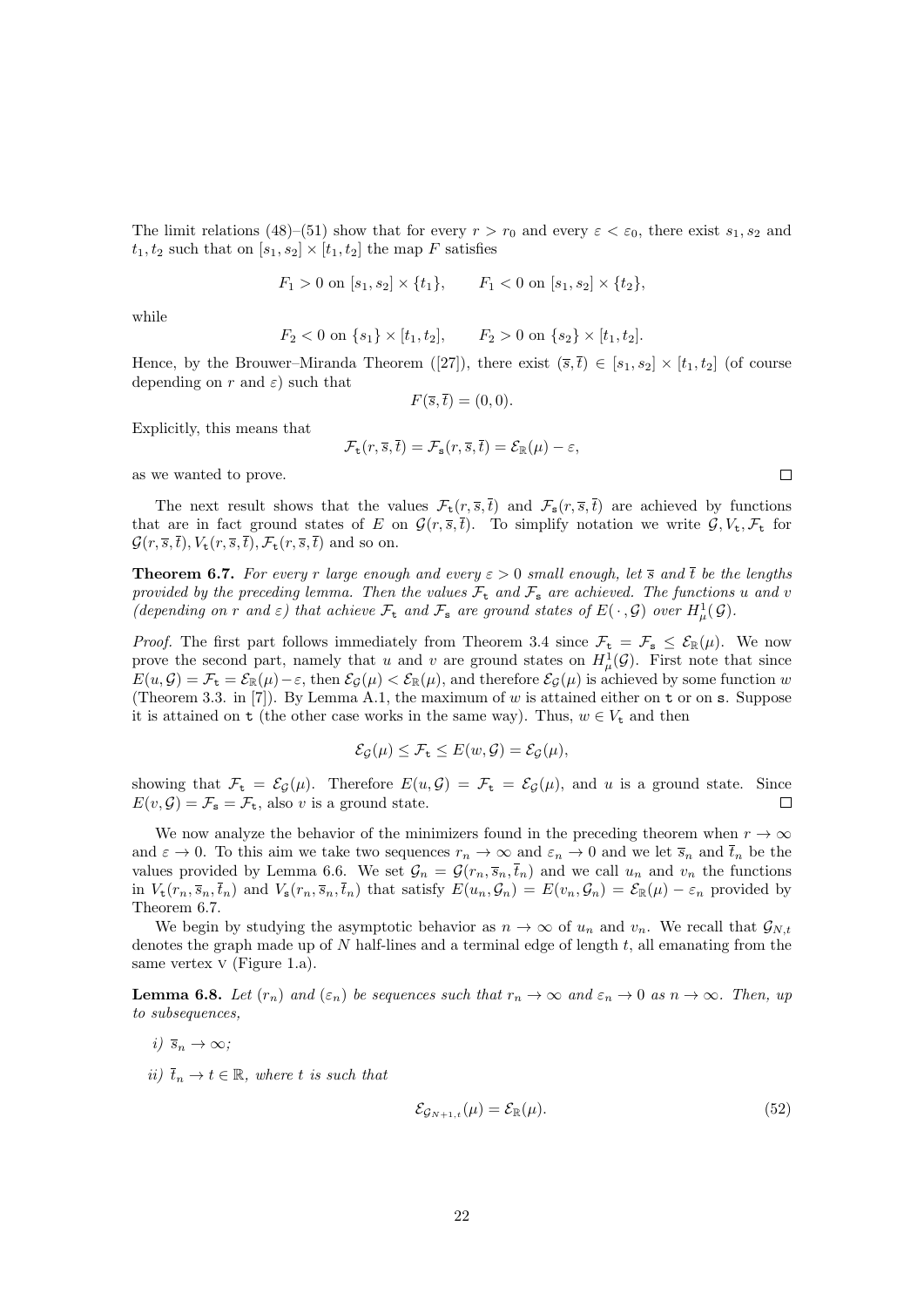*Proof.* Assume that  $(\bar{s}_n)$  is bounded and let  $\mathcal{T}_n$  be the tadpole graph with a self-loop of length  $\bar{s}_n$ . From [7], we know that there is  $\delta > 0$  so that

$$
\mathcal{E}_{\mathcal{T}_n}(\mu) \leq \mathcal{E}_{\mathbb{R}}(\mu) - 2\delta,
$$

for every *n*. By the usual density arguments, there exists  $w_n \in H^1_\mu(\mathcal{T}_n)$  with compact support, such that

$$
E(w_n, \mathcal{T}_n) \leq \mathcal{E}_{\mathcal{T}_n}(\mu) + \delta.
$$

Now, for every  $r_n$  large enough, the length of the support of  $w_n$  becomes smaller than  $r_n$ : thus, we can view  $w_n$  as an element of  $\mathcal{G}_n$  by setting it equal to zero on  $\mathcal{G}_n \setminus \text{spt}(w_n)$ . Therefore

$$
\mathcal{E}_{\mathcal{G}_n}(\mu) \leq E(w_n, \mathcal{G}_n) = E(w_n, \mathcal{T}_n) \leq \mathcal{E}_{\mathcal{T}_n}(\mu) + \delta \leq \mathcal{E}_{\mathbb{R}}(\mu) - \delta,
$$

for every *n*, which is impossible since  $\mathcal{E}_{\mathcal{G}_n}(\mu) = \mathcal{E}_{\mathbb{R}}(\mu) - \varepsilon_n \to \mathcal{E}_{\mathbb{R}}(\mu)$  as  $n \to \infty$  by assumption. Point *i*) is proved.

To prove *ii*) first note that if (along some subsequence)  $\bar{t}_n \to \infty$ , then, by Remark 6.2,  $\mathcal{E}_{\mathcal{G}_n}(\mu) \to$  $\mathcal{E}_{\mathbb{R}^+}(\mu) < \mathcal{E}_{\mathbb{R}}(\mu)$ , contradicting again the assumptions. Thus  $\bar{t}_n$  must be bounded and we can assume that it converges to some t as  $n \to \infty$ . We are left to show that (52) holds. The inequality  $\mathcal{E}_{\mathcal{G}_{N+1,t}}(\mu) \leq \mathcal{E}_{\mathbb{R}}(\mu)$  is always true by Theorem 2.7. Assume that the strict inequality holds. Since by continuity

$$
\mathcal{E}_{\mathcal{G}_{N+1,\bar{t}_n}}(\mu) = \mathcal{E}_{\mathcal{G}_{N+1,t}}(\mu) + o(1)
$$

as  $n \to \infty$ , we also have  $\mathcal{E}_{\mathcal{G}_{N+1,\bar{t}_n}}(\mu) < \mathcal{E}_{\mathbb{R}}(\mu)$  for every n large, and therefore this level is achieved by some  $v_n \in H^1_\mu(\mathcal{G}_{N+1,\bar{t}_n})$  (Theorem 2.7). By Lemma 5.2, the maximum of  $v_n$  is attained at the tip of the terminal edge  $t_n$  of  $\mathcal{G}_{N+1,\bar{t}_n}$ . Once again by density arguments, it is easy to see that there exist functions  $w_n \in H^1_\mu(\mathcal{G}_{N+1,\bar{t}_n})$  with compact support such that

$$
E(w_n, \mathcal{G}_{N+1, \overline{t}_n}) = E(v_n, \mathcal{G}_{N+1, \overline{t}_n}) + o(1)
$$

as  $n \to \infty$  (it is enough to take, for instance,  $w_n = \frac{\sqrt{\mu}}{\ln(n - \delta)}$  $\frac{\sqrt{\mu}}{\|(v_n-\delta_n)^+\|_2}(v_n-\delta_n)^+$  with  $\delta_n\to 0$ ). Since  $v_n$ attains its maximum on the tip of  $t_n$ , so does  $w_n$  and, once extended to 0, the function  $w_n$  can be seen as an element of  $V_t(r_n, \bar{s}_n, \bar{t}_n)$ . Then, as  $n \to \infty$ ,

$$
\mathcal{E}_{\mathbb{R}}(\mu) - \varepsilon_n = \mathcal{E}_{\mathcal{G}_n}(\mu) \le E(w_n, \mathcal{G}_n) = E(w_n, \mathcal{G}_{N+1, \bar{t}_n}) = E(v_n, \mathcal{G}_{N+1, \bar{t}_n}) + o(1) \n= \mathcal{E}_{\mathcal{G}_{N+1, \bar{t}_n}}(\mu) + o(1) = \mathcal{E}_{\mathcal{G}_{N+1, t}}(\mu) + o(1),
$$

contradicting the strict inequality  $\mathcal{E}_{\mathcal{G}_{N+1,t}}(\mu) < \mathcal{E}_{\mathbb{R}}(\mu)$ .

The next two lemmas establish the asymptotic behavior of the Lagrange multipliers  $\mathcal{L}(u_n)$  and  $\mathcal{L}(v_n)$ .

**Lemma 6.9.** Let  $u_n$  be the ground state on  $\mathcal{G}_n$  found in Theorem 6.7. Then

$$
\mathcal{L}(u_n)\to \mathcal{L}(w),
$$

where w is a ground state of mass  $\mu$  on  $\mathcal{G}_{N+1,t}$ .

*Proof.* The functions  $u_n$  satisfy  $E(u_n, \mathcal{G}_n) = \mathcal{E}_{\mathbb{R}}(\mu) - \varepsilon_n$  and, as minimizers of E over  $V_t(r_n, \bar{s}_n, \bar{t}_n)$ , attain their  $L^{\infty}$  norm on  $t_n$ . Since  $\overline{s}_n \to \infty$ , clearly  $\delta_n := \min_{s_n} u_n \to 0$  as  $n \to \infty$ .

We consider the graph  $\mathcal{G}_{N+1,t}$  obtained from  $\mathcal{G}_n$  by replacing the terminal edge  $t_n$  with a terminal edge t of length t (identified with the interval  $[0, t]$ ) and by replacing the self-loop  $s_n$  with a half-line (identified with the interval  $[r_n, +\infty)$ ).

 $\Box$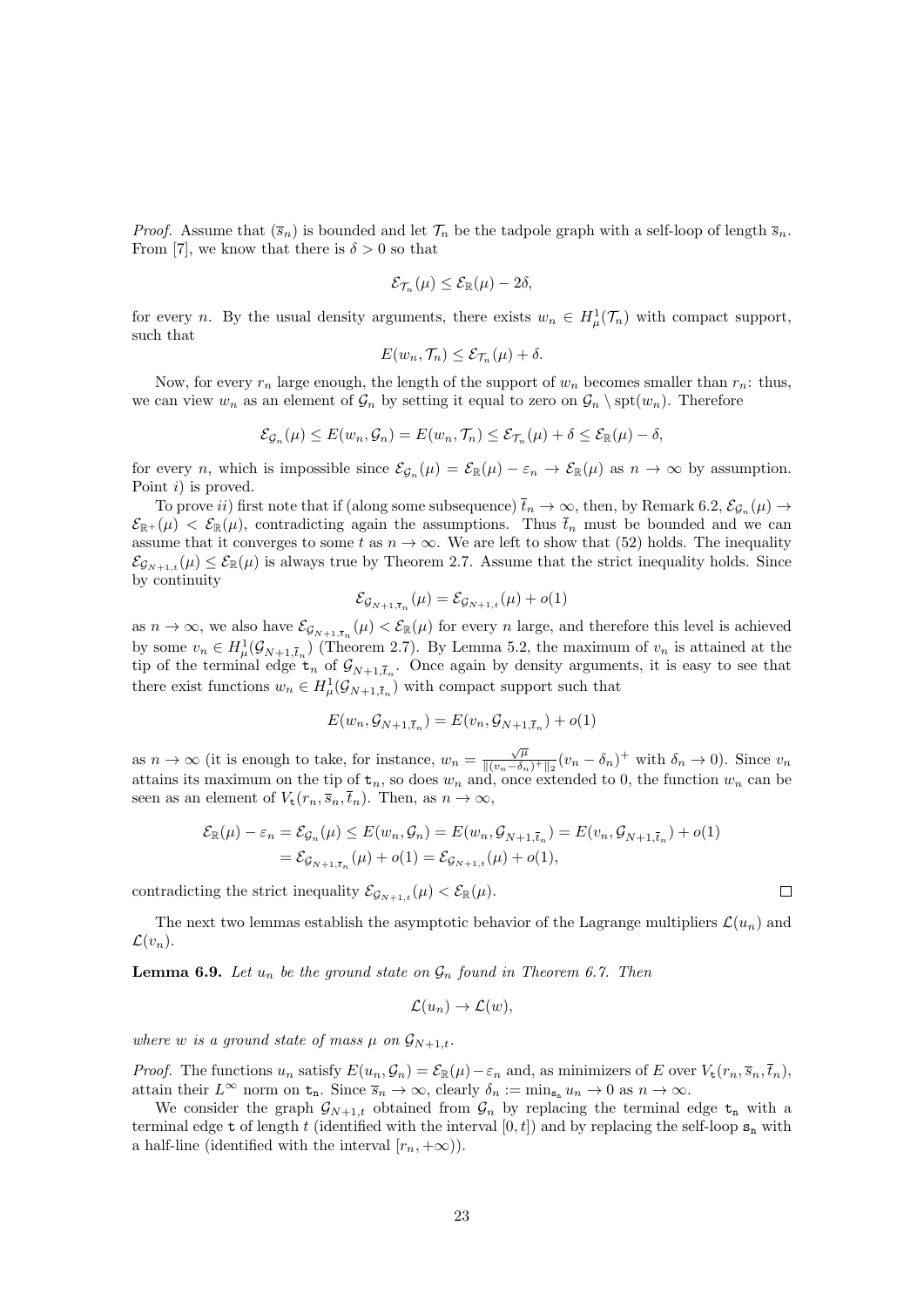For every n, let  $\psi_n \in H^1(\mathbb{R}^+)$  be the function constructed via Lemma A.2. We define a sequence  $\overline{w}_n \in H^1(\mathcal{G}_{N+1,t})$  by

$$
\overline{w}_n(x) = \begin{cases} u_n\left(\frac{\overline{t}_n}{t}x\right) & \text{on the bounded edge } t \text{ of length } t \\ u_n(x) & \text{on the half-lines and on the edge } \mathbf{r}_n \text{ of length } r_n \\ \psi_n(x - r_n) & \text{on the half-line } [r_n, +\infty). \end{cases}
$$

Since  $\bar{t}_n \to t$  and  $\delta_n \to 0$ , by Lemma A.2 it is readily seen that  $\nu_n := ||\overline{w}_n||_2^2 = \mu + o(1)$  as  $n \to \infty$ . Finally, set

$$
w_n = \sqrt{\frac{\mu}{\nu_n}} \,\overline{w}_n \in H^1_\mu(\mathcal{G}_{N+1,t}).
$$

By the properties of  $u_n, \bar{t}_n, \delta_n$ , and Lemma A.2, one easily checks that as  $n \to \infty$ ,

$$
\int_{\mathcal{G}_{N+1,t}} |w'_n|^2 \, dx = \int_{\mathcal{G}_n} |u'_n|^2 \, dx + o(1) \tag{53}
$$

and

$$
\int_{\mathcal{G}_{N+1,t}} |w_n|^p \, dx = \int_{\mathcal{G}_n} |u_n|^p \, dx + o(1). \tag{54}
$$

 $\Box$ 

From this and (52) it follows that

$$
E(w_n, \mathcal{G}_{N+1,t}) = E(u_n, \mathcal{G}_n) + o(1) = \mathcal{E}_{\mathbb{R}}(\mu) - \varepsilon_n + o(1) = \mathcal{E}_{\mathcal{G}_{N+1,t}} + o(1),
$$

namely that  $w_n$  is a minimizing sequence for E on  $H^1_\mu(\mathcal{G}_{N+1,t})$ . By construction,  $w_n$  attains its  $L^{\infty}$  norm on the bounded edge. This shows that minimizing E on  $H^1_\mu(\mathcal{G}_{N+1,t})$  is the same as minimizing it among functions that attain their maximum on the bounded edge. For this reason, by Theorem 3.4,  $w_n$  converges strongly (up to subsequences) in  $H^1(\mathcal{G}_{N+1,t})$  to a ground state w. Thus, by  $(53)$  and  $(54)$ ,

$$
\mu \mathcal{L}(u_n) = \int_{\mathcal{G}_n} |u_n|^p \, dx - \int_{\mathcal{G}_n} |u_n'|^2 \, dx \to \int_{\mathcal{G}_{N+1,t}} |w|^p \, dx - \int_{\mathcal{G}_{N+1,t}} |w'|^2 \, dx = \mu \mathcal{L}(w),
$$

when  $n \to \infty$ , as we wanted to prove.

**Lemma 6.10.** Let  $\phi_{\mu}$  be the soliton of mass  $\mu$  on  $\mathbb{R}$  centered at 0, so that  $E(\phi_{\mu}, \mathbb{R}) = \mathcal{E}_{\mathbb{R}}(\mu)$ , and let  $v_n$  be the ground state on  $\mathcal{G}_n$  found in Theorem 6.7. Then

$$
\mathcal{L}(v_n) \to \mathcal{L}(\phi_\mu)
$$

as  $n \to \infty$ .

*Proof.* As in the preceding lemma,  $\delta_n := \min_{\mathbf{s}_n} v_n \to 0$  as  $n \to \infty$ . Denote by  $p_n \in \mathbf{s}_n$  a point where  $u(p_n) = \delta_n$ . We attach a terminal edge of unitary length to  $\mathcal{G}_n$  at  $p_n$  and we call  $\mathcal{G}'_n$  the new graph. Following step by step the procedure used in the proof of Lemma 6.3 we can construct a function  $w_n \in H^1(\mathcal{G}'_n)$  such that, as  $n \to \infty$ ,

i) 
$$
\nu_n := ||w_n||^2_{L^2(\mathcal{G}'_n)} = \mu + o(1)
$$

$$
ii) \|w_n'\|_{L^2(\mathcal{G}_n')} = \|v_n'\|_{L^2(\mathcal{G}_n)} + o(1), \qquad \|w_n\|_{L^p(\mathcal{G}_n')} = \|v_n\|_{L^p(\mathcal{G}_n)} + o(1)
$$

iii)  $\#\{x \in \mathcal{G}'_n : w_n(x) = \tau\} \ge 2$  for almost every  $\tau \in (0, \|w_n\|_{\infty})$ .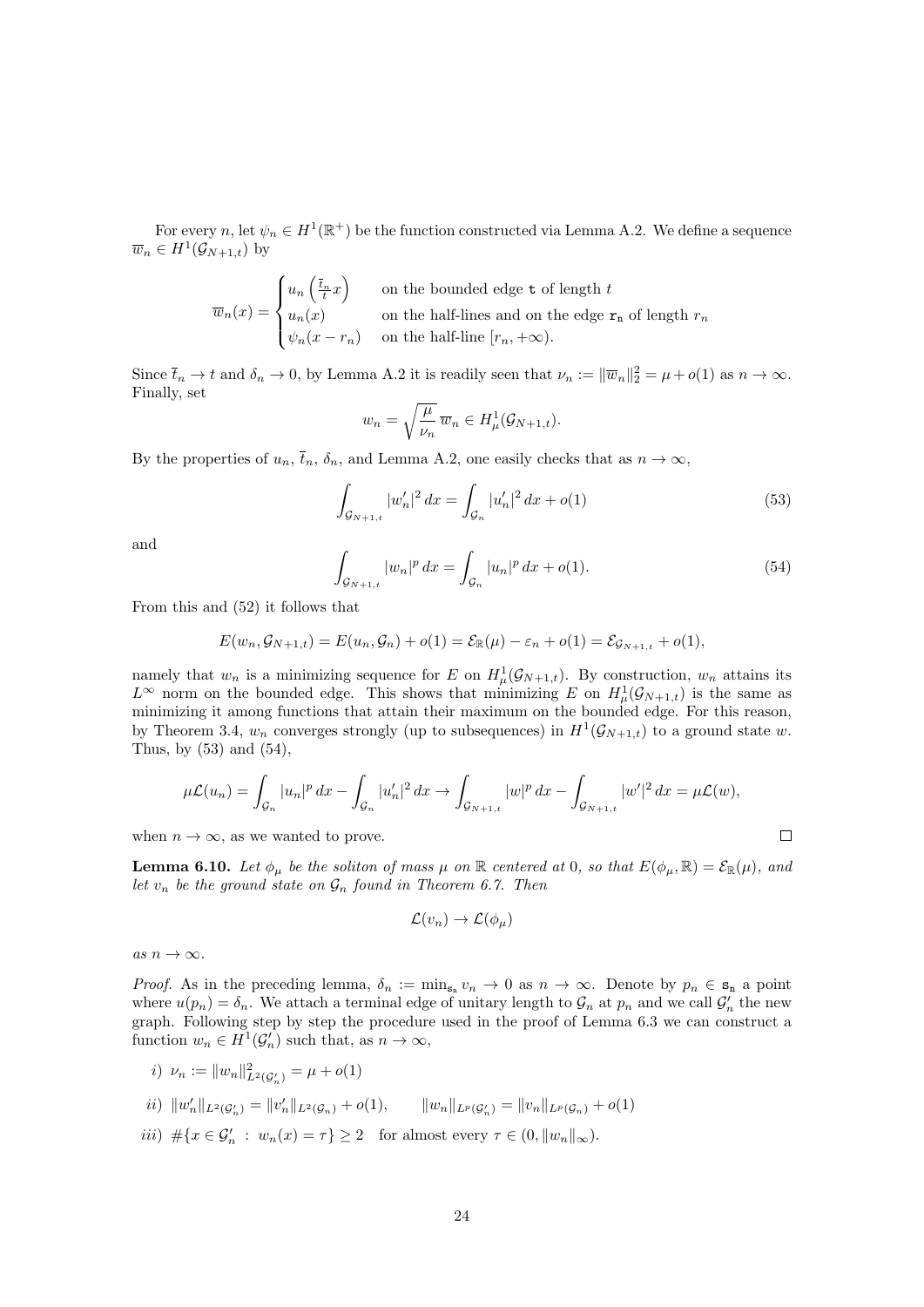Now let  $\hat{w}_n$  be the symmetric rearrangement of  $w_n$  on R. By standard properties (see e.g. [6]) and the preceding relations,

$$
E(\widehat{w}_n, \mathbb{R}) \le E(w_n, \mathcal{G}'_n) = E(v_n, \mathcal{G}_n) + o(1) = \mathcal{E}_{\mathbb{R}}(\mu) + o(1).
$$

On the other hand,  $E(\widehat{w}_n, \mathbb{R}) \geq \mathcal{E}_{\mathbb{R}}(\nu_n) = \mathcal{E}_{\mathbb{R}}(\mu + o(1)) = \mathcal{E}_{\mathbb{R}}(\mu) + o(1)$ . Therefore  $E(\widehat{w}_n, \mathbb{R}) \to \mathcal{E}_{\mathbb{R}}(\mu)$ as  $n \to \infty$  from which one easily deduces that

$$
\widehat{w}_n \to \phi_\mu \quad \text{in } H^1(\mathbb{R})
$$

as  $n \to \infty$ . Finally we observe that

$$
\frac{1}{2} \int_{\mathcal{G}_n} |v'_n|^2 dx = \mathcal{E}_{\mathbb{R}}(\mu) + \frac{1}{p} \int_{\mathcal{G}_n} |v_n|^p dx + o(1) = \mathcal{E}_{\mathbb{R}}(\mu) + \frac{1}{p} \int_{\mathcal{G}'_n} |w_n|^p dx + o(1)
$$

$$
= \mathcal{E}_{\mathbb{R}}(\mu) + \frac{1}{p} \int_{\mathbb{R}} |\hat{w}_n|^p dx + o(1) = \mathcal{E}_{\mathbb{R}}(\mu) + \frac{1}{p} \int_{\mathbb{R}} |\phi_\mu|^p dx + o(1)
$$

$$
= \frac{1}{2} \int_{\mathbb{R}} |\phi'_\mu|^2 dx + o(1)
$$

and from this it follows that as  $n \to \infty$ ,

$$
\mu \mathcal{L}(v_n) = \int_{\mathcal{G}_n} |v_n|^p \, dx - \int_{\mathcal{G}_n} |v_n'|^2 \, dx \to \int_{\mathbb{R}} |\phi_\mu|^p \, dx - \int_{\mathbb{R}} |\phi_\mu'|^2 \, dx = \mu \mathcal{L}(\phi_\mu),
$$
  
ed to prove.

as we wanted to prove.

End of the proof of Theorem 2.10. For every  $\mu > 0$  we can choose r so large and  $\varepsilon$  so small that, by Theorem 6.7, the graph  $\mathcal{G} := \mathcal{G}(r, \overline{s}, \overline{t})$  admits two ground states  $u, v \in H^1_\mu(\mathcal{G})$ . Of course u and v satisfy (7) with Lagrange multipliers  $\mathcal{L}(u)$  and  $\mathcal{L}(v)$  respectively.

Let w be the ground state in  $H^1_\mu(\mathcal{G}_{N+1,t})$  found in Lemma 6.9, and recall that  $E(w,\mathcal{G}_{N+1,t}) =$  $\mathcal{E}_{\mathcal{G}_{N+1,t}}(\mu) = \mathcal{E}_{\mathbb{R}}(\mu)$  by construction.

By Lemma 6.9 and 6.10, taking (if necessary) r even larger and  $\varepsilon$  even smaller, we can make sure that  $\mathcal{L}(u)$  is as close as we wish to  $\mathcal{L}(w)$ , and that  $\mathcal{L}(v)$  is similarly close to  $\mathcal{L}(\phi_u)$ .

Therefore, if we manage to show that  $\mathcal{L}(w) \neq \mathcal{L}(\phi_\mu)$ , then we obtain at the same time that  $u \neq v$  and that  $\mathcal{L}(u) \neq \mathcal{L}(v)$ , concluding the proof of Theorem 2.10.

To this purpose, we assume that  $\mathcal{L}(w) = \mathcal{L}(\phi_{\mu}) =: \lambda$  and we seek a contradiction. Using the fact that w and  $\phi_{\mu}$  have the same mass, the same energy and the same Lagrange multiplier, one shows as in Lemma 5.1 that

$$
\int_{\mathcal{G}_{N+1,t}} |w'|^2 \, dx = \int_{\mathbb{R}} |\phi'_{\mu}|^2 \, dx \quad \text{and} \quad \int_{\mathcal{G}_{N+1,t}} |w|^p \, dx = \int_{\mathbb{R}} |\phi_{\mu}|^p \, dx.
$$

Let C be the mechanical energy conserved by w on the bounded edge of  $\mathcal{G}_{N+1,t}$ . Integrating the energy conservation equality we thus see that

$$
\frac{1}{2}\lambda\mu = \frac{1}{2}\int_{\mathbb{R}} |\phi'_{\mu}|^2 dx + \frac{1}{p}\int_{\mathbb{R}} |\phi_{\mu}|^p dx
$$
  
= 
$$
\frac{1}{2}\int_{\mathcal{G}_{N+1,t}} |w'|^2 dx + \frac{1}{p}\int_{\mathcal{G}_{N+1,t}} |w|^p dx = \frac{1}{2}\lambda\mu + C\ell,
$$

namely that  $C = 0$ . This means that on the bounded edge w coincides with the soliton  $\phi_{\mu}$ . Plainly, also on each half-line w coincides with  $\phi_{\mu}$ . Then, by the Kirchhoff condition, the vertex of  $\mathcal{G}_{N+1,t}$ is an absolute maximum point of  $w$ , and this violates the fact already proved that  $w$  achieves its absolute maximum at the tip of the bounded edge.  $\Box$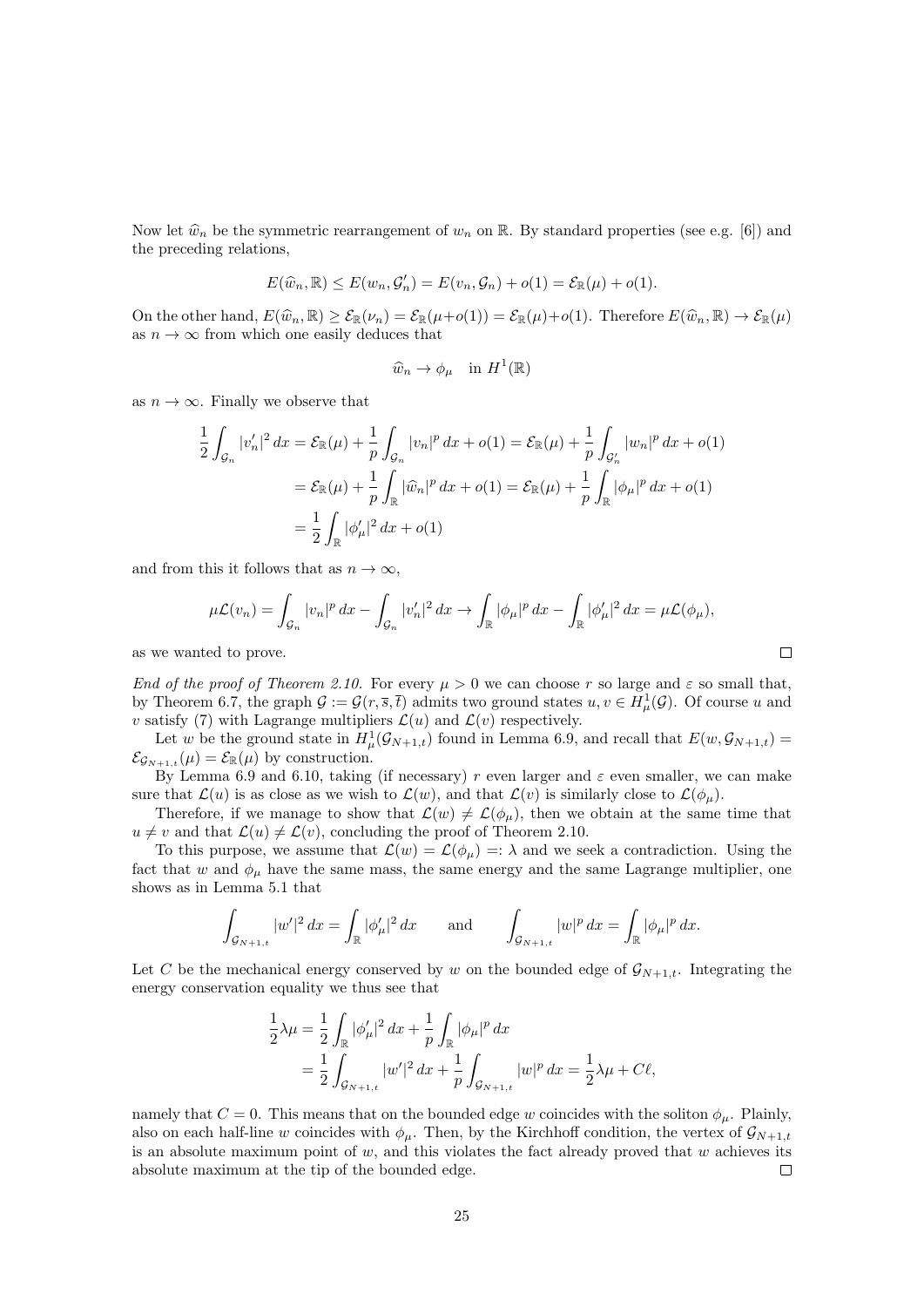## A Appendix

We prove here two technical results that are used in the preceding Section. We start by describing the location of maximum points of ground states on the graph  $G = \mathcal{G}(r, s, t)$  of Figure 2.

**Lemma A.1.** Let u be a ground state of mass  $\mu$  on G such that  $E(u, \mathcal{G}) < \mathcal{E}_{\mathbb{R}}(\mu)$ . Then u attains its maximum in  $s \cup t$ .

*Proof.* The function u attains its maximum in  $r \cup s \cup t$  by Proposition 2.5 in [7]. Assume that u attains it in r only, and call p the maximum point. Set  $\alpha = u(\nu)$  and identify the part of r between p and W with the interval  $[p, r]$ . Two alternatives may occur.

i) If min  $u \leq \alpha$ , then  $[p,r]$ ∪s

$$
\#\{x \in \mathcal{G} \ : \ u(x) = \tau\} \ge 2 \quad \text{for every } \tau \in (\alpha, \|u\|_{\infty}),
$$

because each of these values  $\tau$  is attained at least once in r between v and p and at least once in  $[p, r]$  ∪ s. Since there are  $N \geq 2$  half-lines starting from V we conclude that

$$
\#\{x \in \mathcal{G}_r \ : \ u(x) = \tau\} \ge 2 \quad \text{for every } \tau \in (0, \|u\|_{\infty}),
$$

and then, by [9, Lemma 2.1]),  $E(u, \mathcal{G}) \geq \mathcal{E}_{\mathbb{R}}(\mu)$ , contrary to the assumptions.

ii) If min  $u > \alpha$ , let  $q \in [0, p)$  be the last point where  $u(q) = \alpha$ . Since u solves (7), its level sets  $[p,r]$ ∪s have measure 0 and hence there exists  $\tau$  such that

$$
A_{\tau} = \{ x \in [q, r] \cup \mathbf{s} \; : \; u(x) \ge \tau \}
$$

has measure s. Note that  $\tau > \alpha$  because  $u(x) > \alpha$  in  $(q, r] \cup s$ , that has measure greater than s, and that

$$
|A_{\tau} \cap [q, r]| > 0,\tag{55}
$$

since otherwise it would be  $A_{\tau} = s$ , and then u would attain its maximum in s, contradicting the assumption. This also shows that  $\min_{s} u < \tau$ . Then

$$
\#\{x \in A_{\tau} : u(x) = \sigma\} \ge 2 \quad \text{for every } \sigma \in (\tau, \|u\|_{\infty}).
$$

We now consider the symmetric rearrangement  $\hat{u}$  of  $u_{A_{\tau}}$ , that can be seen as a function on s<br>and satisfies min  $\hat{u} = \tau$ . Finally we consider the degreesing rearrangement  $u^*$  of u restricted to and satisfies  $\min_{\mathbf{s}} \hat{u} = \tau$ . Finally we consider the decreasing rearrangement  $u^*$  of u restricted to  $\left[a, x\right] + \left[a, y\right] + \left[a, y\right]$ .  $[q, r] \cup s \setminus A_{\tau}$ . This is a function defined in  $[0, r - q]$  and satisfies  $u^*(0) = \tau$  and  $u^*(r - q) = \alpha$ . Note that due to (55),  $[q, r] \cup s \setminus A_\tau$  intersects s in a set of positive measure and therefore every value attained by  $u$  in this intersection is attained at least twice. Thus, by the usual properties of rearrangements,  $||(u^*)'||_{L^2(0,r-q)} < ||u'||_{L^2([q,r]\cup s\setminus A_\tau)}$ . Defining  $v : \mathcal{G} \to \mathbb{R}$  as

$$
v(x) = \begin{cases} \widehat{u}(x) & \text{if } x \in \mathbf{s} \\ u^*(r - x) & \text{if } x \in [q, r] \\ u(x) & \text{elsewhere in } \mathcal{G} \end{cases}
$$

we obtain that  $v \in H^1_\mu(\mathcal{G})$  and  $E(v,\mathcal{G}) < E(u,\mathcal{G})$ , contradicting the minimality of u.

 $\Box$ 

The next result is used in the proof of Lemma 6.9.

**Lemma A.2.** Let s be a self-loop of length s and let u be a nonnegative function in  $H^1(\mathbf{s})$ . Set  $\delta = \min_{s} u$  and let p be a fixed point on s. Then there exists a function  $\psi \in H^1(\mathbb{R}^+)$  such that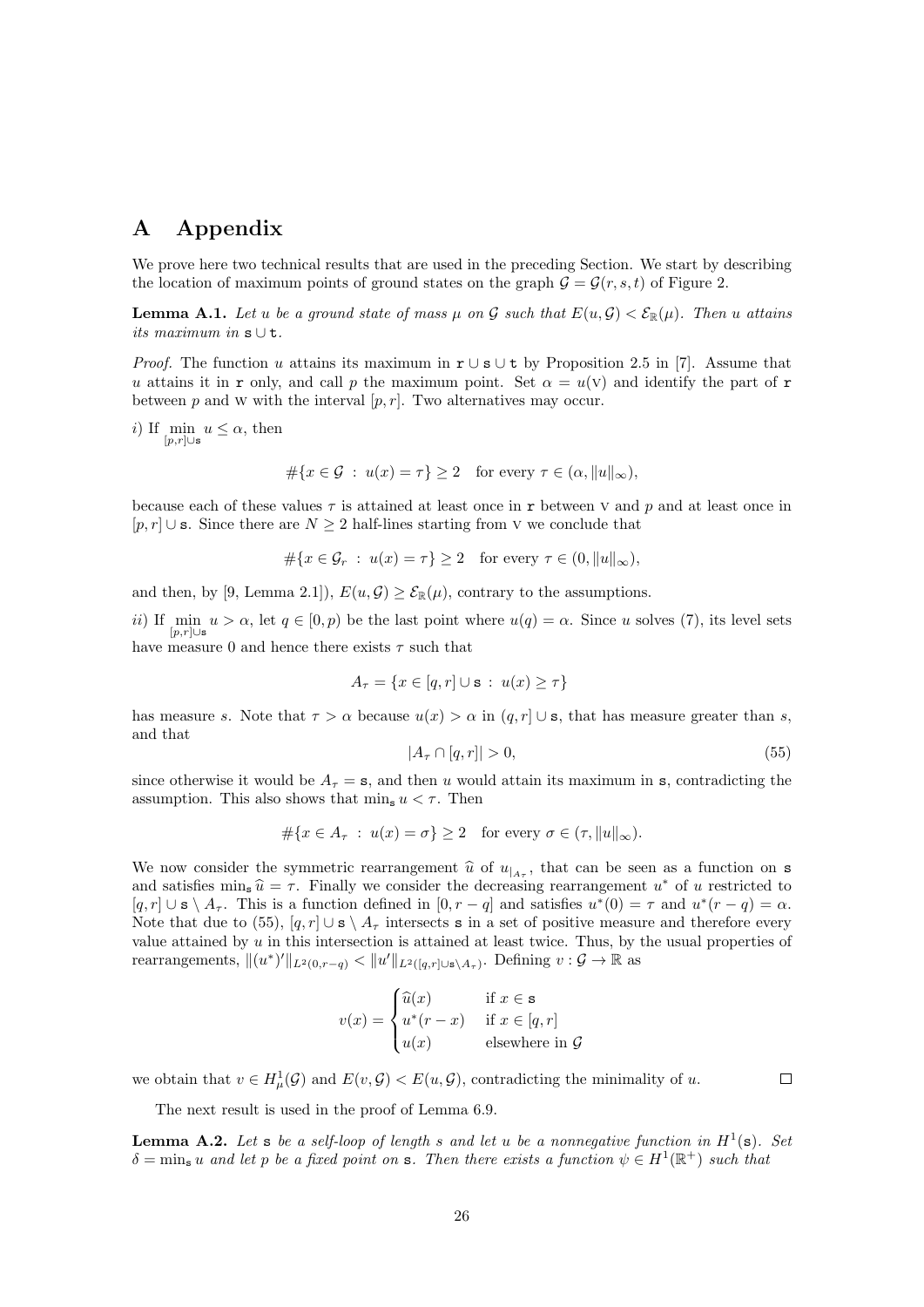*i)* 
$$
\psi(0) = u(p);
$$
  
\n*ii)*  $\int_0^{+\infty} |\psi|^2 dx = \int_s |u|^2 dx + \frac{1}{2} \delta^2;$   
\n*iii)*  $\int_0^{+\infty} |\psi'|^2 dx \le \int_s |u'|^2 dx + \frac{1}{2} \delta^2;$   
\n*iv)*  $\int_0^{+\infty} |\psi|^p dx = \int_s |u|^p dx + \frac{1}{p} \delta^p.$ 

*Proof.* Let  $\tau = u(p)$ , consider the level set  $A_{\tau} = \{x \in \mathbf{s} : u(x) \geq \tau\}$  and let  $\ell = |A_{\tau}| \geq 0$ . If  $\ell > 0$ , then define  $\hat{u}: [0, \ell] \to \mathbb{R}$  to be the symmetric rearrangement of u restricted to  $A_{\tau}$ . Thus,

$$
\int_0^\ell |\widehat{u}|^q dx = \int_{A_\tau} |u|^q dx \quad \forall q \in [1, +\infty)
$$
\n(56)

and, since  $\#\{u^{-1}(\sigma)\}\geq 2$  for almost every  $\sigma\in(\tau, \|u\|_{\infty})$  as **s** is a self-loop,

$$
\int_0^\ell |(\widehat{u})'|^2 \, dx \le \int_{A_\tau} |u'|^2 \, dx. \tag{57}
$$

 $\Box$ 

Next, define  $u^*: [\ell, r] \to \mathbb{R}$  to be the decreasing rearrangement of u restricted to  $s \setminus A_{\tau}$ , that satisfies the two above properties as well. We note that  $\hat{u}(0) = u(p) = \hat{u}(\ell)$  and that  $u^*(\ell) = \hat{u}(\ell)$ ,<br> $u^*(\ell) = \delta$ . Finally define  $\psi : \mathbb{R}^+ \to \mathbb{R}$  by  $u^*(s) = \delta$ . Finally define  $\psi : \mathbb{R}^+ \to \mathbb{R}$  by

$$
\psi(x) = \begin{cases} \widehat{u}(x) & \text{if } x \in [0, \ell) \\ u^*(x) & \text{if } x \in [\ell, s] \\ \delta e^{s-x} & \text{if } x > s \end{cases}
$$

(if  $\ell = 0$  then simply neglect  $\hat{u}$  in the definition of  $\psi$ ). Plainly,  $\psi \in H^1(\mathbb{R}^+)$  and  $\psi(0) = u(p)$ .<br>Furthermore, by (56) and a direct computation Furthermore, by (56) and a direct computation,

$$
\int_0^{+\infty} |\psi|^q \, dx = \int_0^{\ell} |\widehat{u}|^q \, dx + \int_{\ell}^s |u^*|^q \, dx + \frac{\delta^q}{q} = \int_s |u|^q \, dx + \frac{\delta^q}{q}, \quad \forall q \in [1, +\infty),
$$

while, by  $(57)$ ,

$$
\int_0^{+\infty} |\psi'|^2 dx = \int_0^{\ell} |(\widehat{u})'|^2 dx + \int_{\ell}^s |(u^*)'|^2 dx + \frac{\delta^2}{2} \le \int_s |u'|^2 dx + \frac{\delta^2}{2},
$$

from which  $ii$ ,  $iii$ ) and  $iv$ ) follow.

## References

- [1] Adami R., Cacciapuoti C., Finco D., Noja D., Constrained energy minimization and orbital stability for the NLS equation on a star graph, Ann. Inst. Poincar  $(C)$  An. Non. Lin. 31 (6) (2014), 1289-1310.
- [2] Adami R., Cacciapuoti C., Finco D., Noja D., Stable standing waves for a NLS on star graphs as local minimizers of the constrained energy, J. Differential Equations  $260$  (10) (2016), 7397– 7415.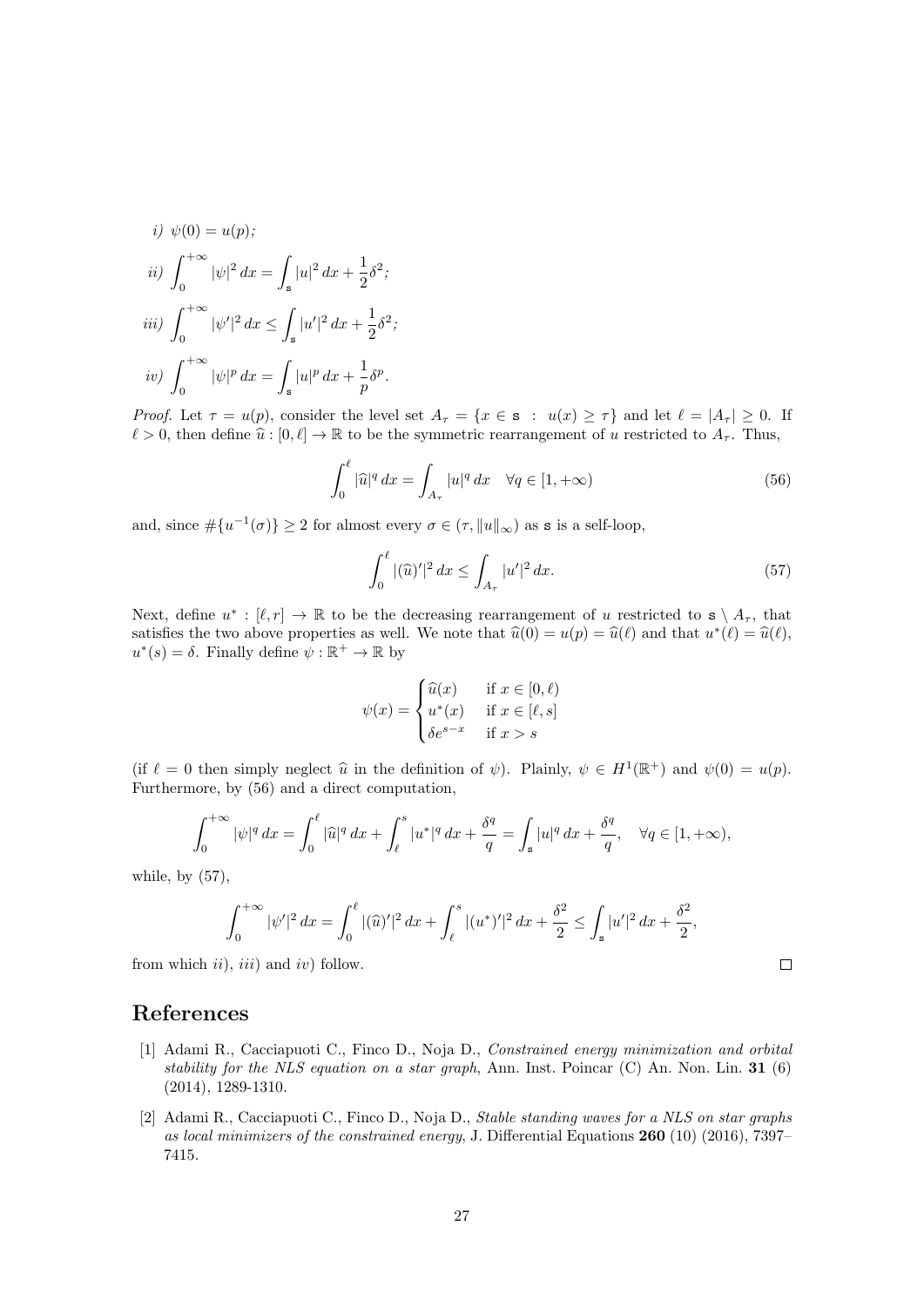- [3] Adami R., Dovetta S., One-dimensional versions of three-dimensional system: ground states for the NLS on the spatial grid, Rendiconti di Matematica e delle sue applicazioni, 39 (7) (2018), 181–194.
- [4] Adami R., Dovetta S., Ruighi A., Quantum graphs and dimensional crossover: the honeycomb, Comm. Appl. Ind. Math., 10 (1), (2019), 109–122.
- [5] Adami R., Dovetta S., Serra E., Tilli P., Dimensional crossover with a continuum of critical exponents for NLS on doubly periodic metric graphs, Anal. PDE 12 (2019), no. 6, 1597–1612.
- [6] Adami R., Serra E., Tilli P., NLS ground states on graphs, Calc. Var. and PDEs 54 (1), 743761 (2015).
- [7] Adami R., Serra E., Tilli P., Threshold phenomena and existence results for NLS ground states on graphs, J. Funct. An. 271 (1), 201-223 (2016).
- [8] R. Adami, E. Serra, P. Tilli, Negative energy ground states for the  $L^2$ -critical NLSE on metric graphs, Comm. Math. Phys. 352 (2017), no. 1, 387–406.
- [9] Adami R., Serra E., Tilli P., Multiple positive bound states for the subcritical NLS equation on metric graphs, Calc. Var. PDEs 58 (2019) no. 5. 16pp.
- [10] Berkolaiko G., Kuchment P., Introduction to quantum graphs, Mathematical Surveys and Monographs 186, American Mathematical Society, Providence, RI, 2013.
- [11] Berkolaiko G., Marzuola J.L., Pelinovsky D., Edge-localized states on quantum graphs in the limit of large mass. ArXiv:1910.03449 (2019).
- [12] Brezis H., Lieb E. H., A relation between pointwise convergence of functions and convergence of functional, Proc. Amer. Math. Soc. 88 (3) (1983) 486–490.
- [13] Cacciapuoti C., Dovetta S., Serra E., Variational and stability properties of constant solutions to the NLS equation on compact metric graphs, Milan Journal of Mathematics, 86 (2) (2018), 305–327.
- [14] Cacciapuoti C., Finco D., Noja D., Ground state and orbital stability for the NLS equation on a general starlike graph with potentials, Nonlinearity 30 (2017), 3271–3303.
- [15] Cacciapuoti F., Finco D., Noja D., Topology–induced bifurcations for the nonlinear Schrödinger equation on the tadpole graph, Phys. Rev. E  $91$  (1), 013206 (2015).
- [16] Cazenave T., Semilinear Schrödinger Equations, Courant Lecture Notes 10. American Mathematical Society, Providence, RI, 2003.
- [17] Dancer E.N., The effect of the domain shape on the number of positive solutions of certain nonlinear equations, J. Differential Equations 74 (1988), 120–156.
- [18] Dovetta S., Existence of infinitely many stationary solutions of the  $L^2$ -subcritical and critical NLSE on compact metric graphs, J. Differential Equations 264 (2018), no. 7, 4806–4821.
- [19] Dovetta S., Mass-constrained ground states of the stationary NLSE on periodic metric graphs, NoDEA Nonlinear Differential Equations Appl. 26 (2019), no. 5, 30 pp.
- [20] Dovetta S., Serra E., Tilli P., NLS ground states on metric trees: existence results and open questions, J. London Math. Soc., to appear. ArXiv:1905.00655.